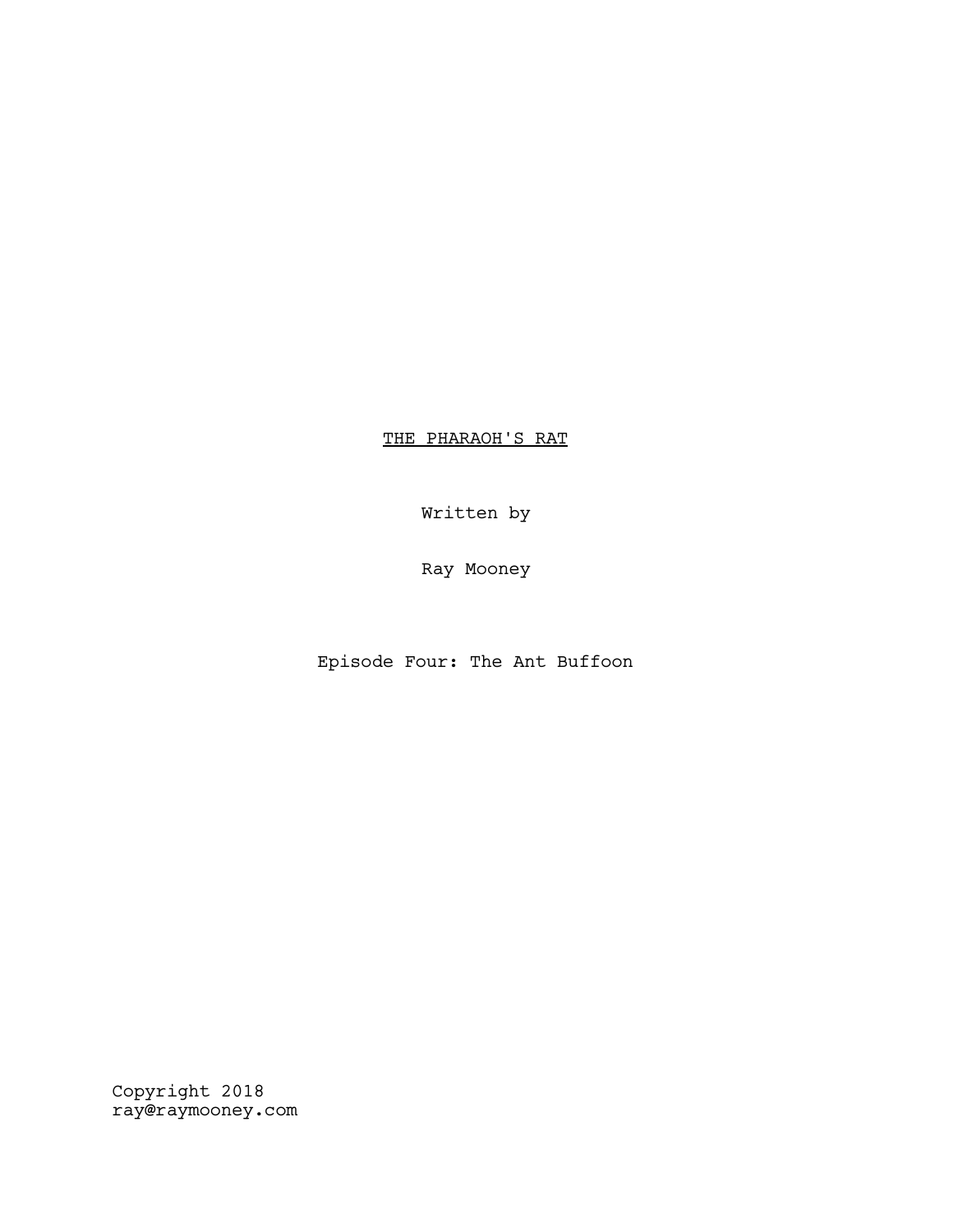#### EPISODE FOUR OF THE PHARAOH'S RAT: THE ANT BUFFOON

FADE IN:

INT. DARKENED ROOM - DAY

We see only the mouth of The Psychiatrist.

PSYCHIATRIST His pain is deep, maybe too deep to fully comprehend...

EXT. HILL OVERLOOKING AN OCEAN - DAY

The lone figure of the Derelict sits gazing near a tree overlooking an ocean. The familiar bundle of old newspapers tied with twine is next to him.

> PSYCHIATRIST V.O. ...I look into black eyes and I see question marks and incomplete sentences...Black hooves on white sand. Words are not enough.

IRENE is carved into a tree trunk. It's an old carving.

PSYCHIATRIST V.O. I need ancient remedies here...to eliminate factors which trigger attacks.

An old hotel comes into view in the background.

PSYCHIATRIST V.O. Remove all birth marks, something as simple as a dilated blood vessel close to the surface, deflate the scarlet crisis.

The Derelict looks towards the hotel.

PSYCHIATRIST V.O. If that does not work I may be forced to consider extreme, very extreme measures.

The hotel animatedly immolates.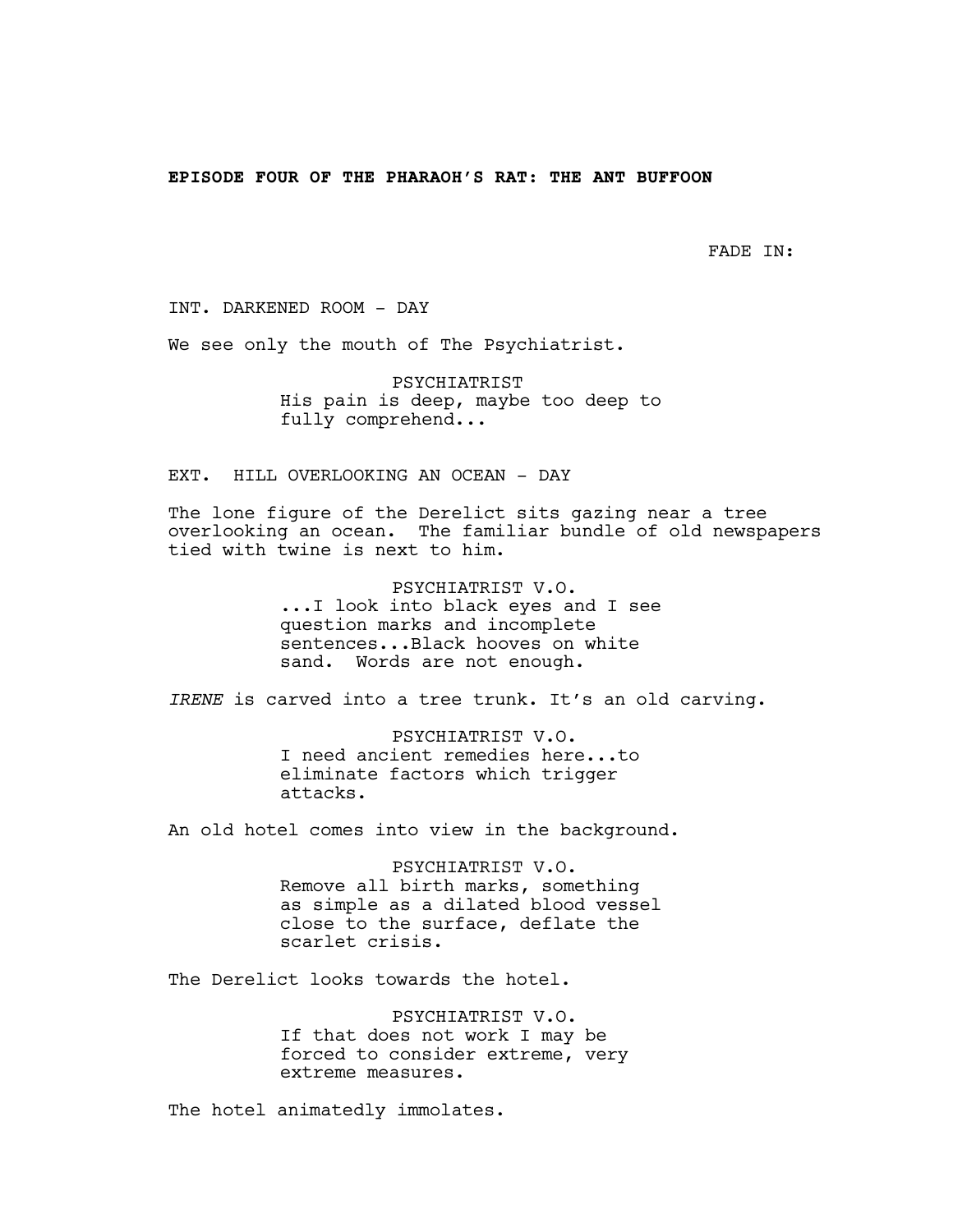The Psychiatrist is drowned out by burning S/X and cries of anguish.

INT. VIVIANNE'S BEDROOM - DAY

It's early morning.

A female eye awakens. We travel down one side of Vivianne's naked body, lying on her back.

When we reach her foot we cross to a male foot and travel up one side of Troy's naked body.

Troy lies on his stomach.

Vivianne's hand lightly plays with his buttock.

Troy wakes, looks at Vivianne who pretends she's sleeping.

Troy laughs and tickles her.

She smothers him.

INT. FOXY'S BEDROOM - SAME DAY

Foxy wakes. Her bedroom could now be an advertisement for teenage erotic angst, though it's pedantically tidy.

Vivianne sits on the end of Foxy's bed.

VIVIANNE Thought we might drive to Terrigal. Go for a surf. Visit the market.

FOXY (sleepy) I'd love to but...

VIVIANNE You're on holidays.

FOXY I'm going to the library. Have to finish an assignment. Everyone is. Go with Troy.

Vivianne smiles warmly, runs the back of her hand down Foxy's bare arm.

> VIVIANNE He's working. I'll leave some money on the table.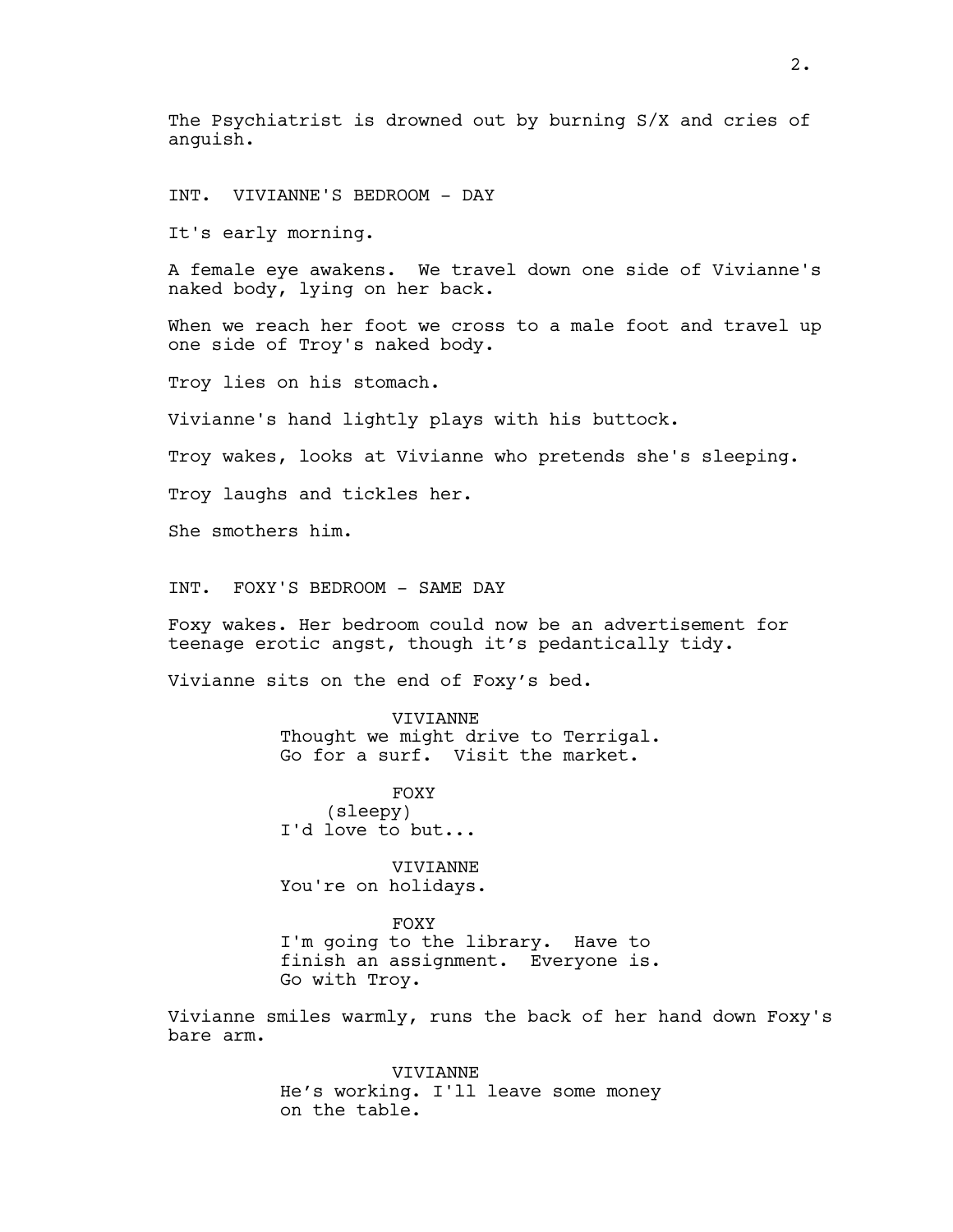## EXT. HIGHWAY - SAME DAY

Vivianne drives in her convertible with the rood open along a coastal highway.

INT. CAR - SAME DAY

From inside another car we follow and observe Vivianne's car.

EXT. TERRIGAL SURF BEACH - SAME DAY

A camera films Vivianne in bikini emerging from the surf.

She lies on a towel then removes her top.

EXT. CRAFT MARKET - SAME DAY

Vivianne strolls through a craft market.

The Busker(D), looking like Bob Dylan and wearing frayed gloves with the top of the fingers missing, strums guitar and sings:

#### BUSKER (D)

'Johnny's in the basement mixing up the medicine. I'm on the pavement, thinking about the Government. The man in the trench coat, badge out, laid off, says he's got a bad cough, wants to get it paid off. Look out kid, it's somethin' you did. God knows when, but you're doin' it again...'

Vivianne admires an antique bottle.

She holds the bottle up. It reflects the Busker (D) surrounded by a CROWD.

Vivianne hears the beeping of a truck backing.

She turns to see Bondi directing the hire truck. She recognises Bondi's Eureka Flag tattoo.

LATER: Vivianne discretely watches a montage of the Busker preventing Ed hitting Bondi, Ed leaving, the Busker(D) buying a box of Monier glasses and Bondi selling all the boxes.

LATER: Vivianne stealthy follows the Busker(D) through the market.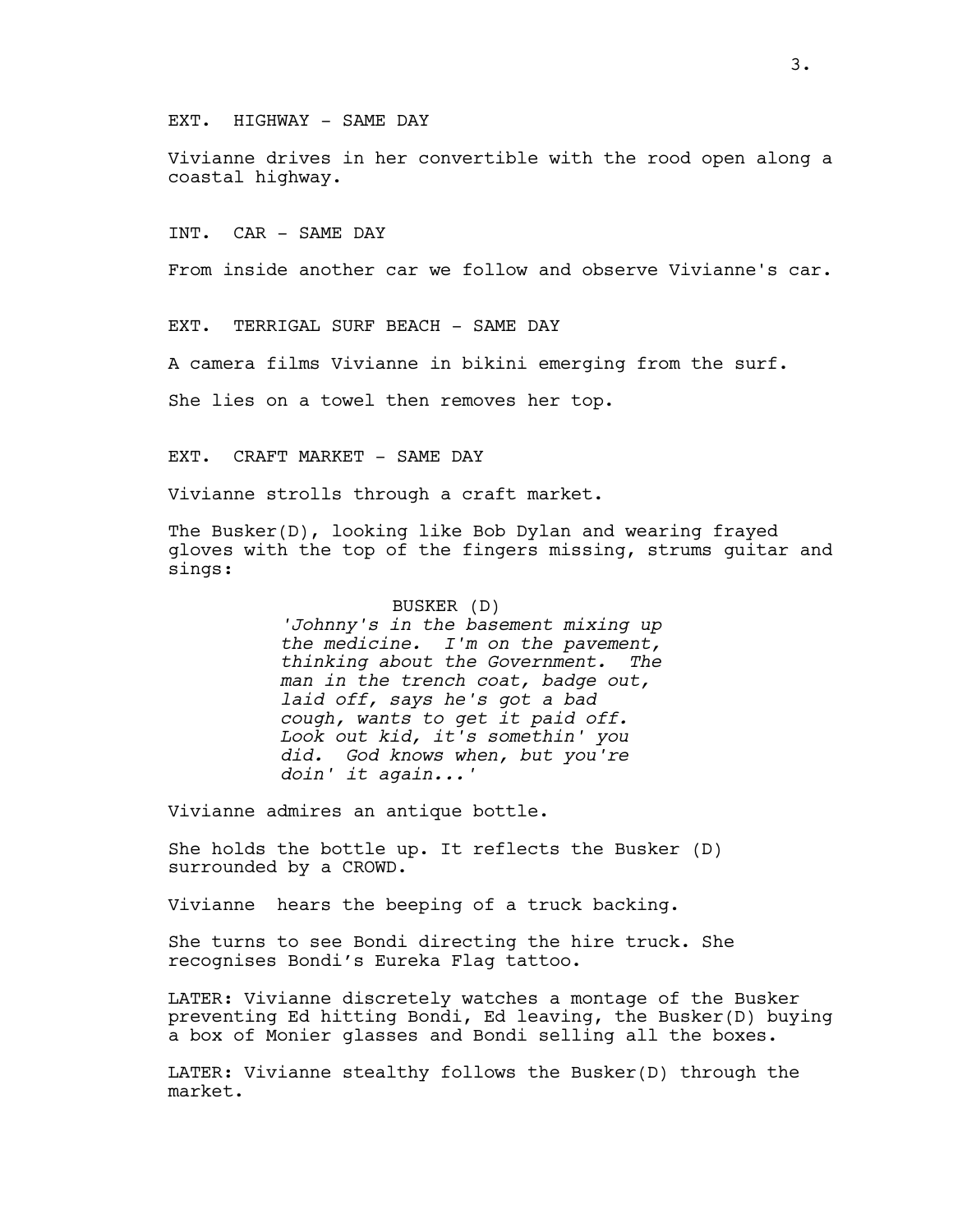The Busker(D) gets into the hire van with Ed and Bondi.

EXT./INT. HIGHWAY/VIVIANNE'S CAR - SAME DAY

Vivianne follows the van in her car. Her car radio plays hiphop.

EXT. OUTSIDE THE HOI POLLOI PUB - SAME DAY

Foxy, dressed provocatively, hops from a taxi.

She lights a cigarette before entering the Hoi Polloi pub.

INT. INSIDE HOI POLLOI PUB - SAME DAY

HEADS turn as Foxy makes her way to the bar.

The BARMAN 21, a Heath Ledger impersonator, smiles as he shakes his head at Foxy.

A male KARAOKE SINGER competently sings Up There Cazaley. PATRONS join in.

> KAROAKE SINGER ...Me, I like football But there's a lot of things around When you line them up together The footy wins hands down Up there Cazaly In there and fight Out there and at 'em Show 'em your might Up there Cazaly Don't let 'em in Fly like an angel You're out there to win

#### BARMAN

ID?

FOXY Come on, I'm nineteen.

BARMAN Yeah and I'm Heath Ledger.

Foxy puts fake ID on the counter. Heath Ledger begrudgingly nods.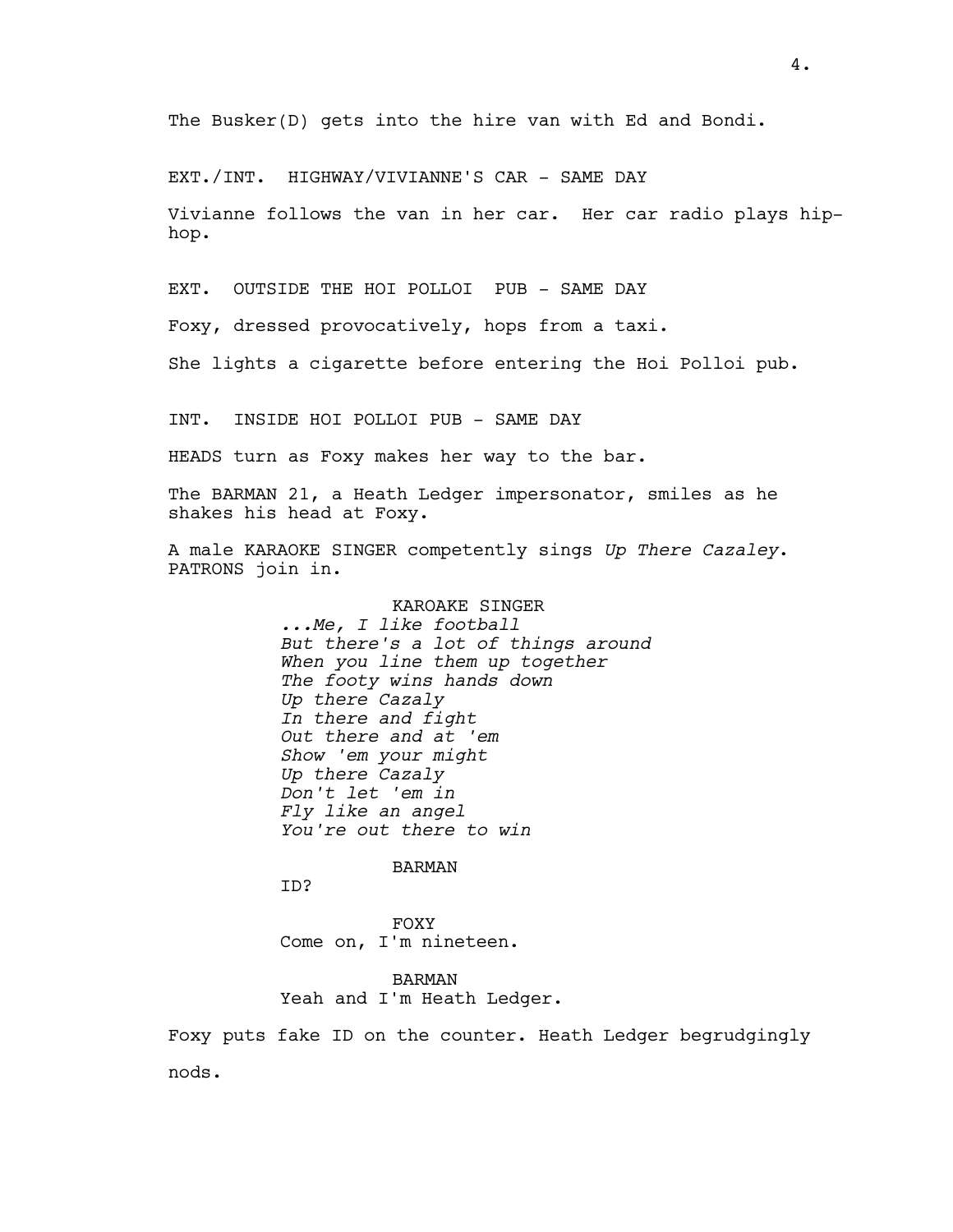FOXY So, Heath, give us an orgasm.

BILL, 60, sidles up.

BILL Your wish is my command.

FOXY Get lost, Creep!

Heath Ledger serves Foxy an orgasm.

She toasts him, her eyes wandering, assessing the talent.

EXT. CAR HIRE - SAME DAY

Vivianne watches Ed, Bondi and The Busker(D) get into a cab outside the car/truck hire company, having returned the hire truck.

Ed carries the genuine box of Monier glasses and a large sports bag. Bondi has the advertising for the glasses.

EXT. VIVIANNE'S CAR/OUTSIDE THE HOI POLLOI PUB - SAME DAY

Vivianne remains in her car as Ed, Bondi and the Busker(D) enter the Hoi Polloi pub.

INT. VIVIANNE'S PANTRY - SAME DAY

Vivianne switches a light on in her pantry which is full of exotic food and expensive kitchen ware.

She grabs the box of Monier glasses.

INT. THE HOI POLLOI PUB - SAME DAY

Vivianne, with the Monier box, stands in the doorway of the Hoi Polloi.

SOMEONE sings a Bob Dylan song on the Karaoke platform, but Vivianne can't see him.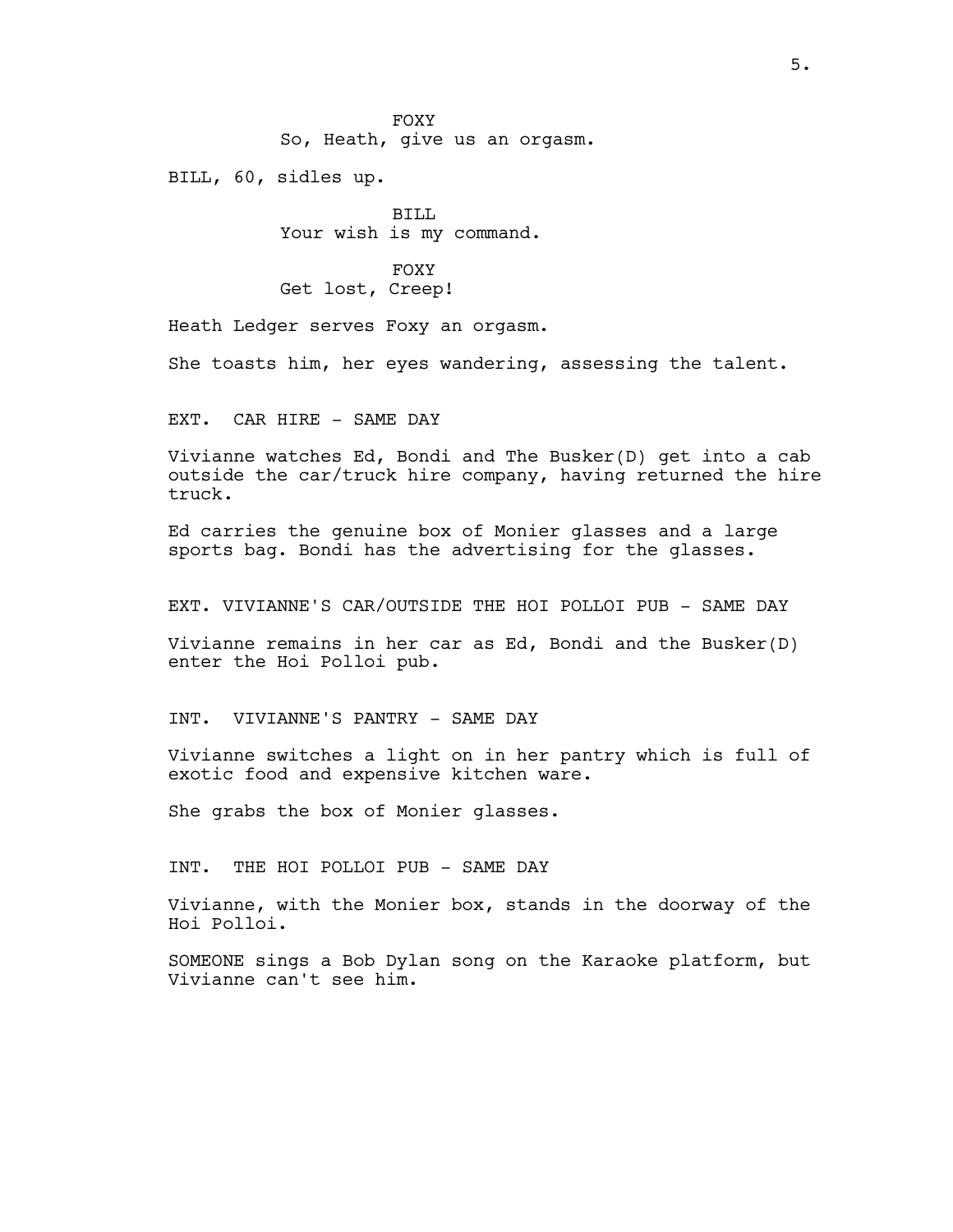## BOB DYLAN SINGER

'You say you're lookin' for someone who's never weak but always strong, to protect you and defend you whether you are right or wrong, someone to open each and every door, but it ain't me, Babe, no no no, it ain't me you're lookin' for, Babe.'

Vivianne is bumped by PEOPLE entering.

Vivianne's head is seen moving among the Patrons, her eyes searching.

Vivianne approaches the Karaoke singer, who resembles the Busker (D), from behind.

Vivianne hesitates. The Singer turns.

It's not the Busker.

PETE JONES 30, the Compere, dressed in a brightly coloured check sportscoat and matching bow-tie and hat, turns the Karaoke music down and speaks through another mike.

Vivianne continue searching. The Karaoke Singer plays harmonica during Pete Jones' speech.

> PETE JONES Some low-life swine has lifted Sally's purse from behind the bar.

SALLY, the Kylie Minogue look-a-like, mournfully stands behind the bar.

> PETE JONES We're gonna pass the hat, folks, so do the right thing. Okay? When we catch the bastard!

Pete Jones tosses his hat to the crowd. The Singer continues.

BOB DYLAN SINGER 'Go lightly from the ledge, babe. Go lightly on the ground. I'm not the one you want, babe, I'll only let you down. You say you're looking for someone who promised never to part, someone to close his eyes for you, someone to close his heart, someone who will die for you and more. But it ain't me, babe.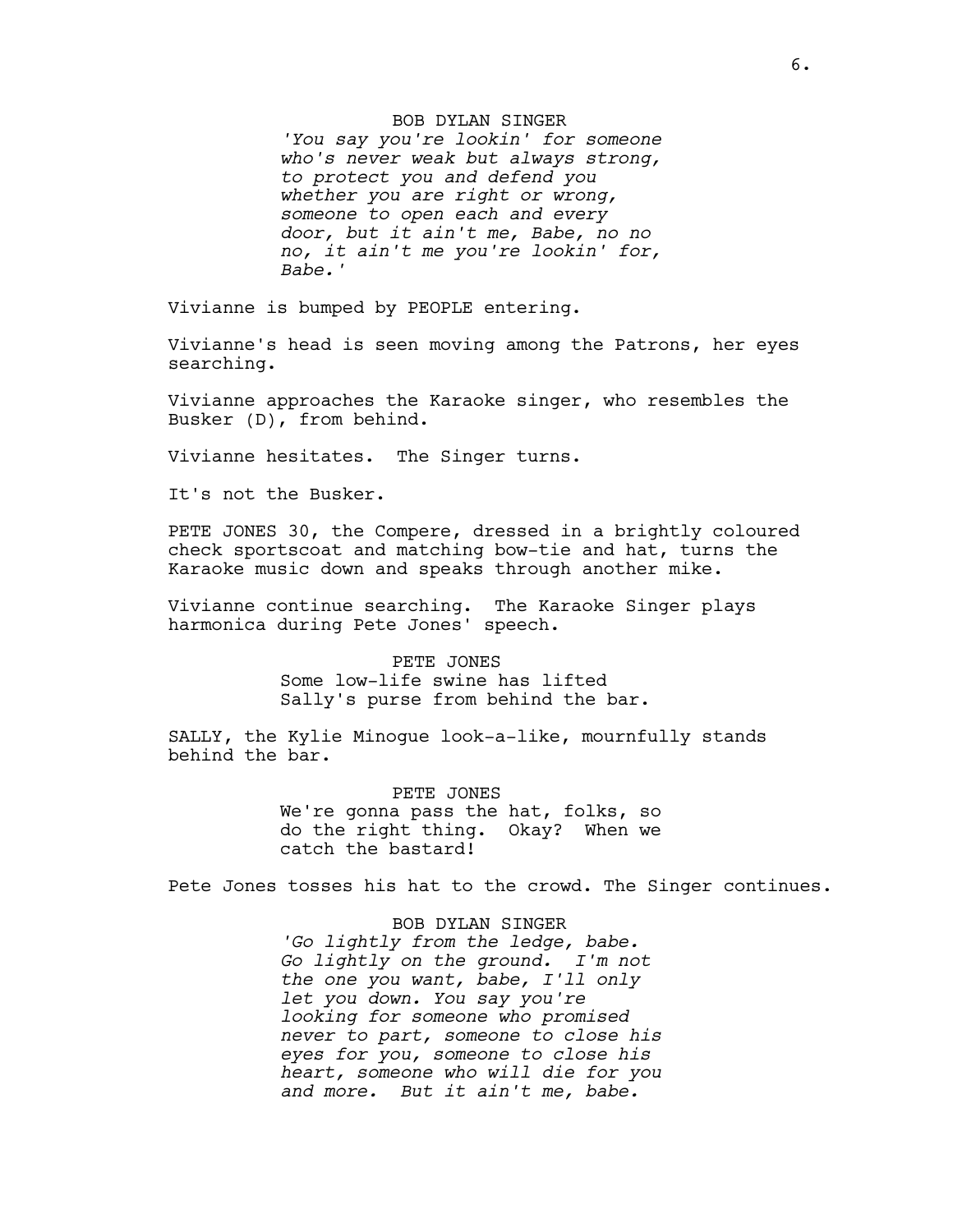No, no, no, it ain't me, babe you're lookin' for, babe... '

Vivianne spies the sample box of Monier glasses at the end of the bar.

She pushes her way through drinkers.

Ed, drinking by himself, has Scratchies divided into winning and losing piles, the losing pile larger than the winning.

Ed pushes the winning Scratchies to Kylie Minogue.

ED Swap these will ya, Darling.

Kylie counts the winning tickets.

Vivianne glares at Ed's box of glasses.

VIVIANNE I take it they're the real McCoy?

Ed continues scratching without looking at Vivianne.

Kylie Minogue places new Scratchies next to Ed.

ED Not for sale, Darling.

Vivianne opens her box, up ends it, smashing the glasses on the floor.

Ed looks at Vivianne, realising who she it. Ed keeps scratching.

> VIVIANNE I want a refund!

ED They're broken.

VIVIANNE That's why I want a refund.

ED Got a receipt?

VIVIANNE You got a license to deceive the public?

Ed appraises her, raises an eyebrow.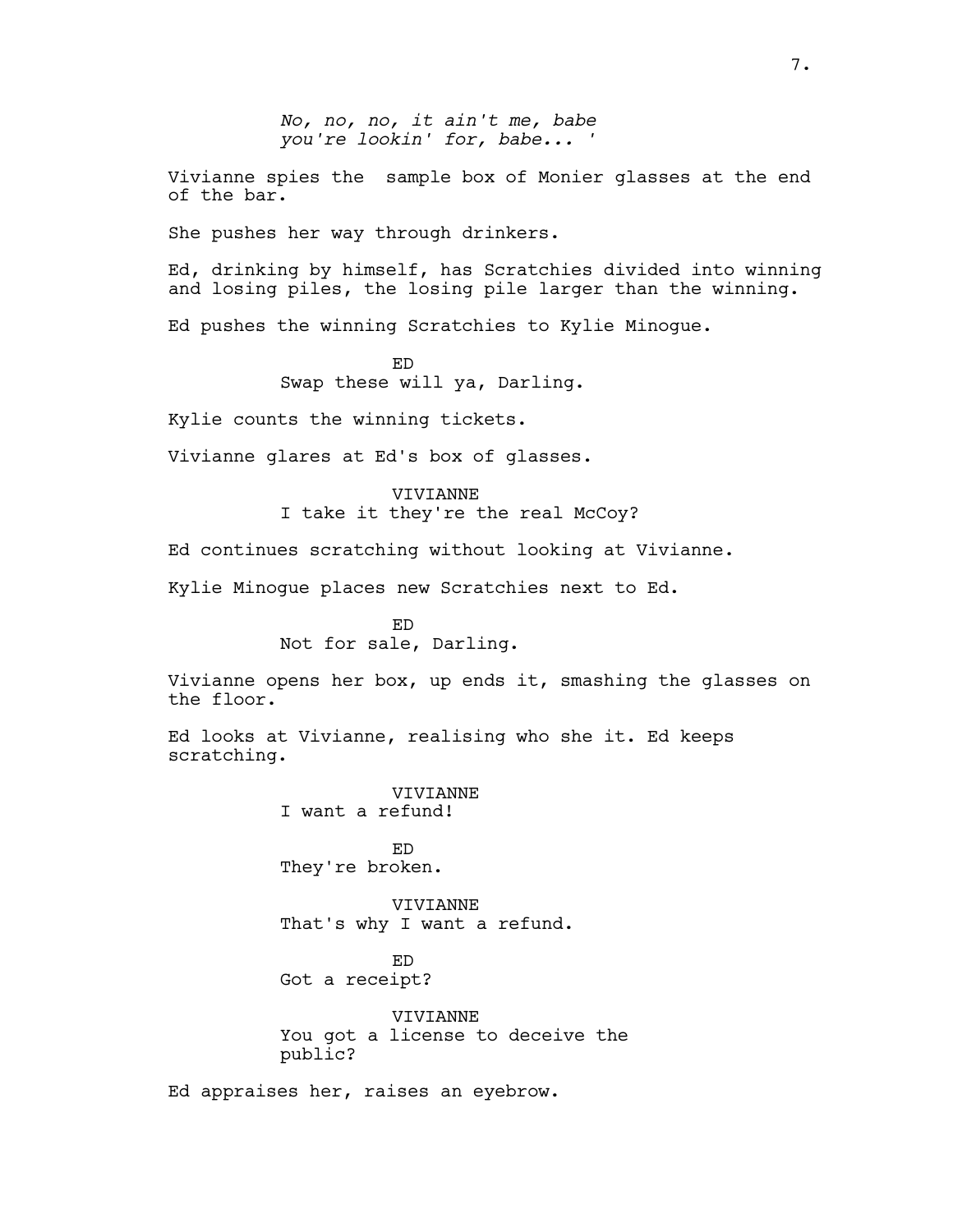VIVIANNE Where's your accomplice?

ED

Who?

VIVIANNE You know very well who!

Vivianne grabs the box on the bar.

ED Hey, they're worth five hundred.

VIVIANNE Let's continue this at the police station shall we.

She goes to leave but walks smack bang into Foxy whose jaw hits the floor.

Foxy holds her purse behind her back.

FOXY Ah, I was on the steps of the library....when this bastard snatched my purse. I know he's in here somewhere....

Foxy looks for the 'thief'.

Bondi comes up behind her, grabbing her purse and giving her a big kiss.

> BONDI Hey, Foxy lady, your shout.

Vivianne angrily turns to leave.

Foxy abruptly pulls away from Bondi, snatches her purse.

FOXY

Mum!

Bondi apologetically shrugs.

Ed snatches the box from Vivianne and hands her fifty bucks.

Pete Jones arrives with the collection hat.

Vivianne discards the fifty bucks in the hat and heads for the door.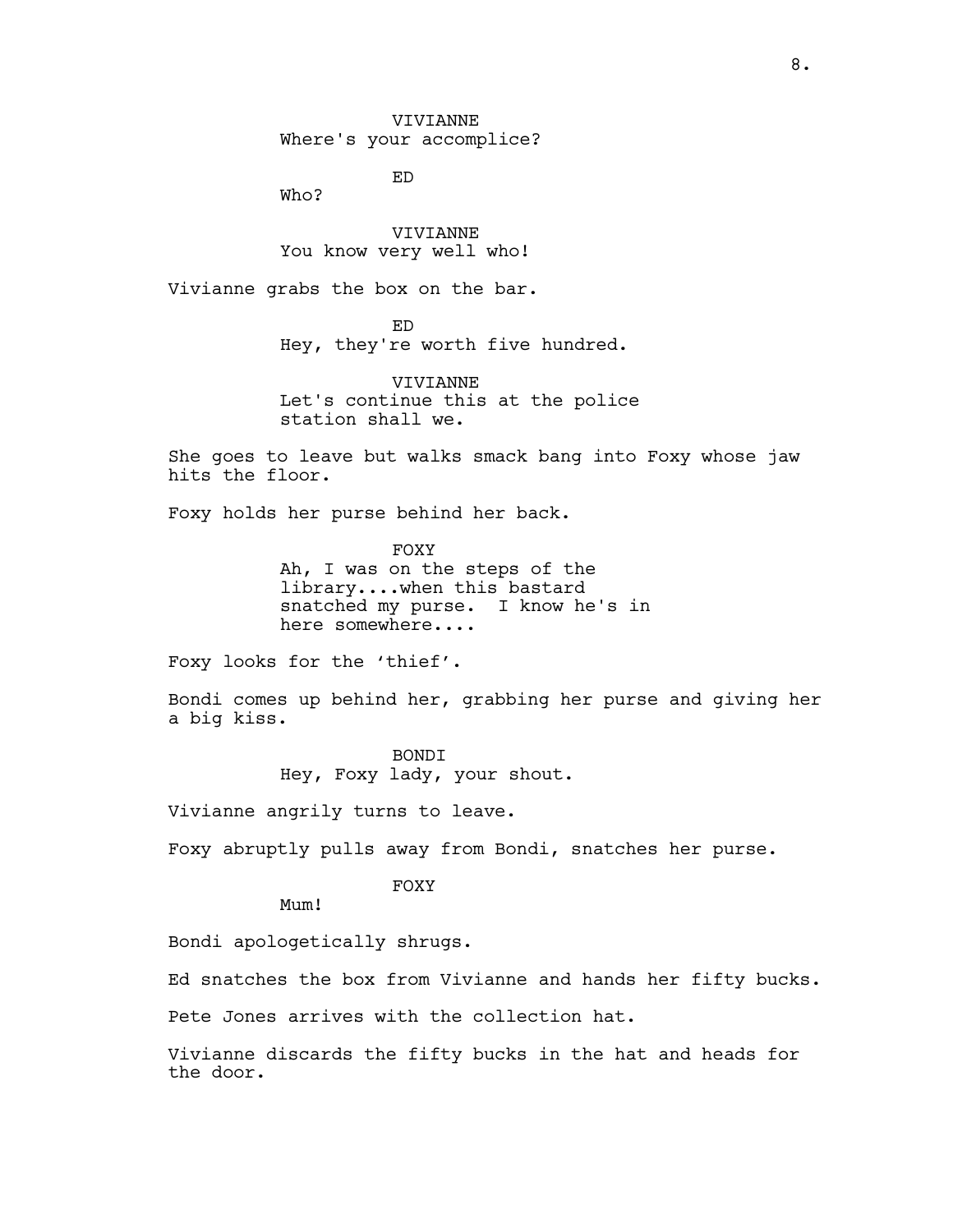**FOXY** (to Ed) She's not a prostitute.

ED How about a hundred?

Vivianne turns.

VIVIANNE You wouldn't know class if it jumped up and bit you on the arse.

**FOXY** Gawd, my mother's a prostitute.

Vivianne walks away. Ed and others wolf whistle.

The Busker(D), still disquised as Bob Dylan, has the Mike.

He punches a number into the Karaoke console, yells into the mike.

> BUSKER (D) Hey, Mrs Partridge.

Vivianne, near the door, stops, gives the Busker a filthy look.

> BUSKER (D) (singing) I think I love you, so what am I so afraid of, a love there is no cure for....

The entire pub send the song up.

Vivianne storms out of the pub.

PUB (singing) And it worries me to say, that I've never felt this way. I think I love you...

Foxy is mortified. Bondi sympathetically shrugs.

INT. VIVIANNE'S CAR - SAME DAY

Foxy, her purse on her lap, checks her make-up as Vivianne, struggling to restrain her anger, starts the car.

They can hear the drinkers continuing the song.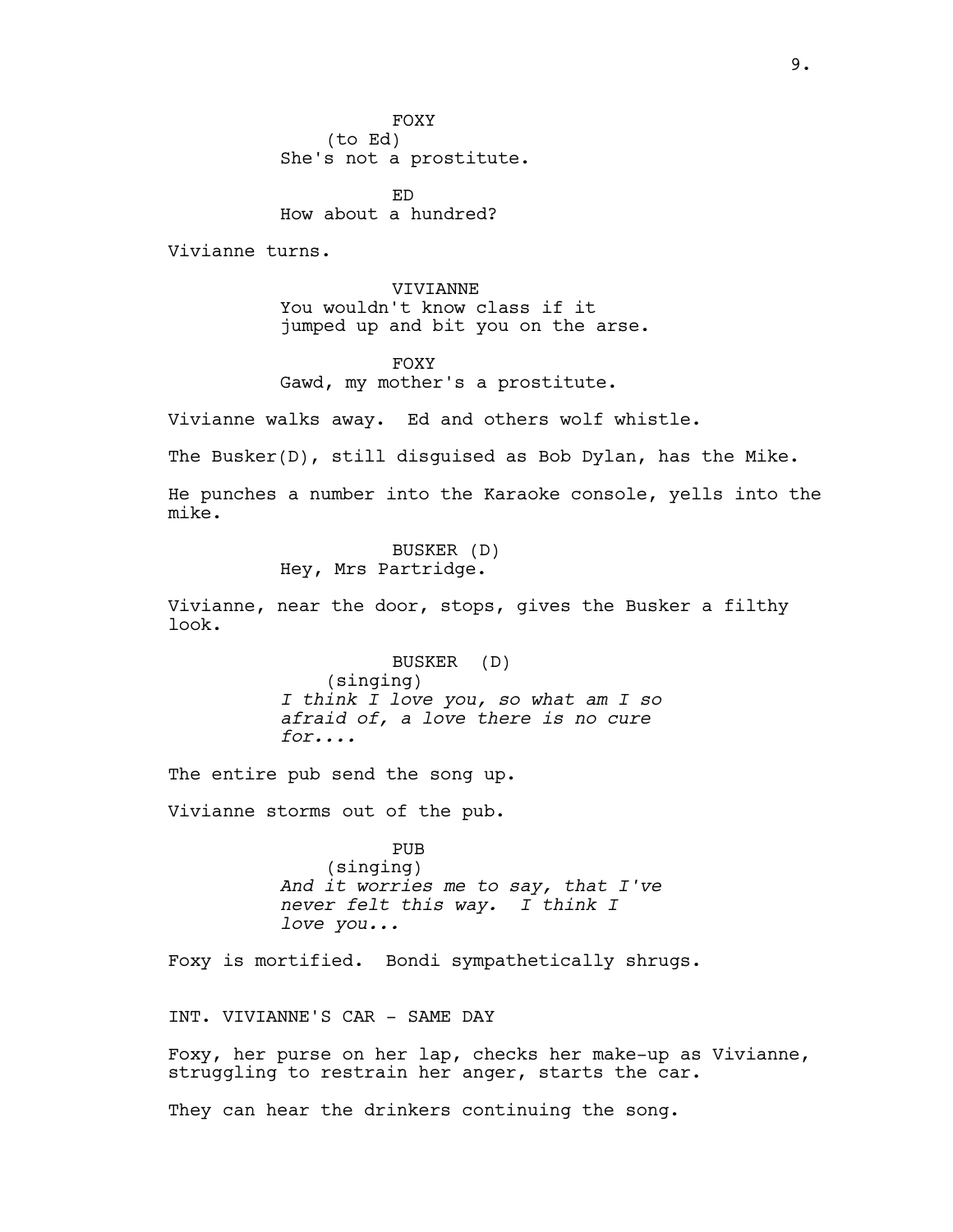INT. VIVIANNE'S CAR - SAME DAY Vivianne speeds through back streets. FOXY I know you've had people spying on me. I've seen them. Vivianne flashes Foxy a questioning glance. FOXY That's why I went there, to flush you out. VIVIANNE You're grounded. FOXY How long? VIVIANNE Till you grow up. Foxy smiles to herself. Vivianne dials her mobile while driving. FOXY That's illegal, you know. INT. HOI POLLOI PUB - THAT NIGHT Ed hands the Busker(D), still dressed as Dylan, a beer at the bar. The Busker(D) grins and sips his beer. The Busker(D) cautiously watches three POLICE enter the pub. The Police search for underage drinkers, asking patrons for ID. Ed looks for the Busker(D) but there's only a half-drunk beer on the bar.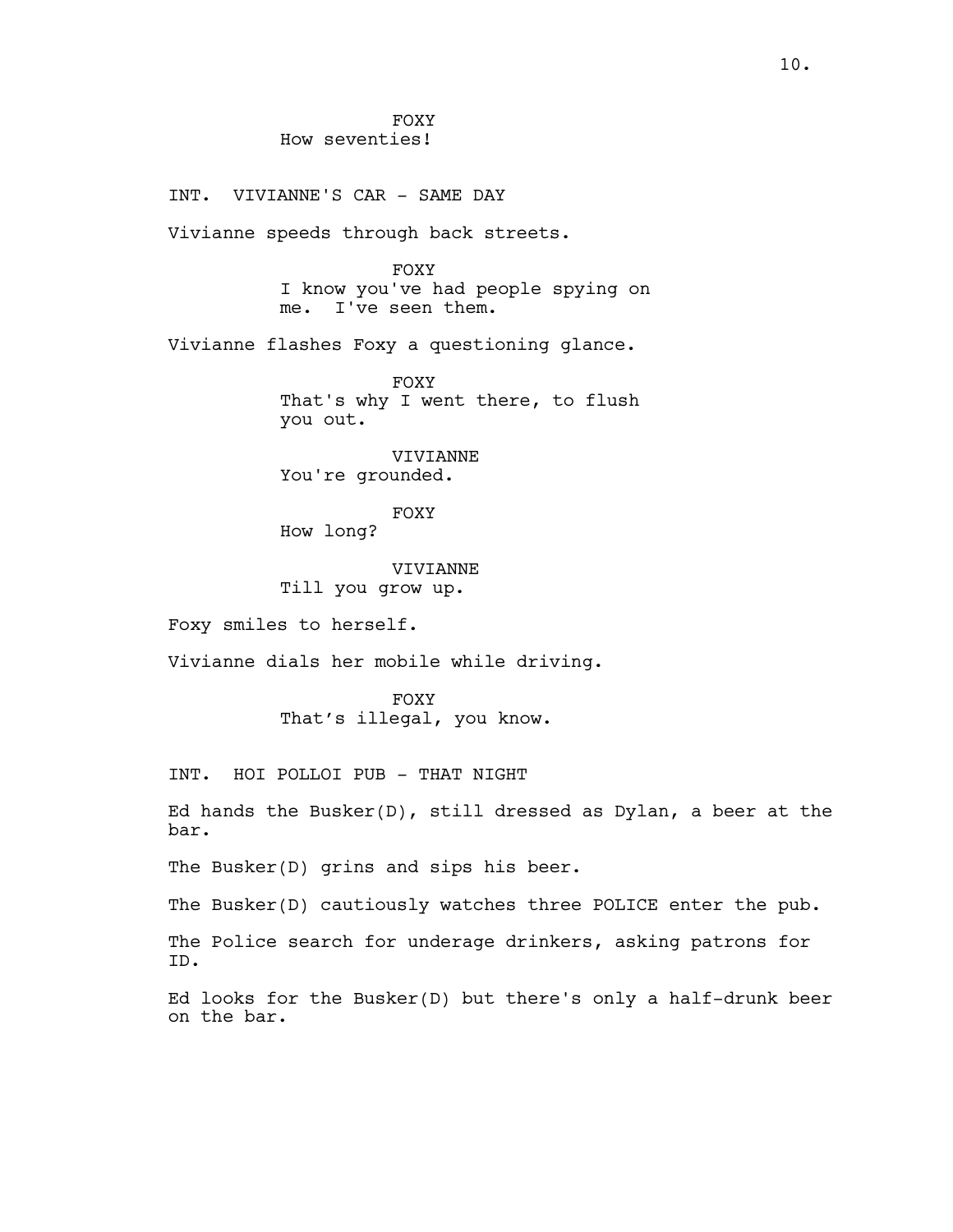EXT. HOI POLLOI PUB - SAME NIGHT

From the shadows the Busker(D) observes police leave the pub escorting two underage DRINKERS.

INT. BOARDROOM, CORRIGAN'S - NEXT DAY

Mason and the Commissioner sit opposite each other.

Corrigan pours himself coffee from a silver tray on a table containing cream cakes.

The Commissioner has two folders. One is marked Ichneumon which he opens revealing security photos from the hotel of Dumphy(D), photos of Victor Kelly(D), the Governor General(D) and the newspaper article about the hotel fire sent to Corrigan. The second folder has nothing written on it.

> MASON We've been through this folder charade!

Mason grabs photos.

MASON Is that it? After everything we know, that's the sum total of your expertise? Gawd!

Corrigan carefully places a plate of cakes in front of the Commissioner, sits and sips his coffee.

> COMMISSIONER This man is a strategist.

MASON You're running an incompetent police force!

The Commissioner displays close-up photos of various gloves worn by Ichneumon.

Corrigan offers Mason a cake. Mason declines.

COMMISSIONER We don't even know if he's the one person.

MASON Course he is. What we want to know is why he's targeting us.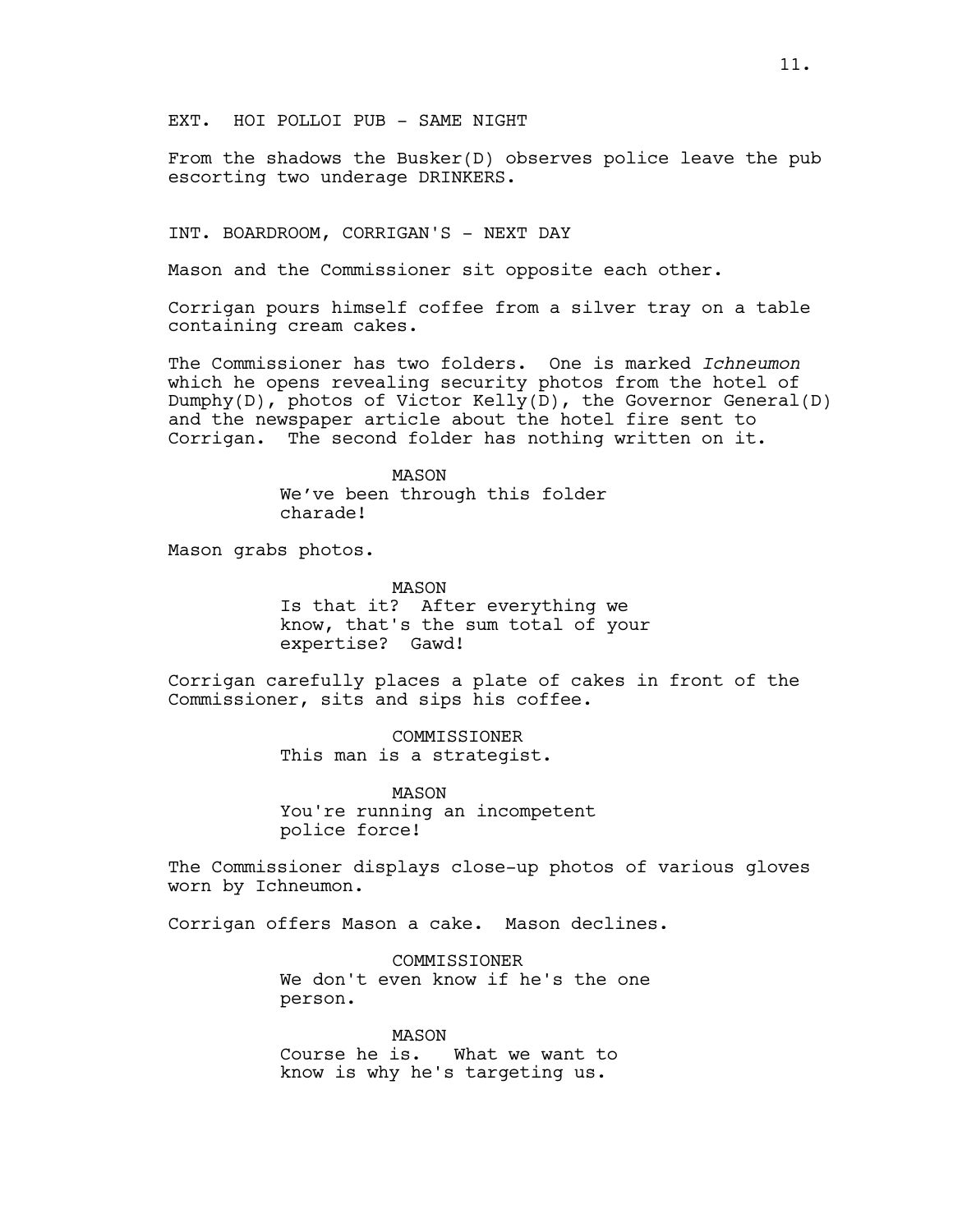The Commissioner helps himself to a cake. He refers to the second folder.

# COMMISSIONER

That answer's in there.

Mason attempts to open the folder. The Commissioner prevents him.

> COMMISSIONER My guess is he's a survivor.

## MASON

From what?

The Commissioner indicates the newspaper article headed: Inquiry into Hotel Fire.

> MASON That was ten years ago. There were no survivors.

COMMISSIONER Maybe a relative or something.

MASON That's crap! Why would he wait ten years?

COMMISSONER He didn't. He just took long service. Now he's back.

MASON Doesn't make sense.

The Commissioner taps the newspaper article.

# COMMISSIONER

He's someone with an obsession about the fire. Find that person, we have our man.

Mason scoffs. The Commissioner sips his coffee.

MASON If that's the best you can do I wonder what we're paying you for!

The Commissioner closes the folder.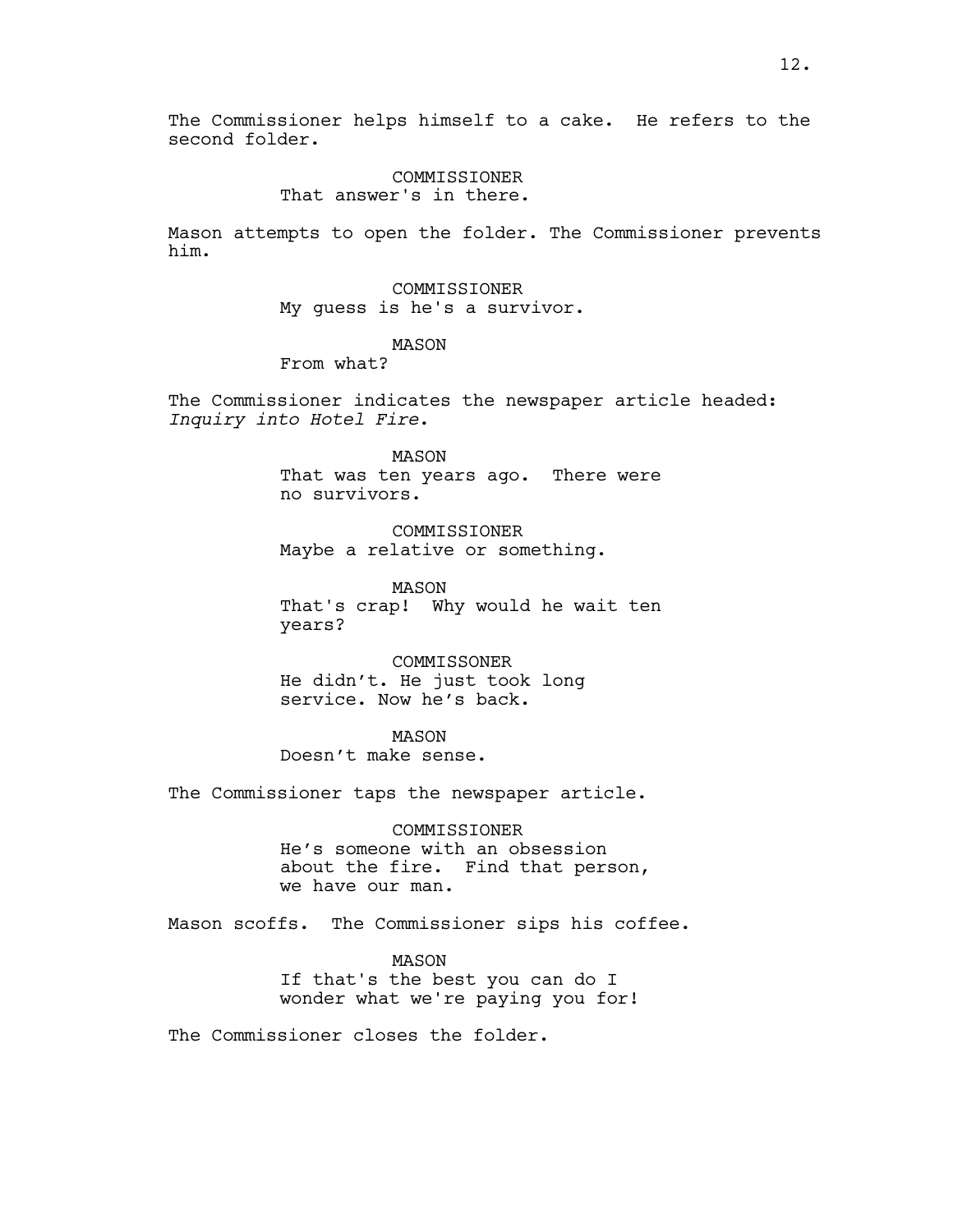# COMMISSIONER

You're paying me to save your arse being eaten by sharks if and when this invisible person finally blocks out your sunshine.

#### CORRIGAN

Jim, what Kimberly means and what I'd like, is for us to set the agenda. Become proactive.

## MASON

Understand?

The Commissioner opens the second folder containing assorted anonymous notes written with different writing devices, all on original newspaper of the photocopied article: Inquiry into Hotel Fire.

The Commissioner scatters them over the table.

The notes all state: Follow the insurance.

COMMISSIONER Follow the insurance. All addressed personally to me.

MASON Why haven't you mentioned this before?

The Commissioner offers Corrigan a cake. Corrigan declines.

MASON This could be our answer. You should've followed up on it!

COMMISSIONER Oh I've followed it up alright.

#### MASON

And?

The Commissioner laughs. Mason angrily turns away. The Commissioner looks to Corrigan for a response.

> CORRIGAN The fire wiped me out and my partner. If it hadn't been for the insurance I would have been bankrupt.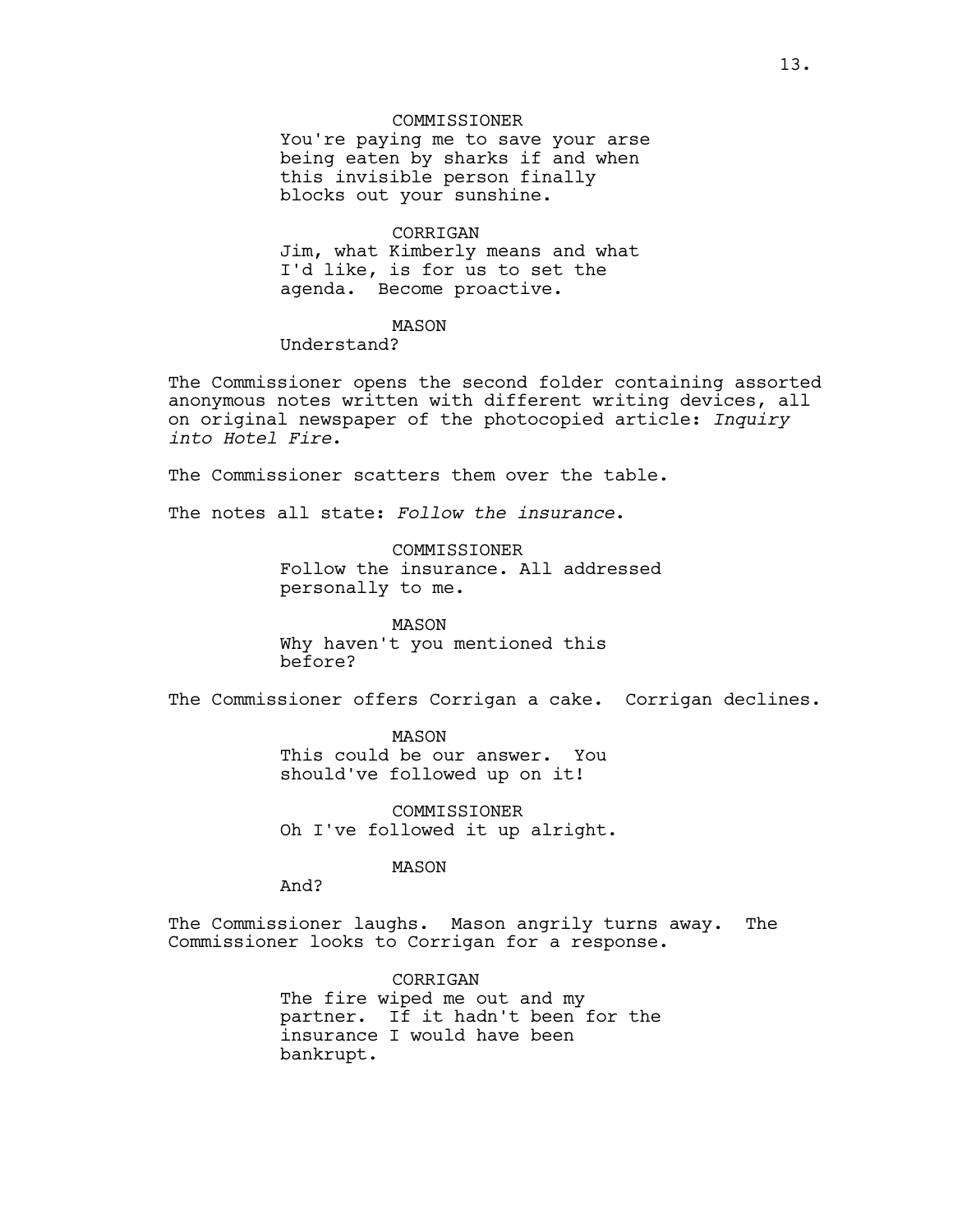COMMISSIONER It would help if I knew the truth, Frank.

MASON The insurance was above board. The Inquiry supported that.

COMMISSIONER (to Corrigan) The hotel was running at a loss. You insured it for double it's value.

MASON That was common practice. Whose side are you on?

CORRIGAN My partner was an ex-insurance broker, the best in the business. He handled all that.

COMMISSIONER Frank, what I need to know is...

The Commissioner hesitates. Corrigan indicates for him to continue. He doesn't.

> CORRIGAN Did I have the place torched?

MASON That's outrageous!

Corrigan places his hand on Mason's arm.

COMMISSIONER I'm not interested in PR, Mason. If the place was torched could the arsonist still be alive?

Corrigan looks long and hard into The Commissioner's eyes.

CORRIGAN You must know my partner committed suicide...

The Commissioner nods.

CORRIGAN ...that I discovered his body.

Corrigan wipes crumbs off the table.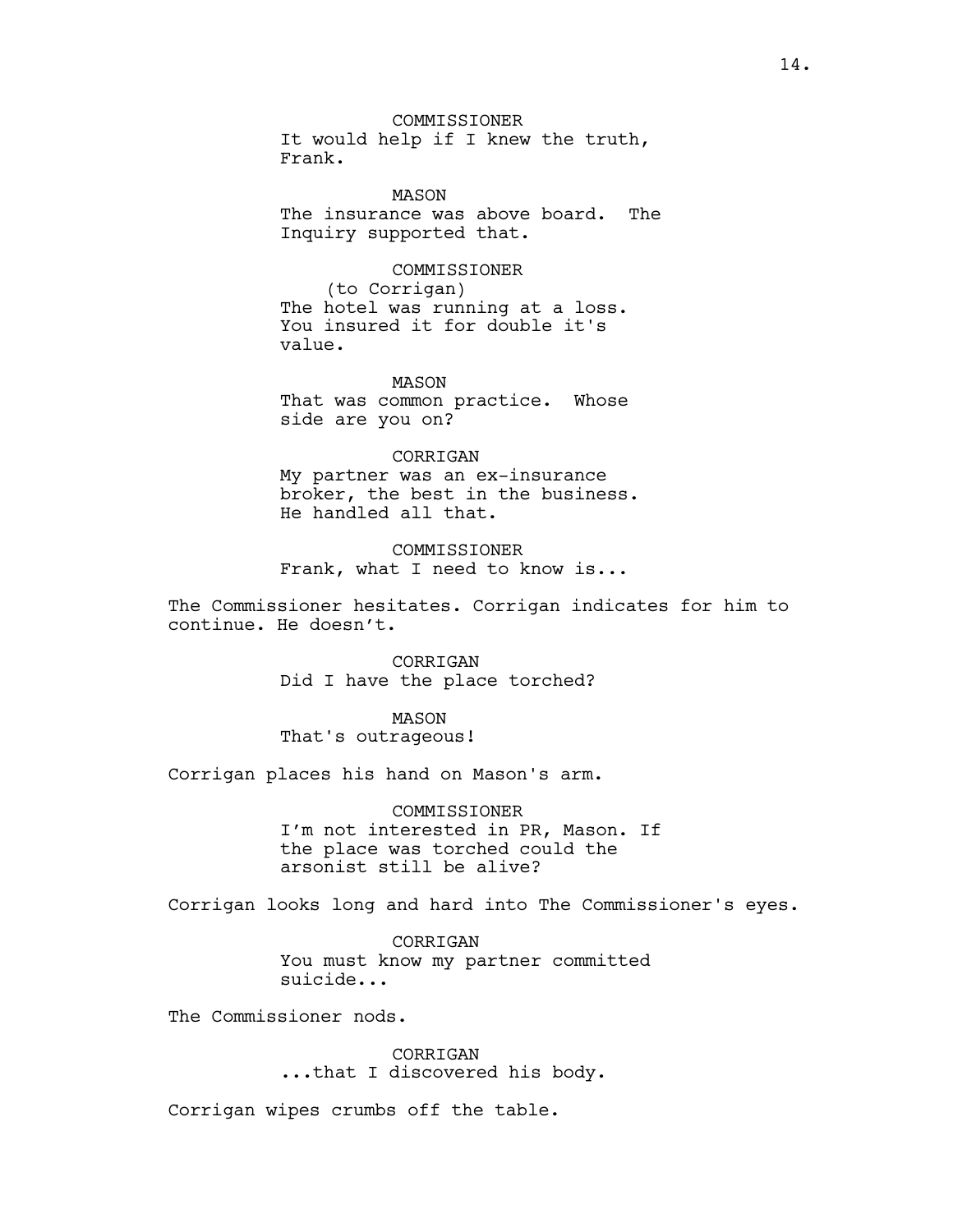COMMISSONER I'm asking you about the arsonist!

CORRIGAN I assure you, Jim, you have no need for concern in that area.

The Commissioner raises an eyebrow.

CORRIGAN If there was an arsonist, and I stress if, then I can assure you he's long and truly dead.

The Commissioner returns all contents to the folder, stands. He hands Mason a business card.

> COMMISSIONER Speak with this person.

Mason looks at the card, immediately glances at Corrigan.

MASON Benny McPherson! We don't want the likes of him involved.

The Commissioner laughs.

CORRIGAN What's this about, Jim?

The Commissioner pops the remainder of a cream cake in his mouth.

> COMMISSIONER Becoming proactive, Frank.

INT. HOI POLLOI PUB - NIGHT

It's Golden Oldies Karoake night.

Ed sits at the bar with his usual piles of scratchies.

PATRONS, dressed in vintage clothes, groove to a song by a singer with his back to the audience, singing a perfectly imitated version of Lead Belly's Mr Hitler.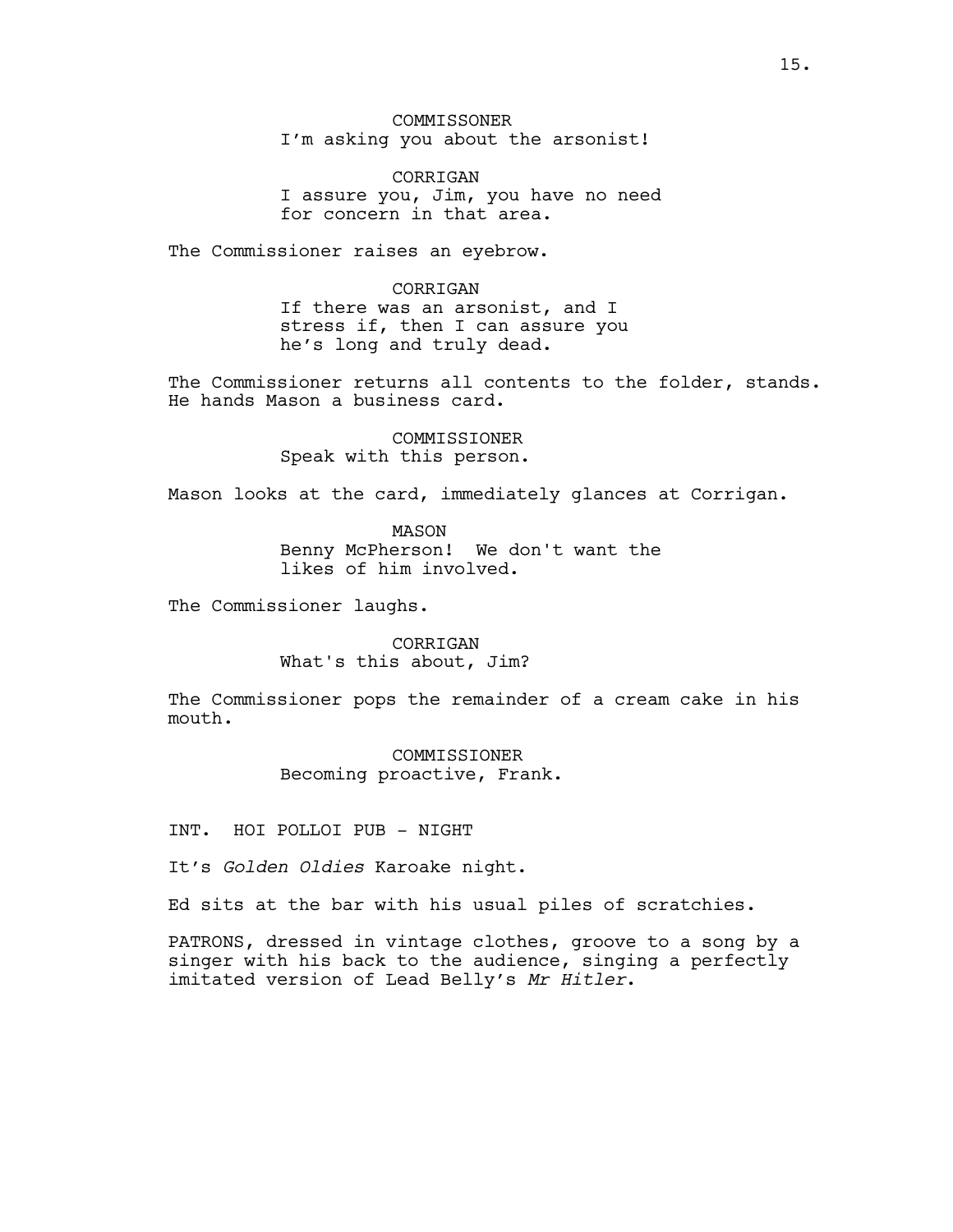SINGER (D) Hitler started out in nineteenhundred-and-thirty-two Hitler started out in nineteenhundred-and-thirty-two When he started out, he took the homes from the Jews

Bondi grooves to the music by himself.

EXT. BEACH CARPARK - THAT NIGHT

A Mercedes slowly cruises through a deserted car park overlooking a beach.

> SINGER (D) We're gonna tear Hitler down, we're gonna tear Hitler down We're gonna tear Hitler down someday We're gonna bring him to the ground, we're gonna bring him to the ground We're gonna bring him to the ground someday

INT. MERCEDES - THAT NIGHT

Through the rear view the driver notices a limousine enter the car park.

Mr Hitler plays over the scene.

INT. HOI POLLOI PUB - THAT NIGHT

Patrons are in awe of the Singer still singing Mr Hitler.

It is The Busker (D). He wears a 'derro' suit, tie and gloves. He strums an acoustic guitar with a finger pick.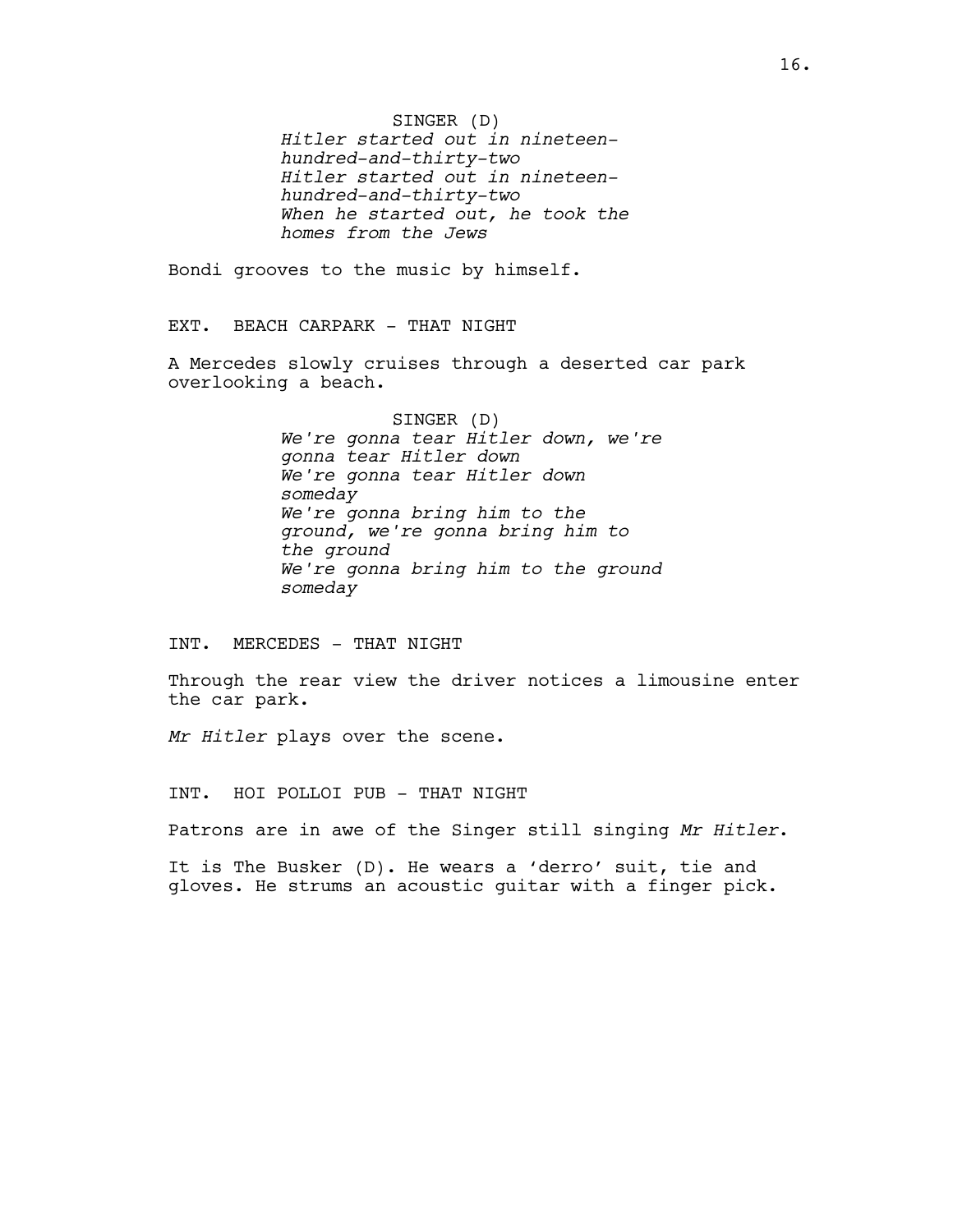SINGER (D) Mr. Hitler, we're gonna tear your playhouse down Mr. Hitler, we're gonna tear your playhouse down You been flyin' mighty high, but you're on your last go 'round We're gonna tear Hitler down, we're gonna tear Hitler down We're gonna tear Hitler down someday We're gonna bring him to the ground, we're gonna bring him to the ground We're gonna bring him to the ground someday.

He finishes to rapturous applause.

Pete Jones jumps up, grabs the mike as The Busker(D) leaves the stage.

The Busker(D) makes his way towards Ed.

PETE JONES Let's hear it one more time for Lead Belly.

The Busker(D) acknowledges the applause, places his quitar on the bar.

> THE BUSKER (D) (to Dolly Parton) Give's a bottle of that there moonshine.

DOLLY PARTON reaches for a bottle of Jim Beam.

EXT. BEACH CARPARK - SAME DAY

PETE JONES V.O. There must be something in the beer tonight because we have another Lead Belly, complete with his twelve string guitar.

Acoustic guitar intro is heard.

A parked chauffeured car faces the beach.

The Mercedes parks next to the chauffeured car.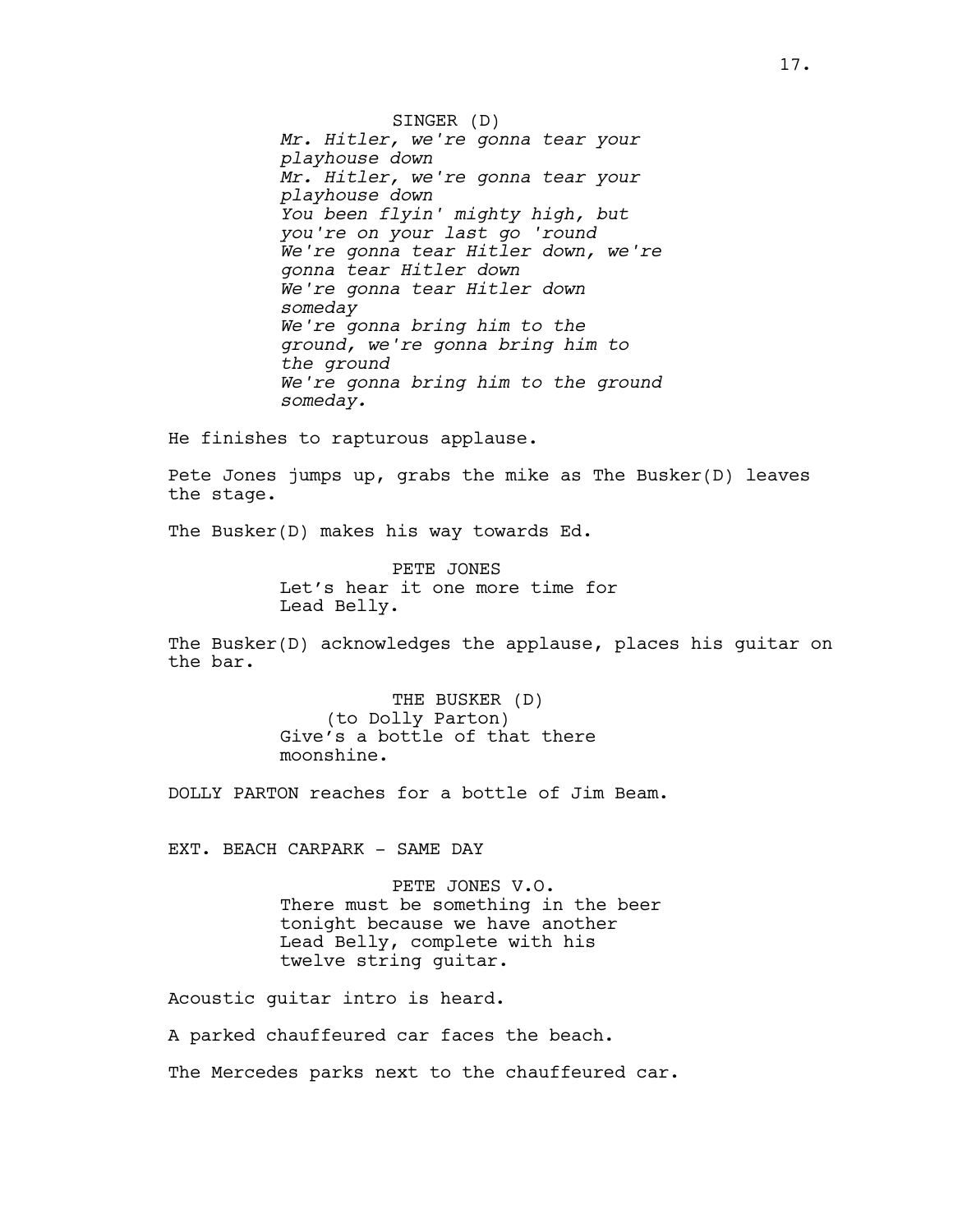The Mercedes driver goes to the back door of the chauffeured car.

An electronic window opens. BENNY McPHERSON, 40, hardened crime czar, smiles.

> MASON Mr McPherson?

BENNY MCPHERSON Kimberly, get in.

The door opens for Mason.

INT. HOI POLLOI PUB - THAT NIGHT

Dolly Parton places a bottle of Jim Beam and a glass in front of The Busker(D). Ed pushes money her way.

A BLACK KARAOKE SINGER has the floor.

BLACK KARAOKE SINGER Irene, good night, Irene, good night Good night, Irene, good night, Irene I'll get you in my dreams

Ed freezes when he hears the lyrics. He looks at The Busker (D) who skoals a glass of whiskey.

The Busker(D) slams the glass on the counter and angrily takes off towards the Black Karaoke Singer.

ED

Hey! Hey!

The Busker(D) pushes patrons aside until he's in front of the Black Karaoke Singer. His eyes are alight, 'his hair on fire'. He glares at the Black Karaoke Singer.

The Black Karaoke Singer is blind.

The Busker(D) pushes his way to the exit.

BLACK KARAOKE SINGER Sometimes I live in the country Sometimes I live in town Sometimes I have a great notion To jump in to the river and drown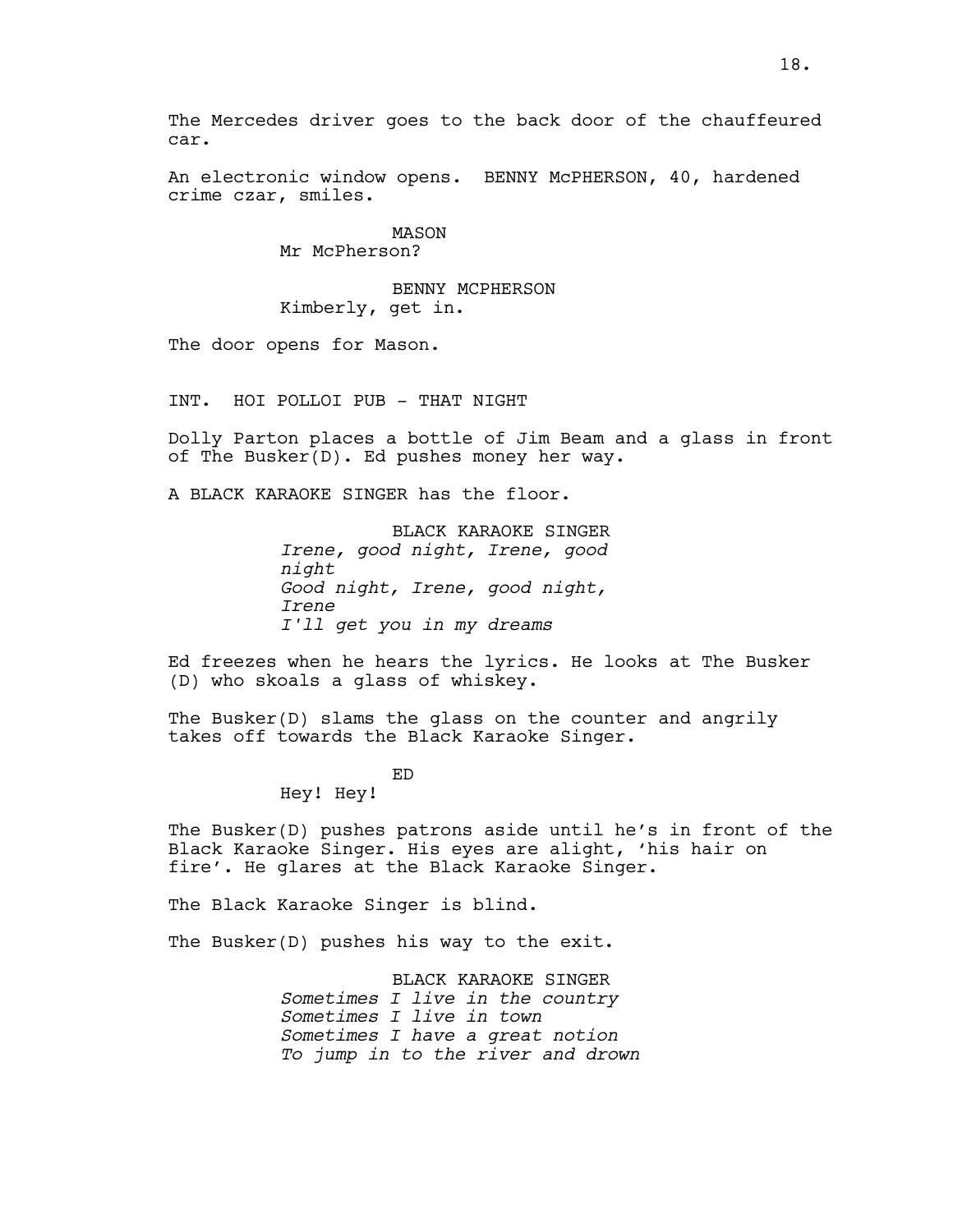EXT. HOI POLLOI PUB - THAT NIGHT

The song can still be heard.

The Busker(D) stands distraught outside the pub.

Ed puts his arm round him.

INT. ROOM - THAT NIGHT

We only see a mouth talking.

PSYCHIATRIST When you wanted a bunny rabbit that your parents wouldn't buy you...

#### INT. DARKENED ROOM - SAME NIGHT

Someone watches a composite video of Vivianne shopping with Troy, entering her shop, undressing behind a gauze-like curtain seen from outside her home.

> PSYCHIATRIST V.O. ...what did you do? Forget the bunny, or set containment traps in appropriate locations?

INT. VIVIANNE'S SHOP - SAME NIGHT

An indiscernible face staring at the expensive dress is pressed hard to the window.

INT. VIVIANNE'S SHOP - NEXT DAY

Vivianne wraps an exclusive dress in tissue paper.

Mamselle, concluding a phone call, replaces the receiver.

## MAMSELLE

(French Accent) That was the French Embassy. Baron Von Rothschild will be arriving in fifteen minutes. He's been recommended but he wants no fuss.

EXT. VIVIANNE'S SHOP - SAME DAY

An expensive hire car with French diplomatic markings pulls up outside the shop.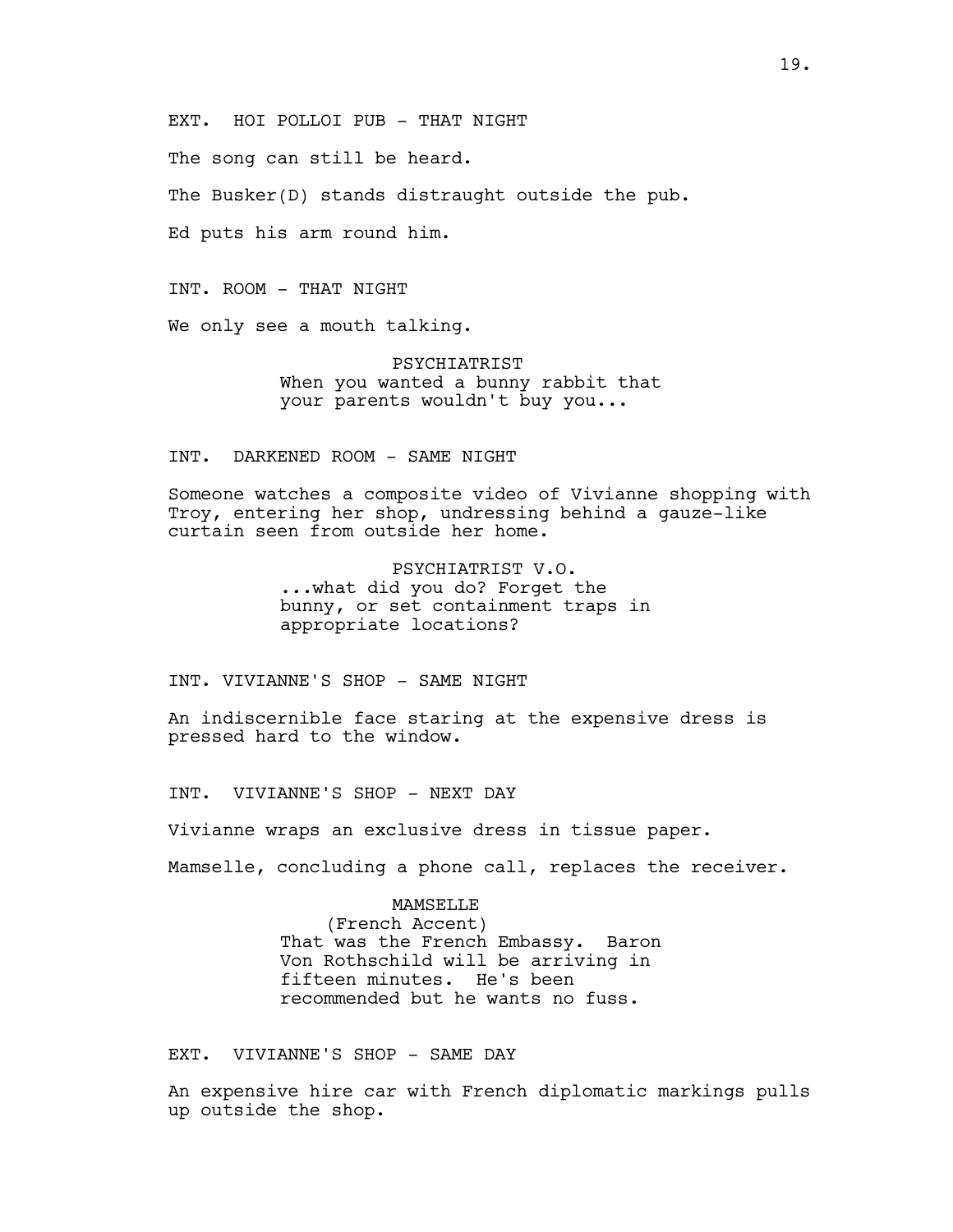Ed, unrecognisable as a Chauffeur, with beard, gloves and moustache, opens the door for the elderly and near blind ROTHSCHILD (Derelict) carrying a white cane and dressed in mourning suit, resplendent with white shirt, black tie, maroon vest and white gloves.

## INT. VIVIANNE'S SHOP - SAME DAY

Vivianne eagerly greets Rothschild(D), assisted into the shop by chauffeur Ed.

Rothschild(D) dismisses chauffeur Ed who waits outside.

Rothschild (D) addresses Mamselle on the assumption she owns the shop.

> ROTHSCHILD (D) (to Mamselle in French) I have heard so much about your delightful shop.

Mamselle curtsies then defers to Vivianne who motions for Mamselle to continue the ruse.

> ROTHSCHILD (D) (in French) I require a garment for an acquaintance back at my hotel....

## MAMSELLE

(for Vivianne's benefit) You require, um, a garment, a gown, for your acquaintance, um, back at your hotel?

ROTHSCHILD (D) (French) Discretely of course.

MAMSELLE Discretely of course.

Vivianne indicates to Mamselle the expensive gown in the window.

Mamselle gets the gown.

Rothschild(D) smiles warmly at Vivianne who offers him Cognac. He doesn't react.

#### VIVIANNE

Cognac?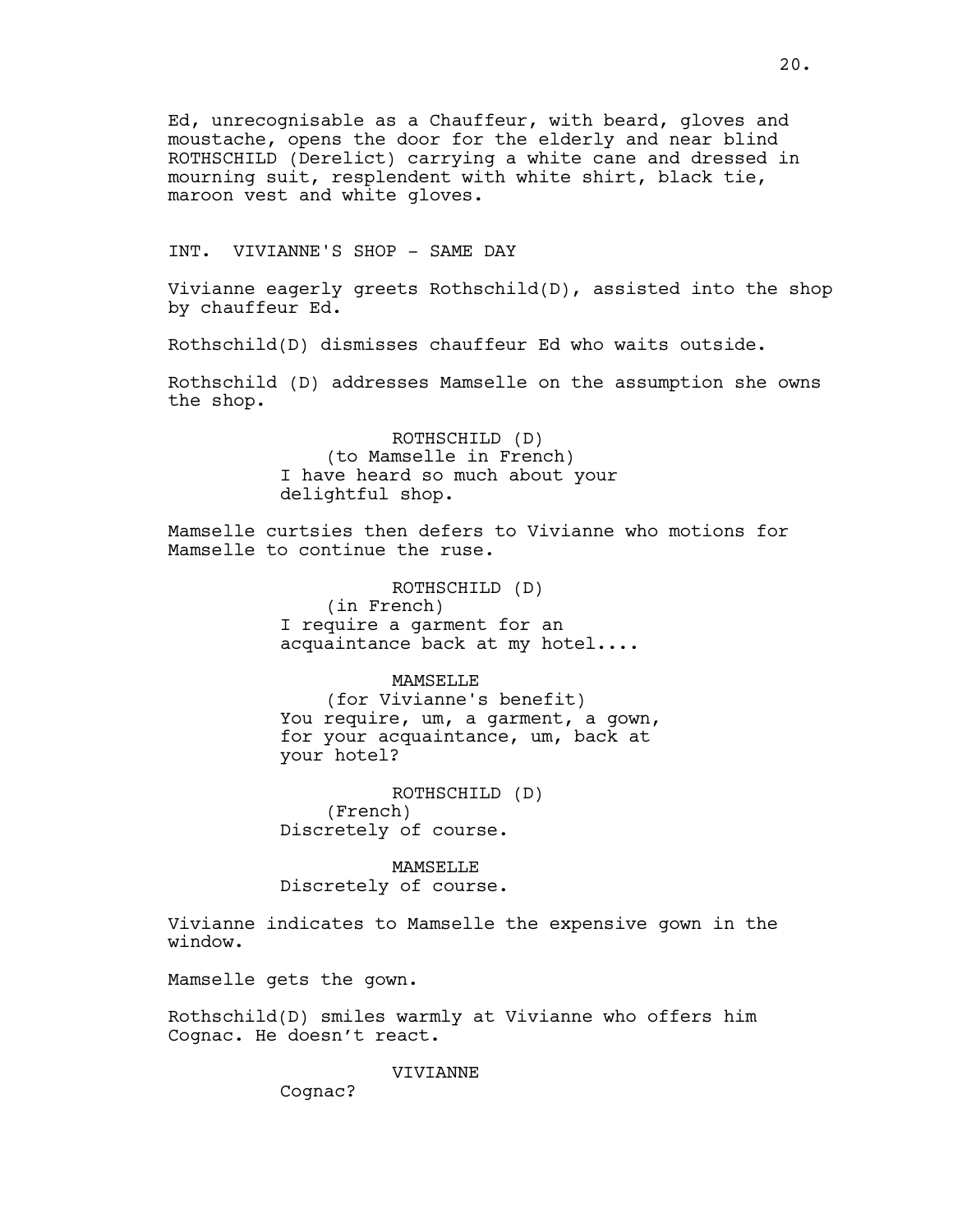Vivianne places a glass of Cognac in his hand.

Rothschild(D) graciously accepts.

Mamselle places the black gown over Rothschild's arm.

Rothschild(D) smells the garment. His eyes light up. He rubs the fabric against his face.

> ROTHSCHILD (D) (in French to Mamselle) Could I perhaps see it on?

## MAMSELLE

Certainly.

Mamselle is eager to oblige but Rothschild(D) hands it to Vivianne who takes the gown and disguises her annoyance.

Vivianne enters the changeroom.

ROTHSCHILD (D) (extreme broken English) I've been blind since birth. I recovered part of my sight at the age sixty-two. I see blurs. Now when I cross intersection I am terrified. I close eyes to cross a road.

The door to the dressing room is part open. Vivianne undresses.

Rothschild(D) mumbles in French to Mamselle.

VIVIANNE What did he say?

MAMSELLE I think he asked if the Wallabies will kick our French arse.

Rothschild(D) laughs and stumbles to the dressing room.

Vivianne is standing in panties only.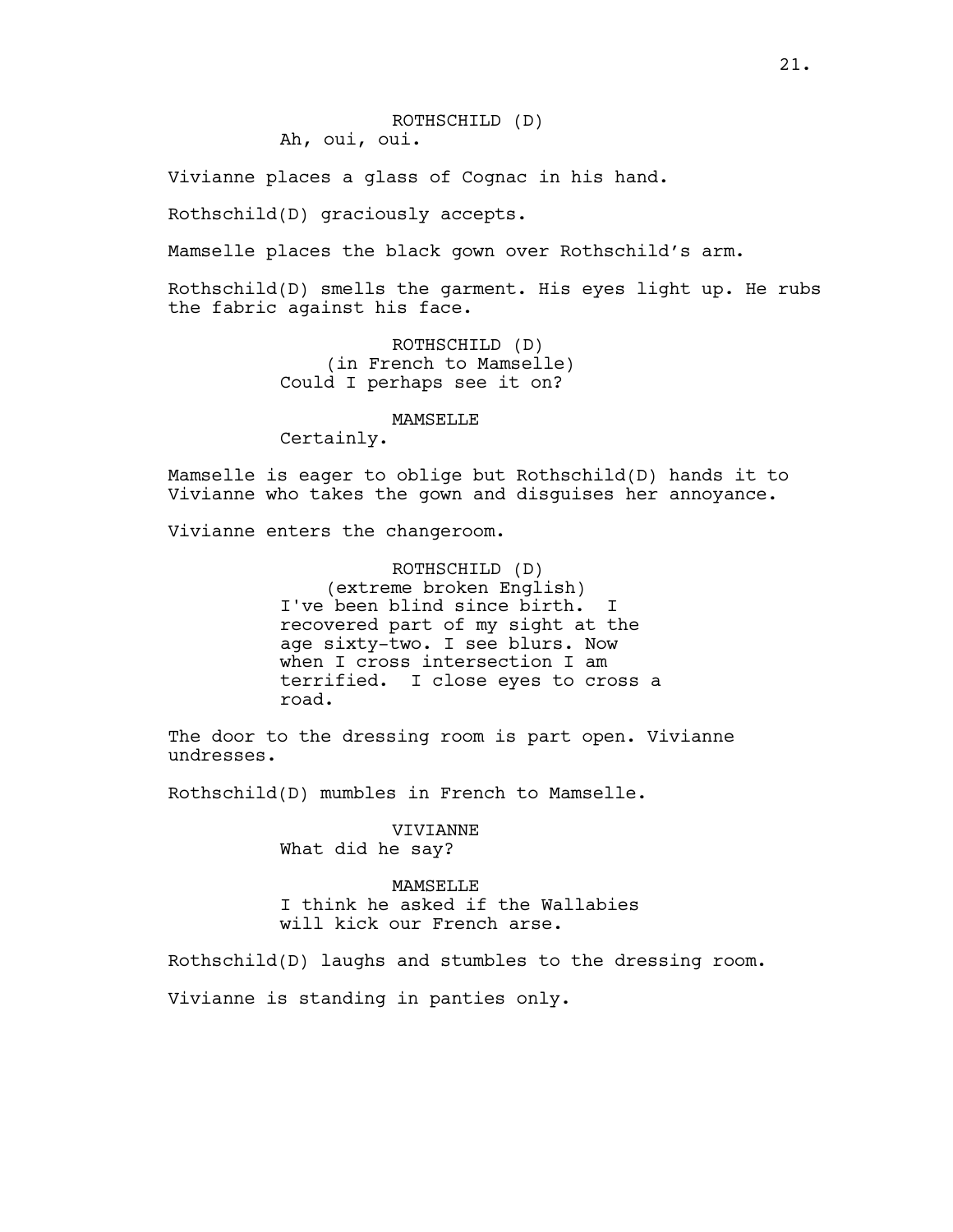ROTHSCHILD (broken English) When I was blind they told me about flowers and sand dunes but nobody told me about a pyramid of pears in a fruit shop.

Rothschild stares at Vivianne's bare breasts as she puts the gown on.

> ROTHSCHILD (D) Why no one tell me about a pyramid of pears?

Vivianne gulps unsure if he's totally blind, exits, swirls and poses for Rothschild(D) who removes the glove on his right hand. We don't see the hand.

> ROTHSCHILD (D) Ah, magnifique.

Rothschild(D) feels the fabric but restrains himself from feeling anything else. He puts the glove back on.

> ROTHSCHILD (D) (to Mamselle in French) Wrap it.

Mamselle wraps the gown.

Rothschild(D) opens his wallet, removes credit cards. Vivianne gestures to Mamselle.

> **MAMSELLE** Ah, eleven thousand five hundred?

Vivianne nods.

MAMSELLE And credit card will be fine.

ROTHSCHILD (D) (broken English) Australian dollars, yes?

VIVIANNE Qui, Monsieur.

Rothschild(D) smiles at Vivianne.

ROTHSCHILD (D) (broken English) Why not? Let's make it twelve. I like round figures.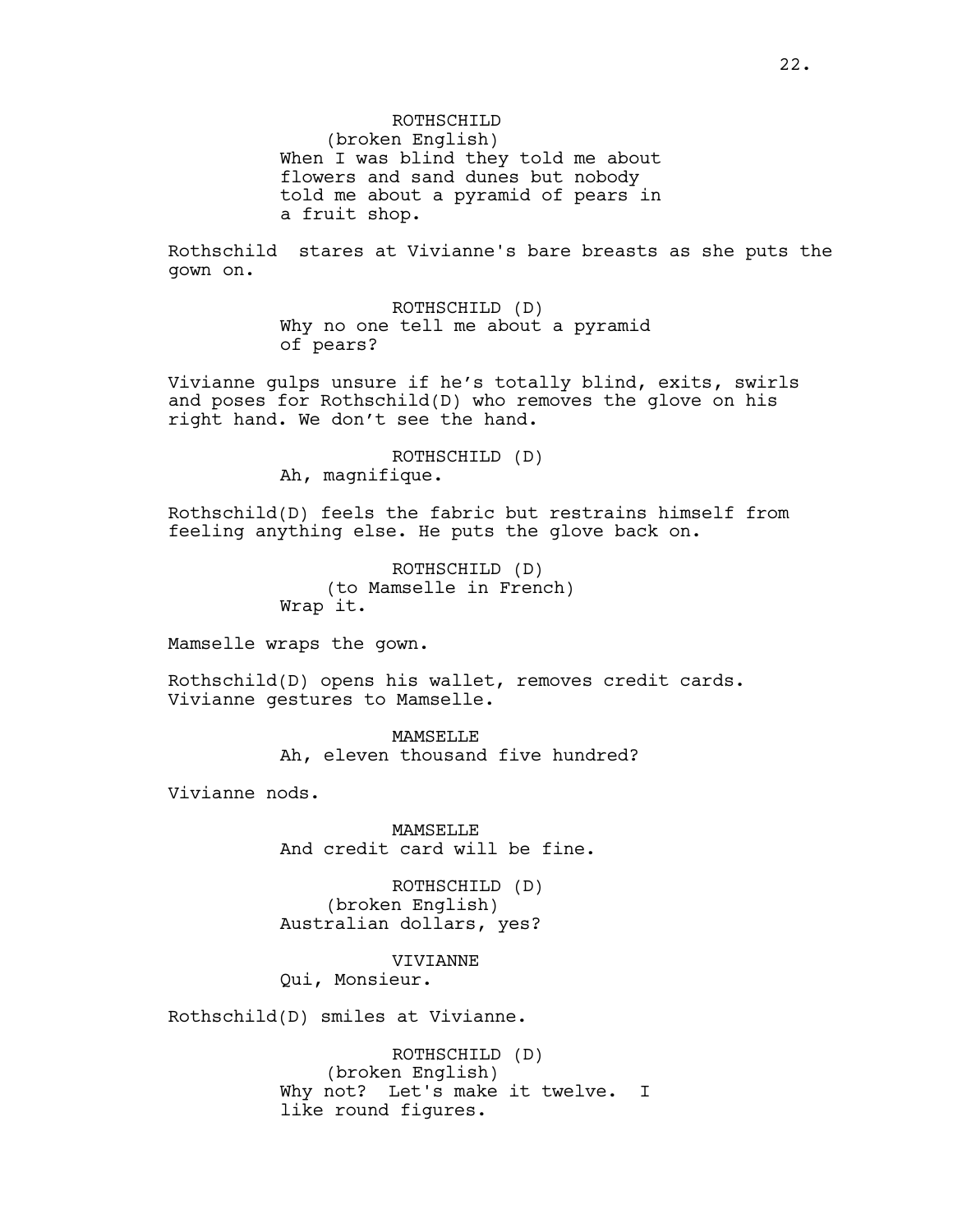Chauffeur Ed hurries in waving an Embassy requisition book.

CHAUFFEUR ED Excuse me, Baron, the Embassy will pay for that.

ROTHSCHILD (D) Nonsense.

CHAUFFEUR ED Those are my orders, Baron. (to Mamselle) To whom do I make a requisition?

Mamselle defers to Vivianne who is wary. Vivianne checks the requisition book.

Satisfied, Vivianne hands Chauffeur Ed a requisition card.

Rothschild's (D) gaze to Mamselle reveals surprise that Vivianne has taken over.

> **MAMSELLE** Um, Vivianne handles accounts, Monsieur.

Rothschild (D) smiles understandingly to Mamselle.

VIVIANNE You'll need to fill this out. (to Rothschild(D)) With the Embassy details.

Rothschild(D) pleasantly nods.

Vivianne hands a card to Rothschild( $D$ ) who passes it to Ed.

Chauffeur Ed fills out details in the card.

Rothschild(D) motions to Chauffeur Ed.

Chauffeur Ed hands him a neatly wrapped present.

Rothschild(D) places the present on the counter.

Rothschild(D) awkwardly writes a note. He leaves it under the package.

Vivianne goes to open it.

Rothschild puts his hands over hers.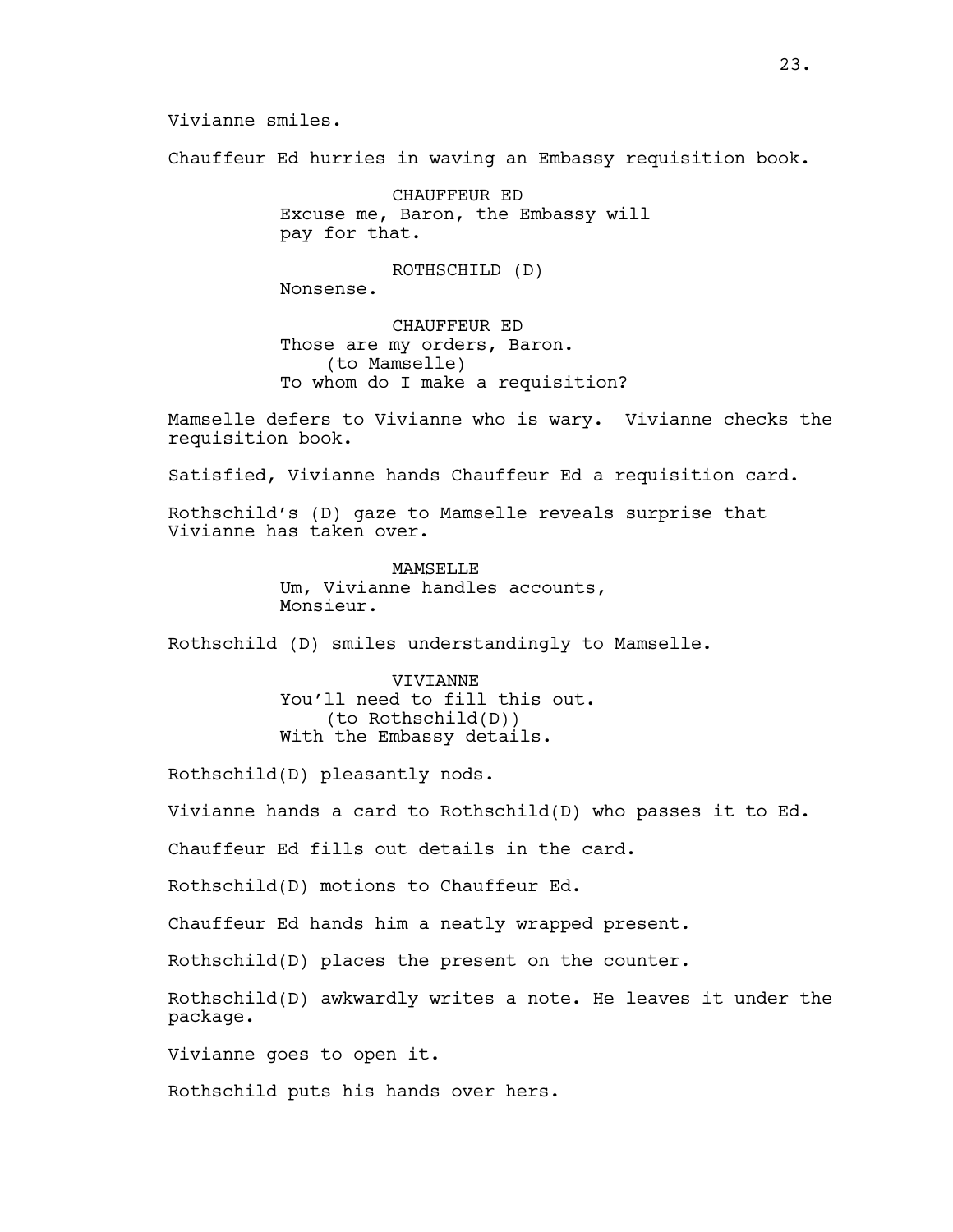Later.

Chauffeur Ed carries the wrapped gown.

Rothschild kisses Vivianne and Mamselle's hands.

He stops in the doorway.

ROTHSCHILD (broken English) If you come to Paree you must visit me. We have wonderful pears in Paree. (to himself) Though not half as ripe as yours.

Vivianne, jubilant, waves through the empty window as they drive away.

Mamselle inspects the invoice.

Horrified, she shows it to Vivianne who immediately opens the package.

Mamselle dials the number on the invoice.

VOICE O.S. La Bastille Massage Parlour, Fifi speaking.

Inside the package are two black pearls.

The note reads: La pears were magnifique. P.S. I owe you deux grand. It is signed RothschIld. The I has been circled.

Vivianne scrunches the note.

EXT. COUNTRY ROAD - DAY (A WEEK LATER)

An old jeep with horse float powers along a country road.

INT. HORSE FLOAT - SAME DAY

Inside the float is the black stallion, Pharaoh's Rat

INT. OLD JEEP - SAME DAY

The Psychiatrist drives through lush countryside.

Bert(D), grins in the passenger seat.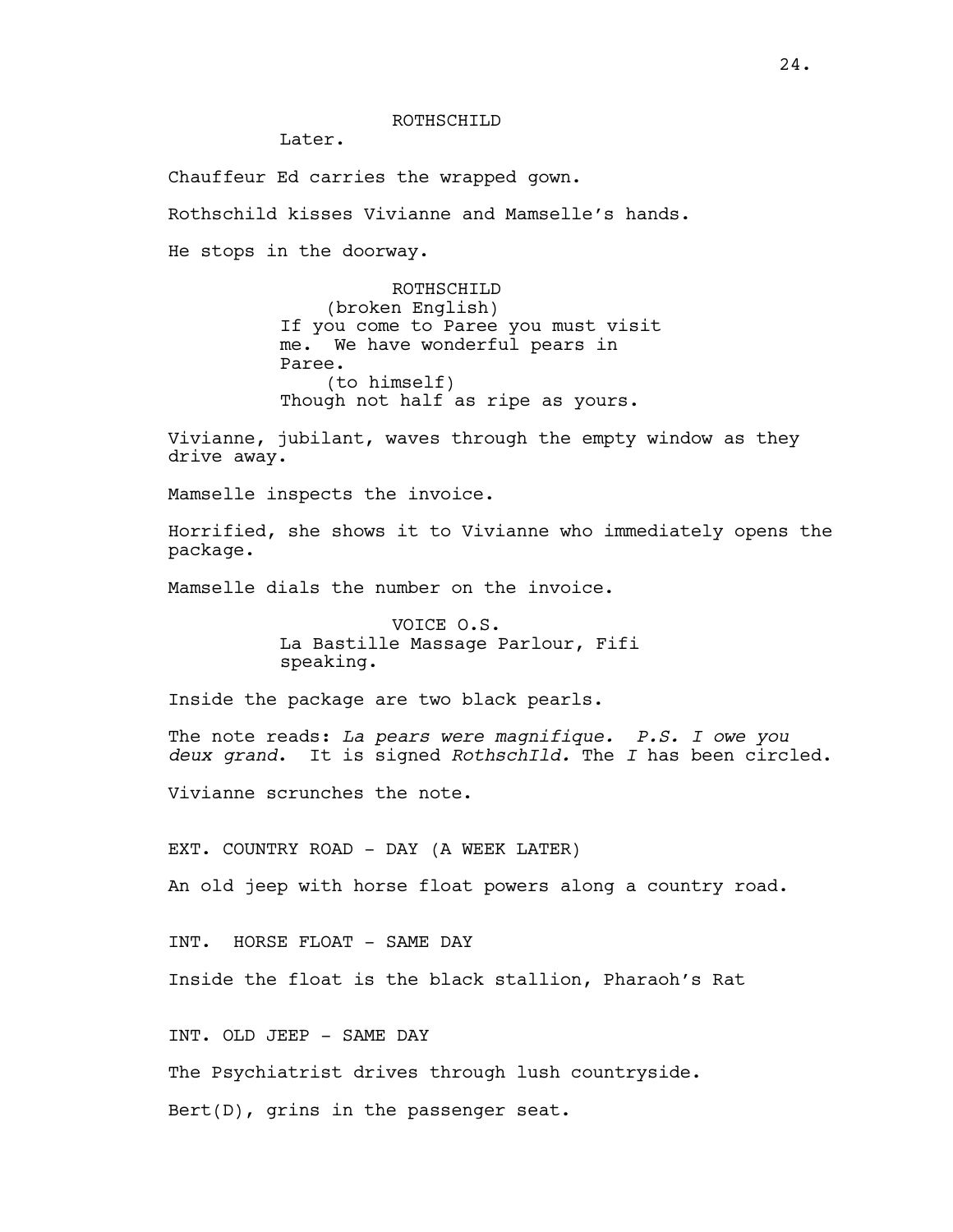EXT. COUNTRY RACETRACK - SAME DAY

An aerial view of a country racetrack shows early preparations for a race meeting.

EXT. COUNTRY RACETRACK - SAME DAY

Clifton, in an edxpensive four-wheel drive with horse float, is waved through the competitors' entrance of a country racetrack.

EXT. COUNTRY RACETRACK, BOOKIES STALLS - SAME DAY

The race meeting is hectic, the bookie's area packed with PUNTERS.

The Psychiatrist checks a bookie's board. Foxy Lady is favourite at two to one, with Pharaoh's Rat down the board at tens.

The Psychiatrist waves a fist full of money at a BOOKIE.

PSYCHIATRIST A thousand to win on the Rat.

INT. BONDI'S FLAT - SAME DAY

Bondi is doing sit-ups in his bed sitter. His television shows the country race meeting. A race has started.

Footsteps approach. Bondi is startled.

Foxy, in school uniform, stands over him. He relaxes with a sigh, looks up her legs.

> FOXY And what're you staring at?

**BONDI** I'd say a bright opening for a young lad.

She laughs and lowers herself on to him.

The Television shows Foxy Lady winning a race. Also in the race is the black stallion, Pharaoh's Rat. Foxy leans over and switches off the television.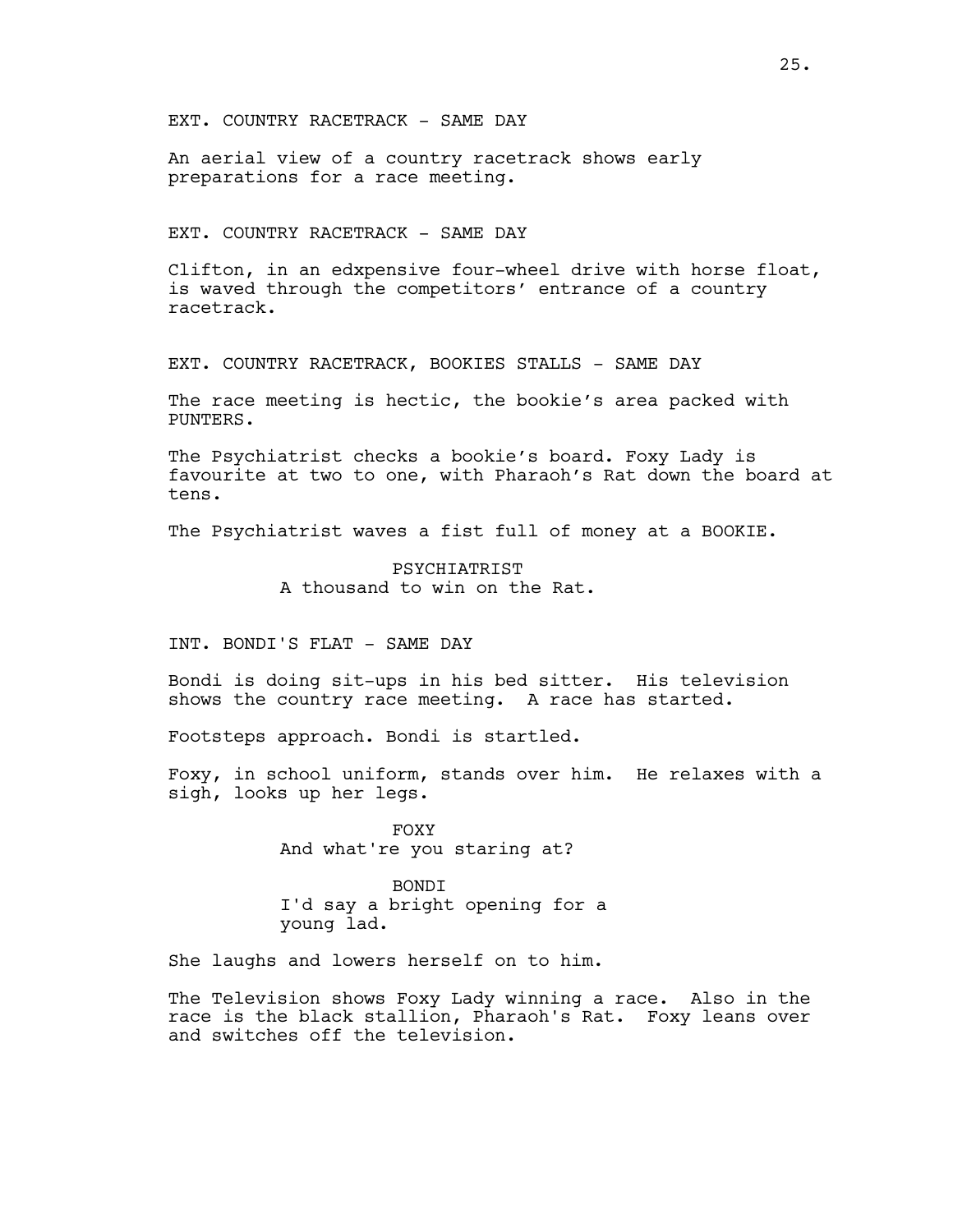EXT. COUNTRY RACETRACK - SAME DAY

Foxy Lady is winning the race. Pharaoh's Rat is well back in the field.

> ANNOUNCER V.O. There's no doubt about this one. Put your glasses away. This is Foxy Lady's day, thought fighting on is The Pharaoh's Rat. It's a good run by The Rat but not good enough to upset The Lady...

The Psychiatrist runs along the rails and screams abuse at Pharaoh's Rat whose white shoes are covered in black tape.

Bert, disappointed, watches Foxy Lady win the race.

Clifton fists the air.

INT. DARKENED ROOM - NEXT DAY

Someone watches a montage video of Vivianne driving her car, emerging from the surf, removing her top, observing the busker, following the hire truck then a close-up of Bondi, freeze-framing on his tattoo.

A male hand reaches for a mobile.

INT. CORRIGAN'S OFFICE - SAME DAY

Corrigan, working at his desk, answers his phone.

Corrigan listens, concerned.

INT. VIVIANNE'S HOME - THAT NIGHT

Vivianne, carrying numerous supermarket shopping bags, closes her front door. She notices her back door open and light on in the backyard.

Her mobile vibrates.

She places the bags on the floor and removes her mobile from her handbag.

As she listens to the caller she slowly walks towards the back door.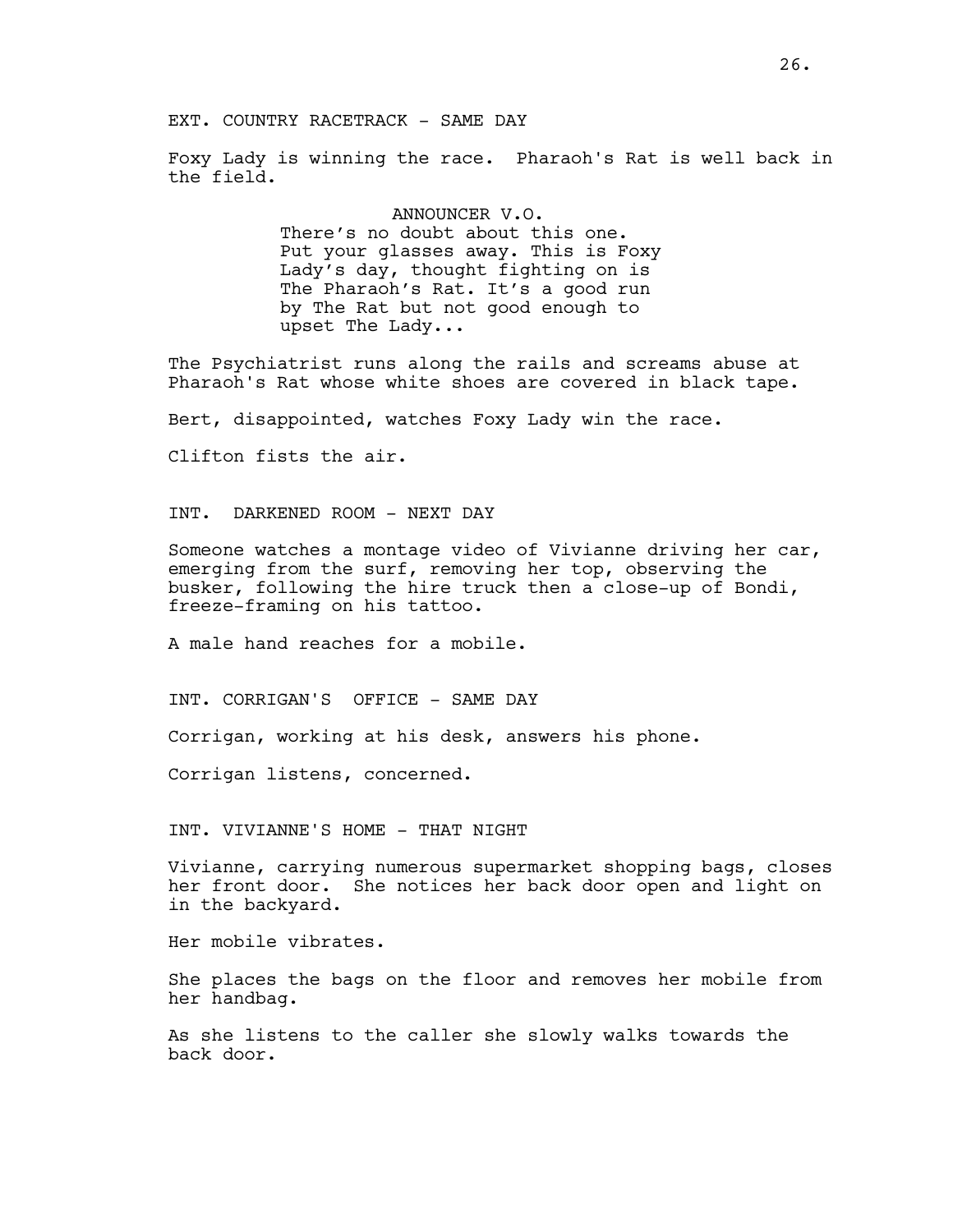EXT. VIVIANNE'S BACK YARD - SAME NIGHT

Vivianne enters her back yard. Troy sits in a chair, his back to her, mournfully looking at the stars. He is surrounded by documents.

Vivianne slowly goes to Troy, puts her hands lovingly on his shoulders.

INT. CORRIGAN'S HOME - NEXT DAY

A computer screen asks for a password.

FOXY is typed and a Zurich Bank Web Page opens.

A thumb print appears.

A thumb (Corrigan's) is placed on the screen over the thumb print activating a program which asks for another password.

Corrigan realises someone is behind him.

He immediately closes the site, turns and is surprised by Vivianne.

> **CORRIGAN** Didn't hear you.

VIVIANNE You're getting deaf in your old age.

CORRIGAN

Drink?

VIVIANNE What were you working on?

Corrigan gets himself a drink. Vivianne declines.

CORRIGAN Nothing as exciting as you.

Mason hurriedly enters. He smiles warmly at Vivianne. She ignores him.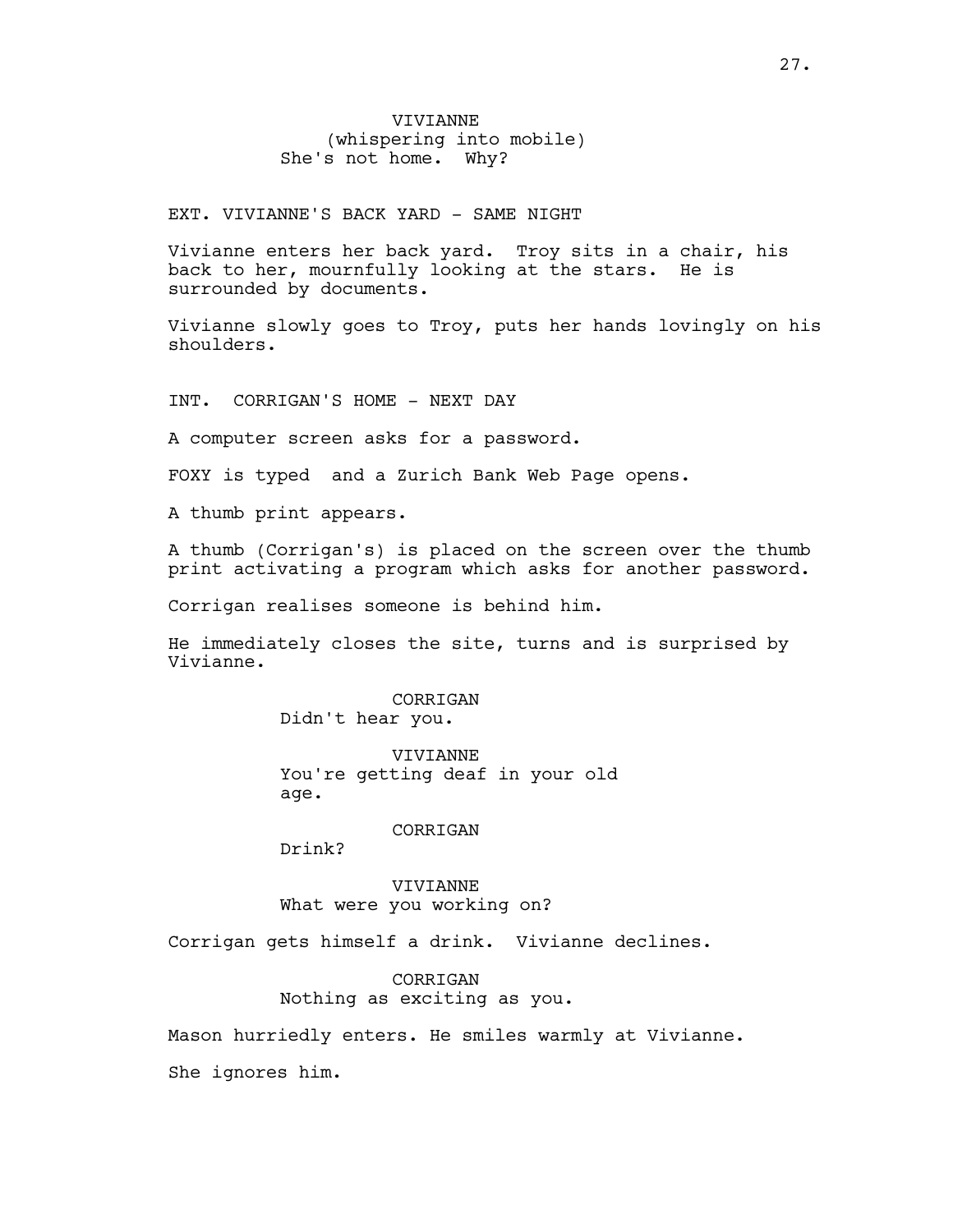MASON

(abruptly) You said you knew who Ichneumon was.

VIVIANNE Does the reward still stand?

MASON Money's all you people think about, isn't it?

CORRIGAN

Kimberly!

MASON What d'you know?

VIVIANNE

Nothing really.

Mason impatiently turns to leave. Corrigan glares at Vivianne.

## VIVIANNE

Well, there's this person, a busker type I've seen occasionally at the markets. He imitates other singers...

## MASON

Get real, Vivianne! We're looking for a master criminal. Probably someone with access to the latest up to date surveillance technology, who undoubtedly by now is on the top ten rich list and you give us a, what did you call him, a busker type? Why in heaven's name would...?

#### VIVIANNE

Maybe he likes being other people. Maybe he's immature. I don't know.

#### MASON

Great, that's all we need. Give her the reward now. And while we're at it, let's sign your latest interest up to a record contract. Gawd, what next? A busker type!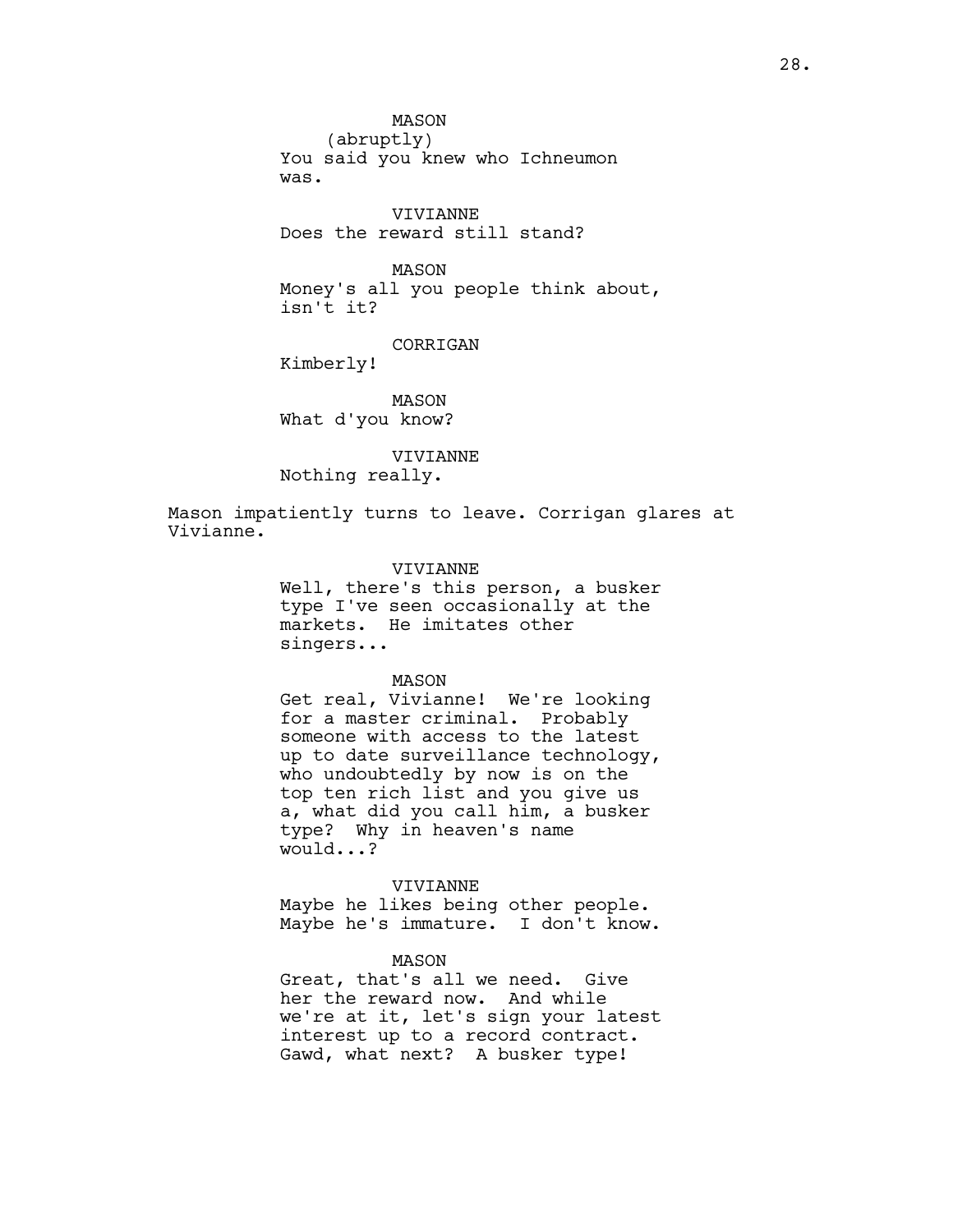VIVIANNE You know Kimberly, you really should find yourself a nice girl.

Mason doesn't know how to respond.

CORRIGAN Who is this busker?

VIVIANNE He hangs around the Hoi Polloi Hotel.

MASON Ah, and he's an alcoholic!

VIVIANNE Forget it. It was just a hunch. I really came to ask a favour.

CORRIGAN How much is it going to cost me?

MASON

I'm busy.

Mason petulantly leaves.

VIVIANNE Now don't be like that. You haven't lost one cent on my dress shop.

Corrigan goes behind her and gently kisses her neck.

CORRIGAN You know there nothing I wouldn't do for you.

She smiles and turns.

#### VIVIANNE

It's Troy.

CORRIGAN What do you know about him, Vivianne?

VIVIANNE That I can trust him.

CORRIGAN I mean really know?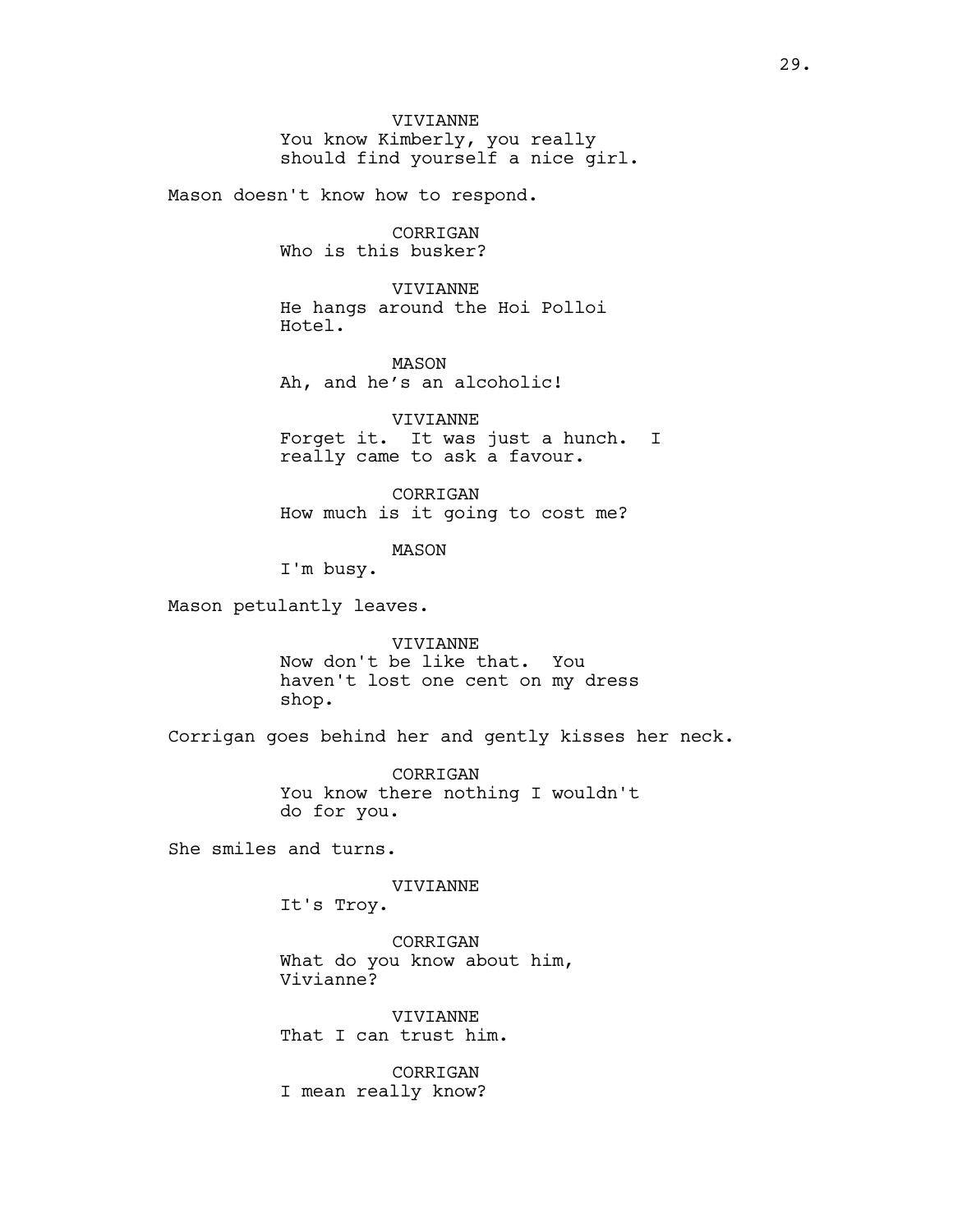VIVIANNE He's incorruptible.

CORRIGAN Nobody's incorruptible, Darling.

Corrigan runs his hand down the side of her neck.

CORRIGAN You of all people should know that.

Vivianne slightly moves away.

VIVIANNE He's a good man, Frank.

Corrigan returns to his desk.

#### VIVIANNE

I was hoping you could maybe put some work his way, recommend him to friends...

Corrigan smiles. She kisses him on the cheek, turns to leave.

> CORRIGAN A young kid, tattoo on his bicep, flag of some type, maybe a Builders' Labourer. Mean anything?

Vivianne considers before answering.

VIVIANNE

Should it?

CORRIGAN

Not really.

Vivianne shrugs.

INT. HOI POLLOI HOTEL - NEXT NIGHT

A Marlene Dietrich IMPERSONATOR, 45, sings Lili Marlene:

MARLENE DIETRICH Underneath the lantern, by the barrack gate. Darling I remember, the way you used to wait.'Twas there that you whispered tenderly, That you loved me. You'd always be My Lili of the lamplight. My own Lili Marlene...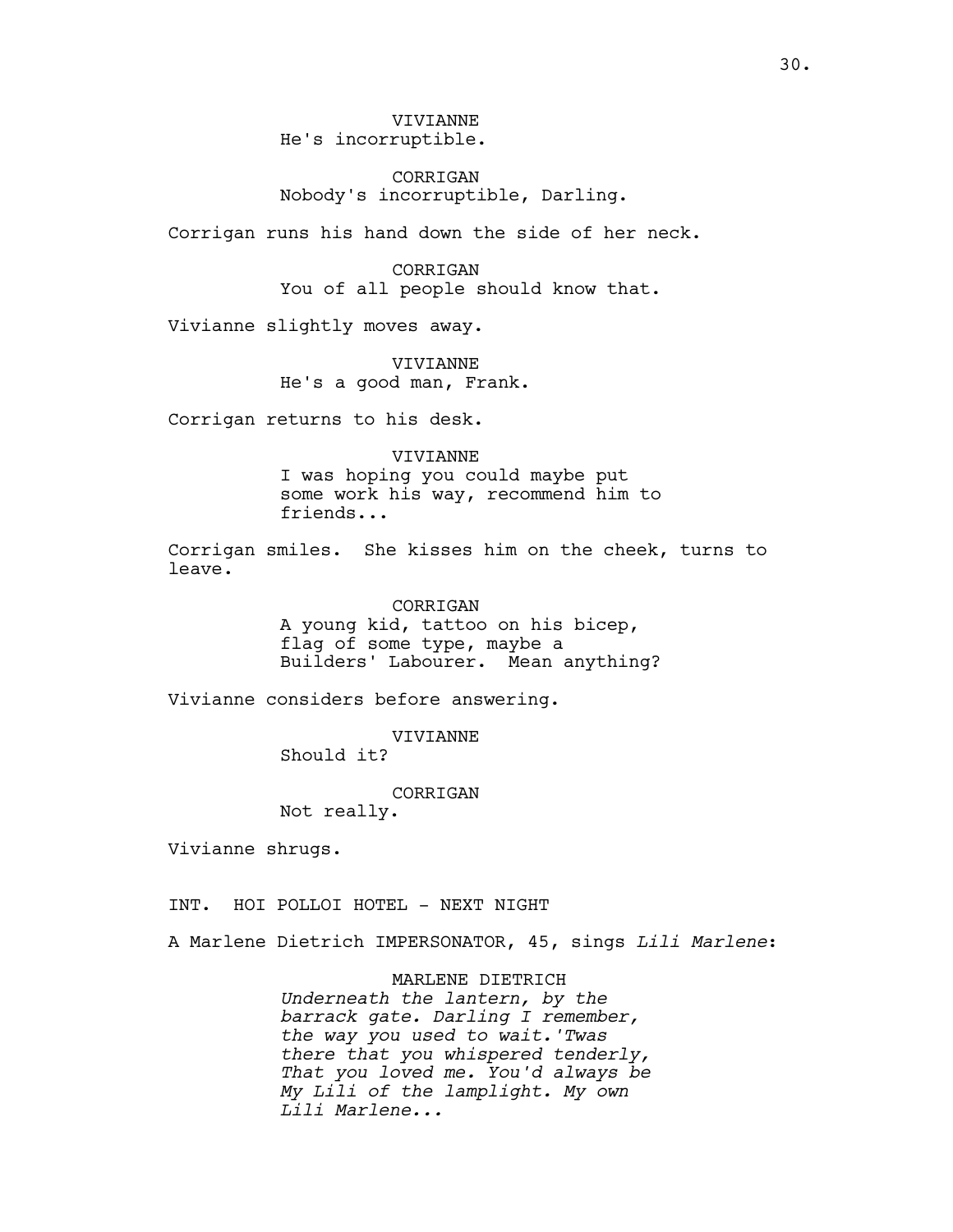Two MEN 35, detective-like, move among the crowded bar. Bondi and Foxy kiss in a corner. Bondi spies the men asking PATRONS for ID. Bondi indicates for Foxy to leave. She does. The men recognise Bondi's tattoo, go to him. Bondi shows his ID. One of the men pockets the ID. They escort Bondi out the back of the pub.

INT. CAR - SAME NIGHT

Corrigan's bodyguard, wearing an identifiable ring, overseers the men escort Bondi out the back door of the pub.

They push Bondi against a wall and handcuff his hands behind his back.

EXT. HOI POLLOI PUB - SAME NIGHT

Foxy watches the front of the pub for Bondi from across the street.

INT. ABANDONED FACTORY - SAME NIGHT

Bondi is shoved into a chair at a table by the two men.

We see the back of the Bodyguard's head and his identifiable ring as he sits watching the men remove Bondi's handcuffs. Pen and paper are on the table.

> BODYGUARD I just need answers, then you to do me a small favour.

An envelope of money is dropped on the table.

BODYGUARD That's yours.

Bondi is confused.

BODYGUARD On condition I never see you again.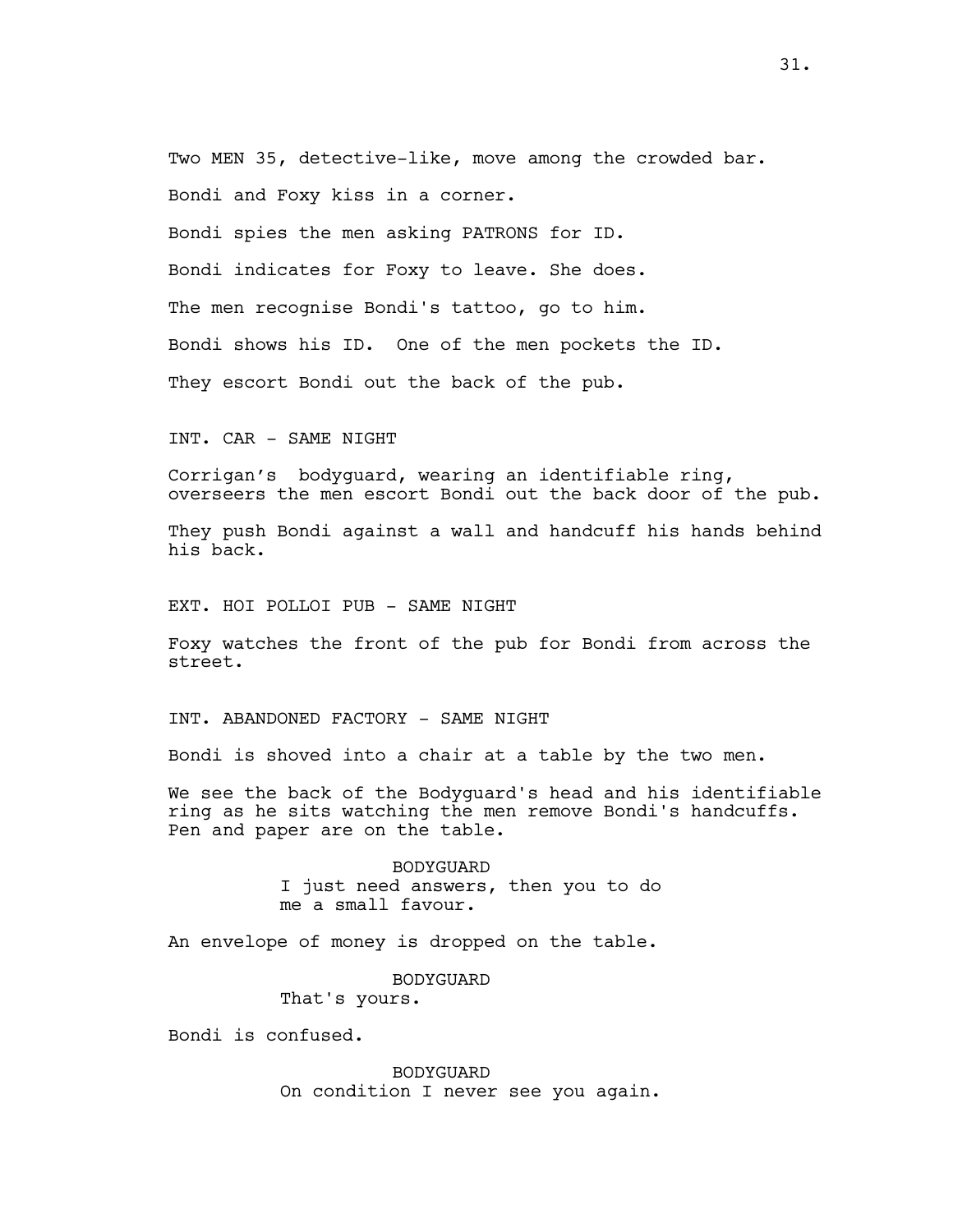Bondi doesn't react.

## BODYGUARD

Hmmmmm?

One of the men spins the chamber of a pistol, smiles at a now terrified Bondi.

EXT. TAB OFFICE - NEXT DAY

Troy is passing a TAB office. He stops, considers whether or not to enter, before entering.

INT. TAB OFFICE - SAME DAY

PUNTERS, smoking, stand half-in, half-out of the door.

One of the men who removed Bondi from the pub, butts a cigarette on the no smoking sign and observes Troy's every move.

Odds for Saturday's races show Foxy Lady two to one favorite. Troy speaks to himself as he fills out a betting slip.

> **TROY** Five hundred dollars, Foxy Lady, the win.

INT. TROY'S OFFICE - SAME DAY

Corrigan sits opposite Troy. A Form Guide is on Troy's desk.

CORRIGAN I'm told you're good. I have the best taxation people in the country yet I still pay eight percent personal tax.

TROY I'm impressed.

CORRIGAN I consider that eight times too much.

TROY Zero tax is what I'd definitely call an infallible system.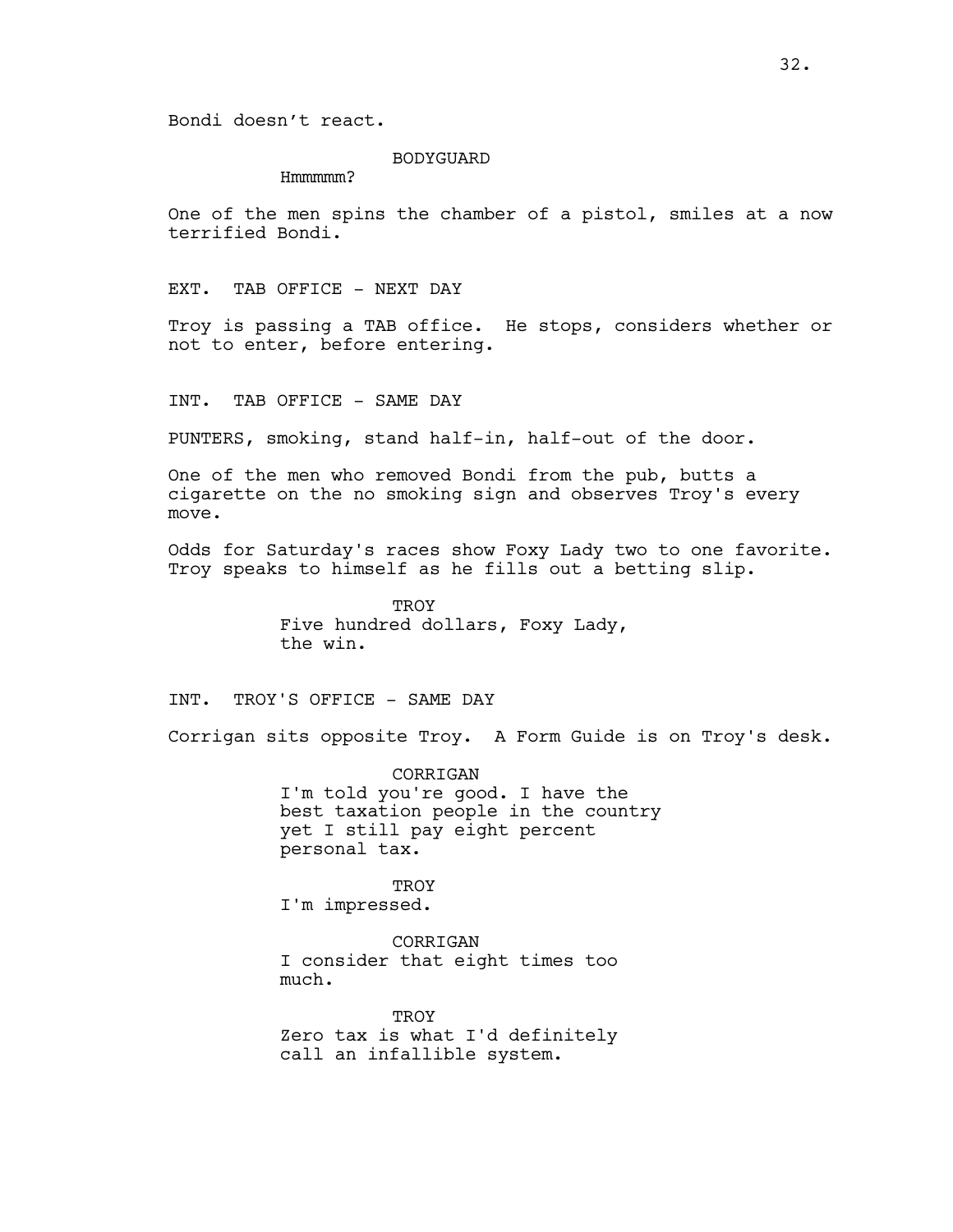**CORRIGAN** 

Every percentage point you reduce my tax by, I'll give two hundred grand.

Troy shakes his head.

## CORRIGAN

Why not?

# **TROY** If you're only paying eight per cent you already have the best. The only way I could do that would be to break the law.

CORRIGAN I hear you have a new system.

Troy doesn't respond.

CORRIGAN Private bindings.

Troy, surprised at Corrigan knowing, smiles.

CORRIGAN

I'm interested.

#### **TROY**

It wouldn't get you below eight per cent, nothing like it.

Corrigan writes in a cheque book.

CORRIGAN I'm prepared to pay two hundred thousand for you to brief my people.

**TROY** And that's it?

Corrigan doesn't respond. Troy smiles, shakes his head.

Disappointed, Corrigan pockets the cheque book, stands.

**TROY** Vivianne asked you to help, didn't she?

CORRIGAN I don't want anything to happen to her, understand?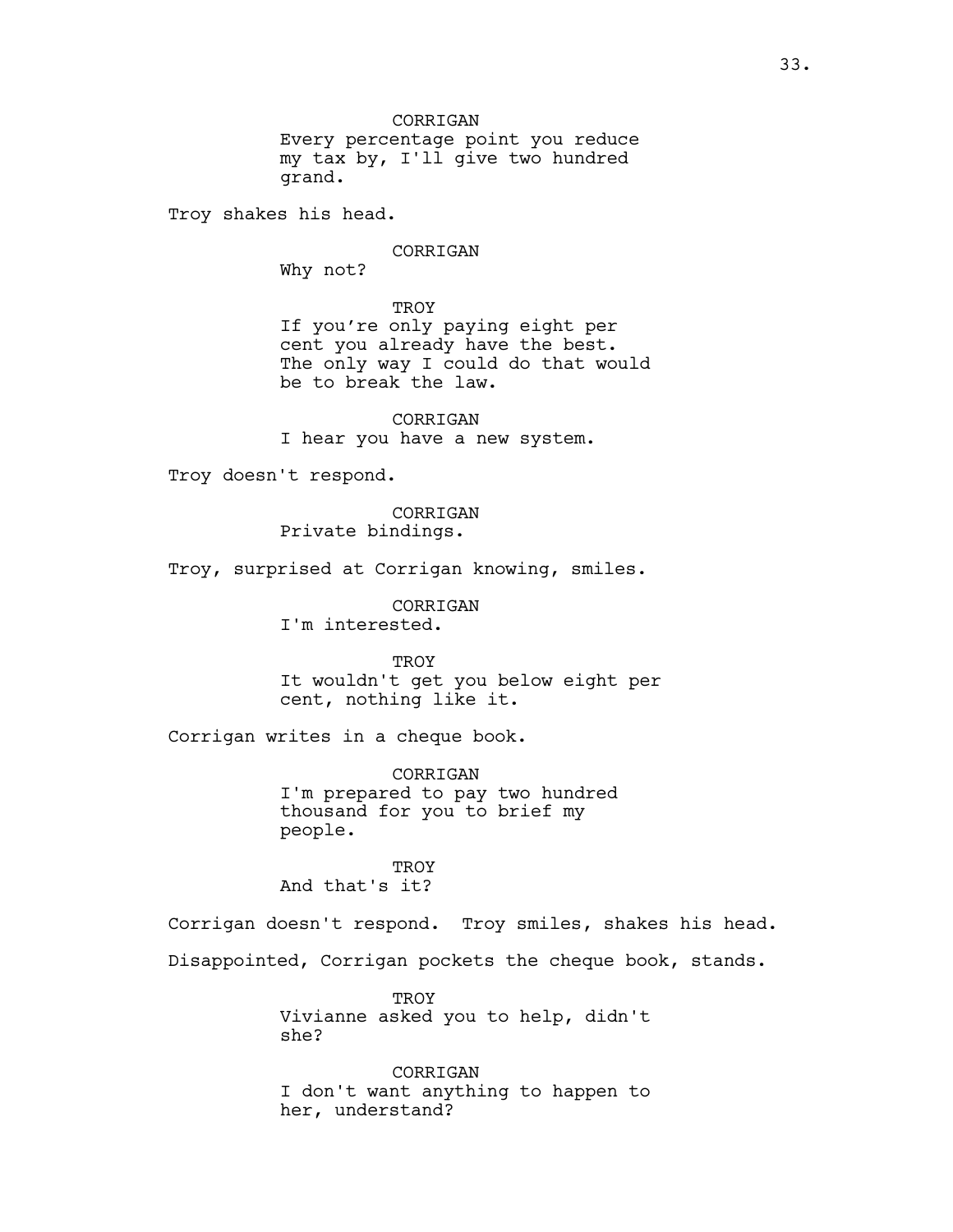Corrigan picks up the form guide, notices Foxy Lady circled. He hesitates before returning the form guide to the table.

> CORRIGAN Don't waste your money on Foxy Lady this Saturday.

**TROY** You sure?

**CORRIGAN** 

Infallible.

Corrigan winks, walks to the door.

CORRIGAN You can put your house on it.

Corrigan leaves. Troy looks at the form guide.

**TROY** 

Bugger!

INT. THE PSYCHIATRIST'S STABLES - NEXT DAY

Loud requiem music plays.

The Psychiatrist carries an audio player past stabled horses, stops outside a door with Pharaoh's Rat written on it.

He presses a button on the audio player. The requiem music stops. He presses another button but there is silence.

The Psychiatrist looks deep into the horse's black eyes.

The horse's head is connected to electrodes emanating from a control panel.

The sounds of mares on heat screeches from the audio player.

Other stallions go berserk.

Pharaoh's Rat remains calm.

The Psychiatrist smiles triumphantly.

INT. TROY'S OFFICE - SAME DAY

Troy is deep in paper work.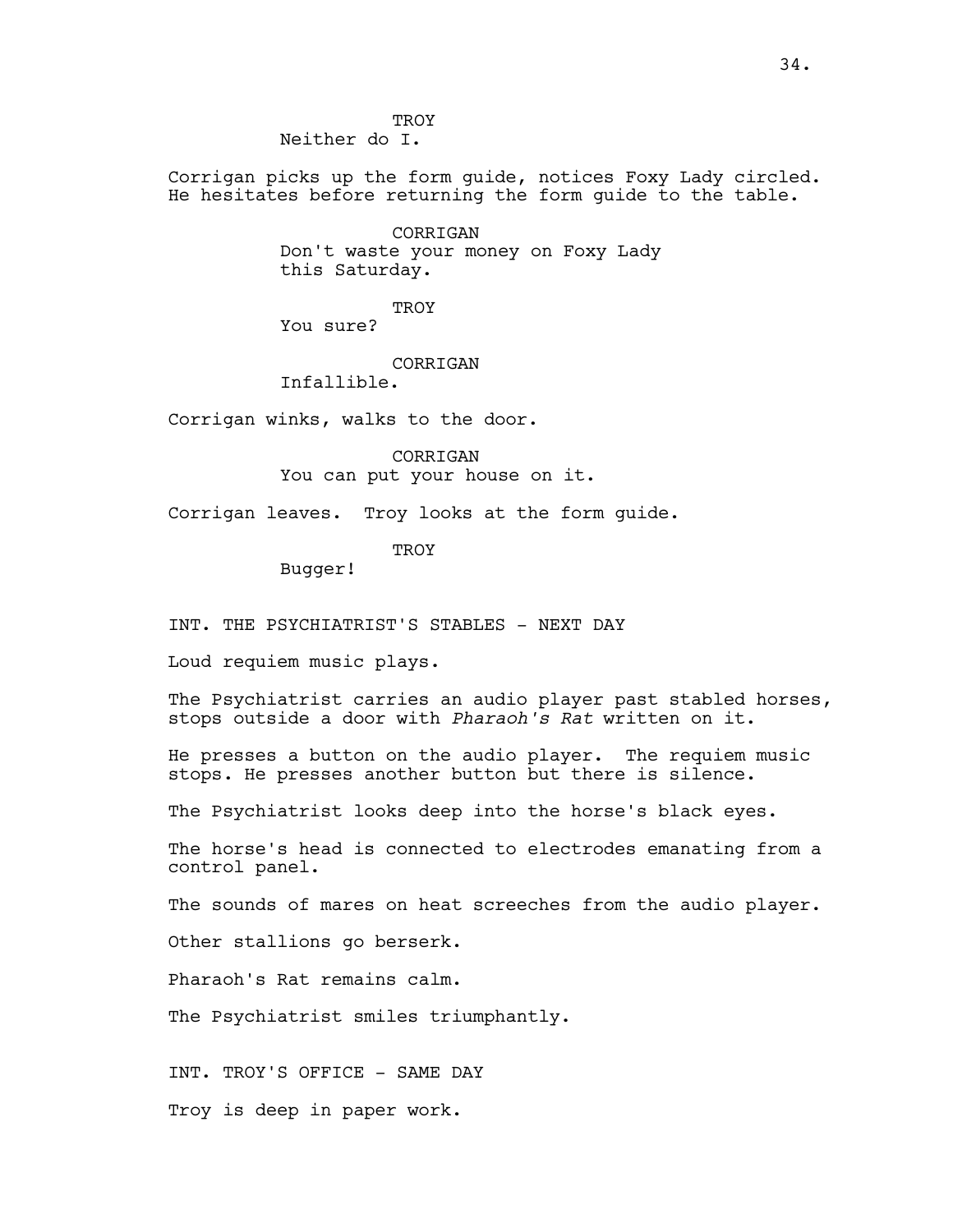Charlie bursts in, throws a newspaper on the desk.

The headline, alongside an unrelated photo of the real Rothschild, reads, TAX OFFICE ARREST.

> CHARLIE I've gone ahead on your say so! Do a deal with the Tax Office you said! (reading) The Federal Police and Tax Office, blah blah blah, here it is, 'into the potential misuse of advanced opinions and private binding rulings to minimise taxation. A spokes person for the Tax department said any agreements were done without Tax Department approval.' Without approval!

Troy snatches the paper.

**TROY** That's bullshit!

Charlie pokes the article.

CHARLIE They charged the idiot you negotiated with!

INT. TAX DEPARTMENT, SECRET ROOM - SAME DAY

Ellis watches Troy through his two-way mirror anxiously waiting in Sim's office.

> CHARLIE V.O. Oh no, Charlie, we don't want to do anything that's unethical, Charlie. Bloody Jesus. What does that mean? I'm now up for thirty percent Tax?

TROY V.O. Give me a chance to look into it.

CHARLIE V.O. Oh good, you look into it. In the meantime I'll go and jump off a building. Preferably one that used to be mine!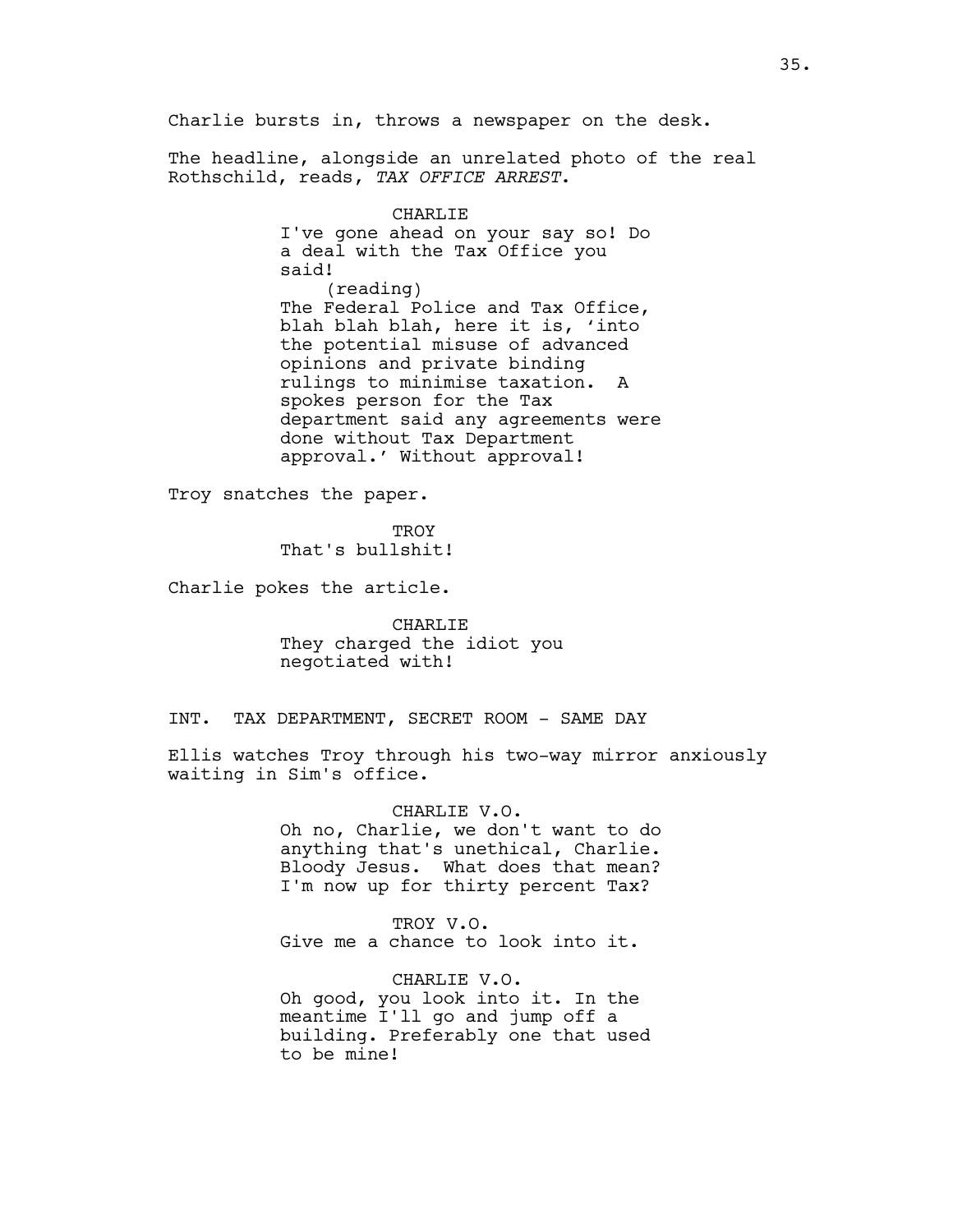INT. SIM'S OFFICE - SAME DAY

Troy sits opposite Ellis whose desk is heaped with folders.

**TROY** Sims told me everything was approved.

ELLIS Sims was operating outside his jurisdiction.

**TROY** This was a con right from the start!

Ellis looks offended.

EXT. BONDI BEACH - SAME DAY

Troy walks through the sand and the wash at Bondi Beach, not caring that his shoes and pants are soaked.

A ringing mobile in his pocket remains unanswered.

TROY V.O. To get me to give you confidential details of a hundred million dollar investment.

ELLIS V.O. That's not how we see it.

TROY V.O. I can't do anything now to minimise my client's tax.

ELLIS V.O. Your job is to have your client pay as little tax as possible. Our obligation is to ensure people pay their rightful tax. We don't expect them to pay more than they're legally obliged to.

TROY V.O. You're a pack of evil bastards.

ELLIS V.O. This meeting is over, Mr Emmanuel.

Troy boots the water, spraying it everywhere.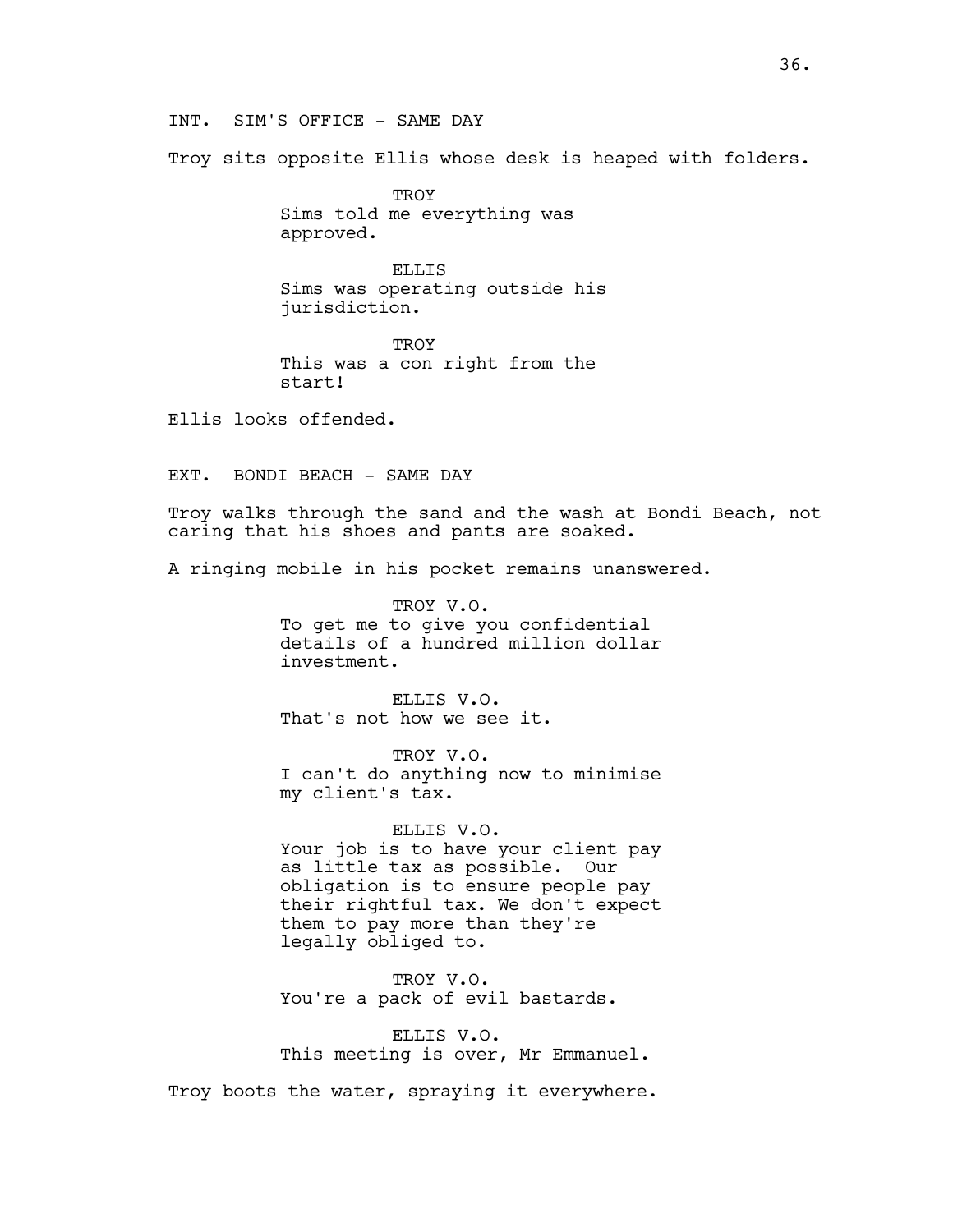INT. TROY'S OFFICE - SAME DAY

Troy, his pants soaking from the knees down, returns to his office.

The SHERIFF, 50, and his STAFF remove office equipment.

The Receptionist hurries to Troy.

RECEPTIONIST I've been trying to ring you. It's the Sheriff's Department. They have a court order.

She hands him the court order.

RECEPTIONIST And Charlie closed his account.

Troy is stunned as chairs and tables are carried out.

RECEPTIONIST They tried to take my computer but I told them it was my own.

SHERIFF

You the boss?

The Sheriff hands Troy a court Order and a list of the confiscated goods.

> SHERIFF This'll all be auctioned.

Troy quickly checks the court Order.

**TROY** Gambling Incorporated? I paid it. I paid in full!

The Sheriff scoffs to one of his staff.

**SHERIFF** They always say that.

Troy dials his mobile.

**TROY** (to the Receptionist) Get my lawyer.

**SHERIFF** Don't waste your money, mate. (to Receptionist)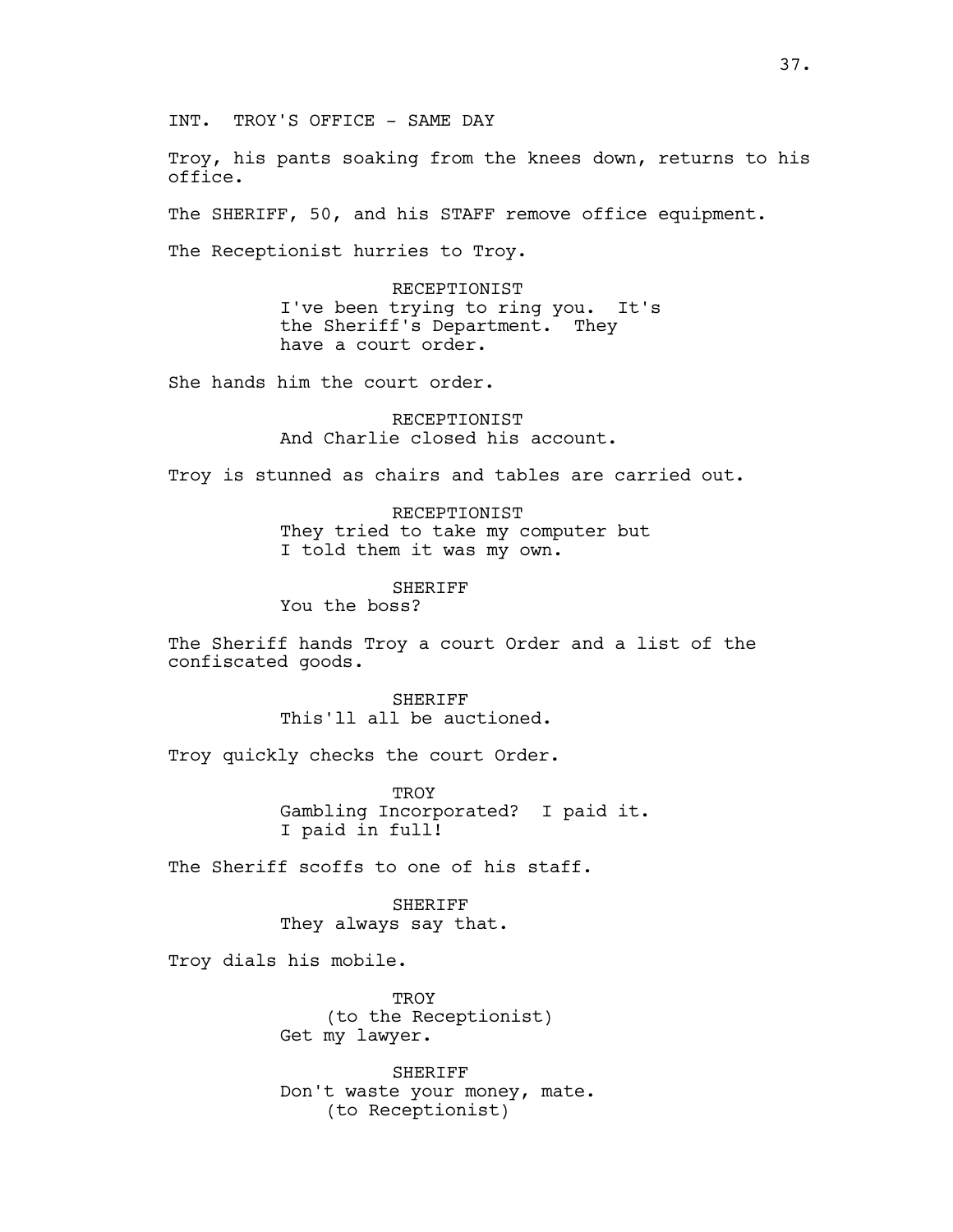Gambling debts. No magistrate'll listen.

The Receptionist is surprised. Troy hands her a card.

**TROY** Get this number instead.

The mobile number answers.

**TROY** (into mobile phone) John, Troy Emmanuel here. That cheque I made out for Gambling Incorporated, did it clear?

Troy holds.

The Receptionist indicates she has the person on her line. Troy grabs her phone.

> **TROY** (into Receptionist's phone) Troy Emmanuel here. I have the Sheriff here in my office with a court order taken out by you lot. What's going on?...I've sent you a cheque for the full amount...There can't be interest! It hasn't been a month!...And I've just been informed you've presented my cheque and it's been cleared! (into mobile) Thanks, John.

Troy puts his mobile away.

**TROY** (into receptionist's phone) You know...Computer error, bullshit! You really are a pack of arseholes!

Troy hands the phone to the Sheriff. The Sheriff listens then returns the phone to Troy.

> SHERIFF (reluctantly to his staff) Put it back.

**TROY** Bastards!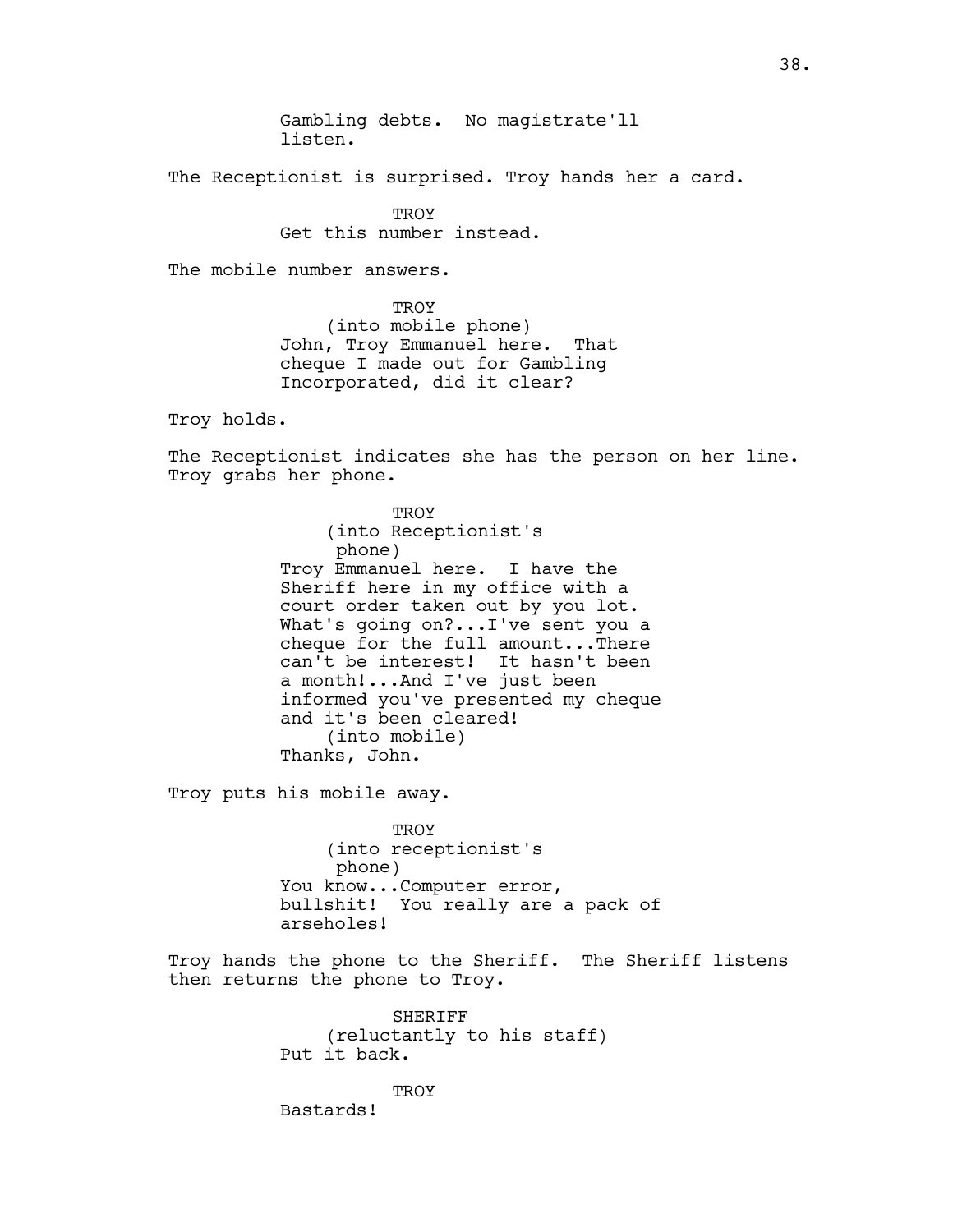The Receptionist glares at the Sheriff.

INT. ROOM - SAME DAY

We only see the mouth, with his lips coated in white lipstick.

#### PSYCHIATRIST

Within ant colonies there's this character that's a bit like your self-appointed deputy sheriff. I call him the ant buffoon. To seek attention the ant buffoon will cover his feet in gloves of luminous oxide...

EXT. RACETRACK, TRAINING - NEXT MORNING

Through binoculars held by bright gloved hands we see two horses being ridden hard around the training track. One horse is well beaten by the other horse.

Foxy Lady is written on the losing horse's saddle-cloth.

PSYCHIATRIST V.O. ... and carry his food backwards. He's been known to sometimes bite himself on the arse in his attempt to achieve extreme status by mocking other ants who have transgressed the ant law. The victims of the ant buffoon are so thoroughly embarrassed that the ridicule itself becomes an adequate punishment.

Corrigan and Clifton talk as they watch training.

The bright gloved hands holding the binoculars belong to The Psychiatrist.

EXT. THE PSYCHIATRIST'S TRAINING TRACK - SAME DAY Bert(D) drives an old car into the Psychiatrist's property.

As he pulls up Pharaoh's Rat is completing a sprint where he's ten lengths in front of two horses being purposefully ridden not to win. Pharaoh's Rat is written on the saddlecloth. Pharaoh's Rat's white shoes are still covered with black tape.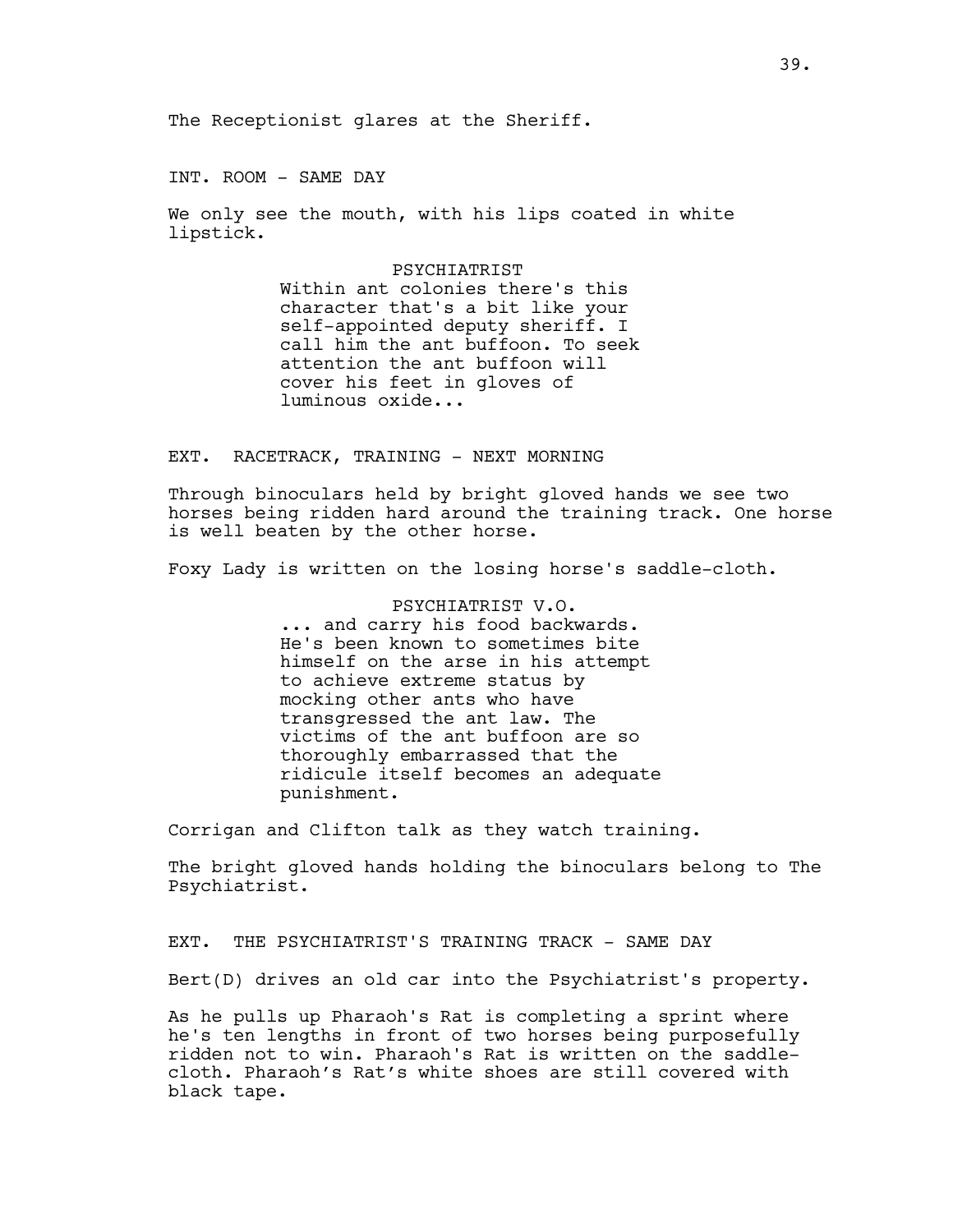Excessive cheering, as you'd expect from a large crowd on race day, blares through amplifiers.

The Psychiatrist yells through an amplifier at the losing JOCKEYS.

> THE PSYCHIATRIST Stay back. Don't get too close.

INT. BERT'S CAR - SAME DAY

 $Bert(D)$  watches the horses finish before getting out of his car.

EXT. THE PSYCHIATRIST'S TRAINING TRACK - SAME DAY

Bert(D) strolls to The Psychiatrist now with the three horses.

The Psychiatrist yells at the JOCKEY of Pharaoh's Rat.

THE PSYCHIATRIST Give the Rat sugar and let him see the other two get nothing. Take him through again, but this time bring the others up a little closer. (to Bert) He'll be so addicted to winning nothing'll get in his way.

Pharaoh's Rat is ridden away.

Another horse, with Hoi Polloi written on the saddle cloth, gallops past superbly.

> BERT (D) The Rat, what's his chances of beating Foxy Lady, Saturday?

The Psychiatrist smiles and slightly nods.

BERT (D) Foxy Lady's unbeaten.

The Psychiatrist scoffs.

BERT (D) Bookies have her five to one on. Unbeatable.

THE PSYCHIATRIST She's due for a let down.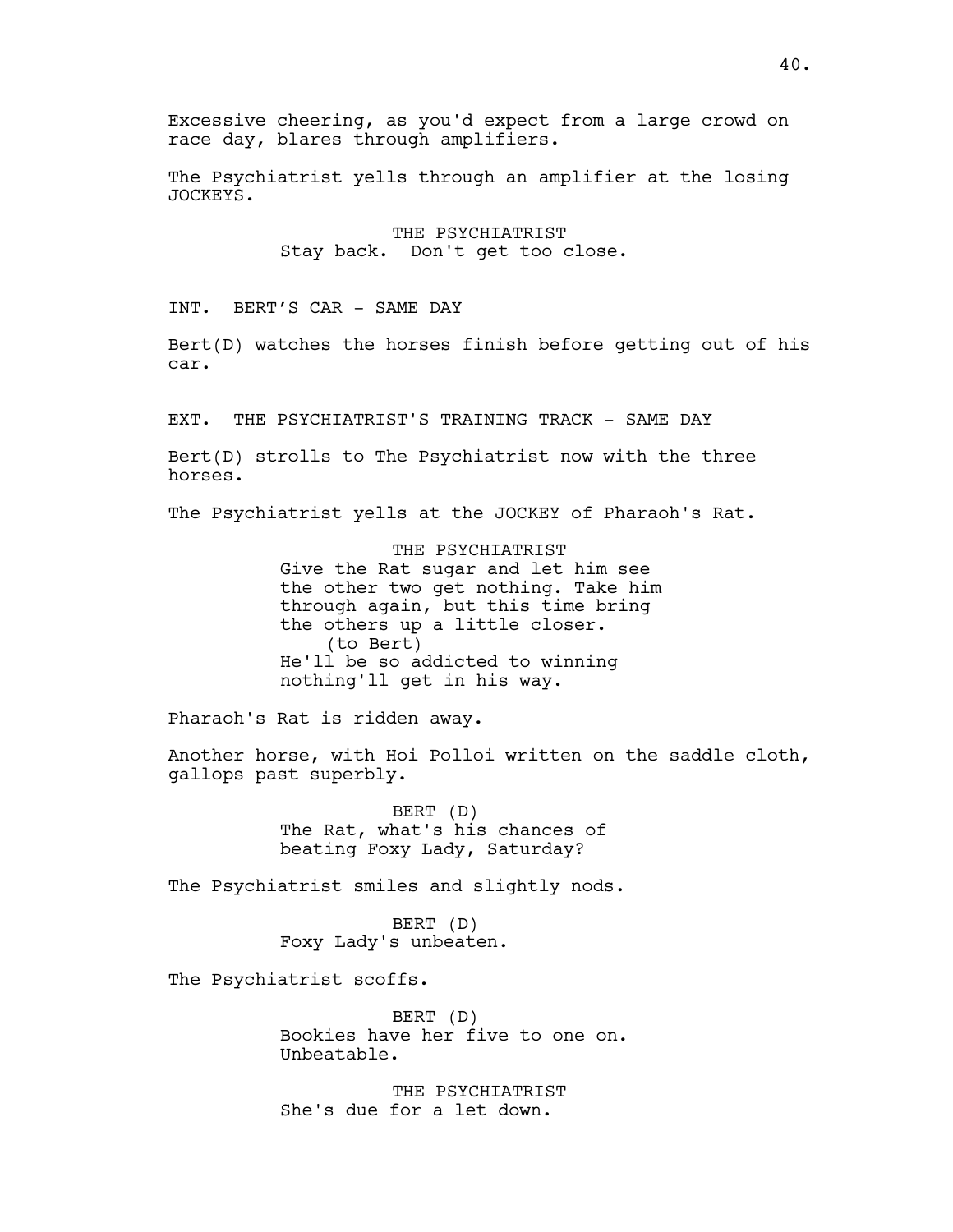BERT (D) How d'you know?

THE PSYCHIATRIST Study the man, Bert, not the horse.

#### INT. TROY'S OFFICE - SAME DAY

Troy's office is still in disarray. Files and books are stacked against the wall.

Troy has calculated odds for Foxy Lady's race, using Dumphy's system, on a whiteboard.

The ten starters, with Foxy Lady five to one on, and Pharaoh's Rat four to one, have odds at 5, 10, 20, 20, 20, 20, 50, 50. Foxy Lady is separated by a vertical line and there are no numbers for her.

Troy has written what it would take to gamble on each horse for a return of one million dollars i.e., 250,000, 200,000, 100,000, 50,000, 50,000, 50,000, 50,000, 20,000 and 20,000 (on the assumption Foxy Lady won't win). Total outlay = \$790,000 is written along with \$790,000 subtracted from \$1,000,000 showing a win of \$210,000, which is underlined and circled.

Troy is on his mobile. His Secretary enters. He waves her away.

> **TROY** (into mobile phone) I need a short term loan, John...seven days...eight hundred thousand...Yes I know. I'll put up the equity...Today.

Troy dismisses his Secretary's concerned look.

INT. BANK - SAME DAY

Troy walks into the bank.

INT. BANK, MANAGER'S OFFICE - SAME DAY

Troy sits opposite the bank MANAGER.

JOHN COURT You've got eight hundred thousand, for one month at one per cent.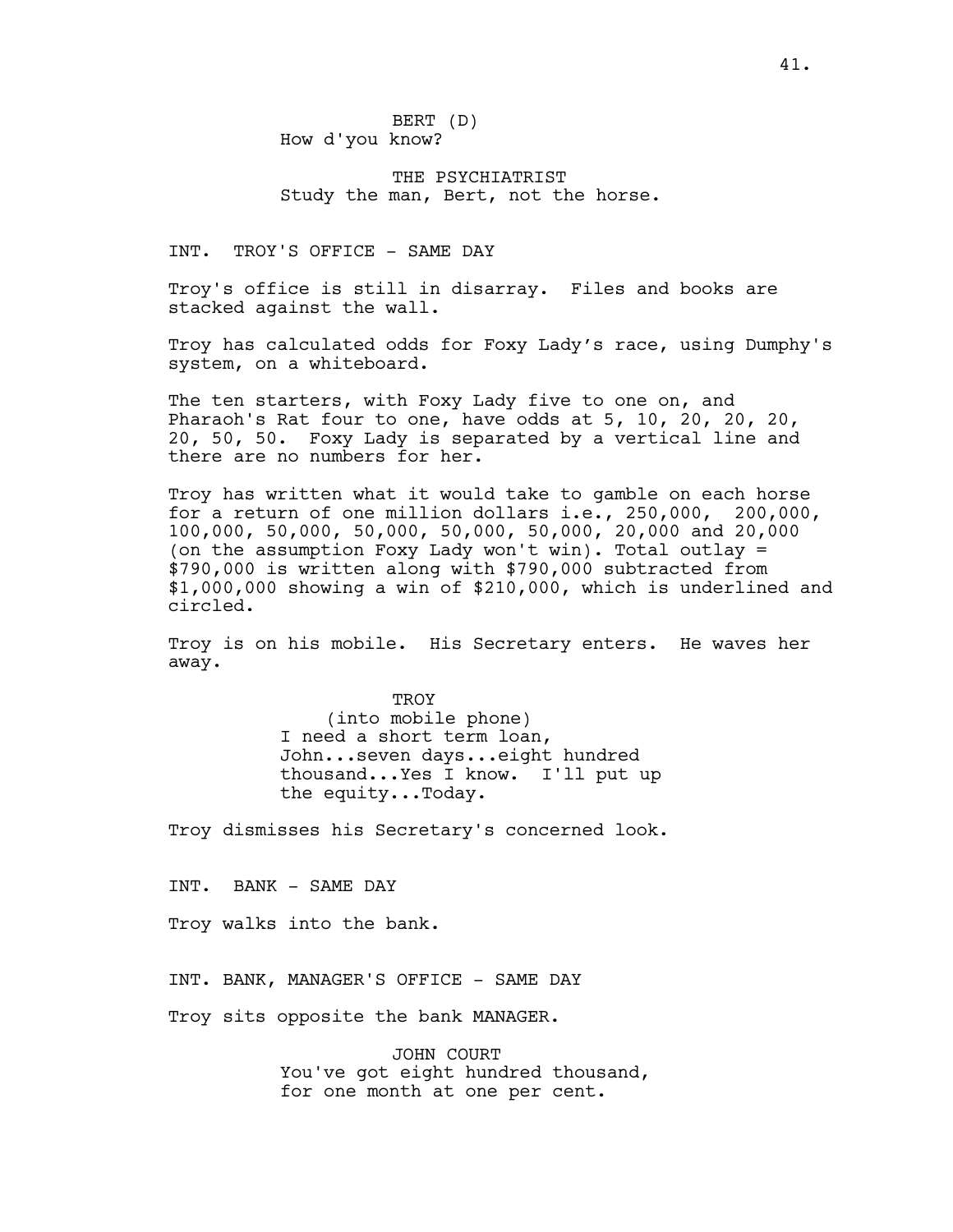Troy shakes the Manager's hand.

**TROY** Thanks, mate.

Troy goes to leave.

JOHN COURT

Troy?

Troy turns.

JOHN COURT If there's a problem you're in deep shit.

Troy cautiously nods.

EXT. GAMBLING INCORPORATED - SAME DAY

Troy enters Gambling Incorporated.

INT. GAMBLING INCORPORATED - SAME DAY

Troy hands a bank cheque to a female TELLER, 30, at Gambling Inc.

The Teller looks at the cheque. She is surprised. The cheque is for eight hundred thousand dollars.

INT. TROY'S OFFICE - SAME DAY

As Troy speaks into his mobile he confirms the bets by highlighting them on the whiteboard. The first three have been confirmed with ticks.

> **TROY** (into mobile phone) ...race four, horse four, one hundred thousand dollars the win. Repeat that please.

Troy confirms horse four by ticking it on the whiteboard. LATER: Troy ticks the last horse as confirmed.

EXT. RACETRACK - NEXT MORNING

Bert(D) watches Foxy Lady train.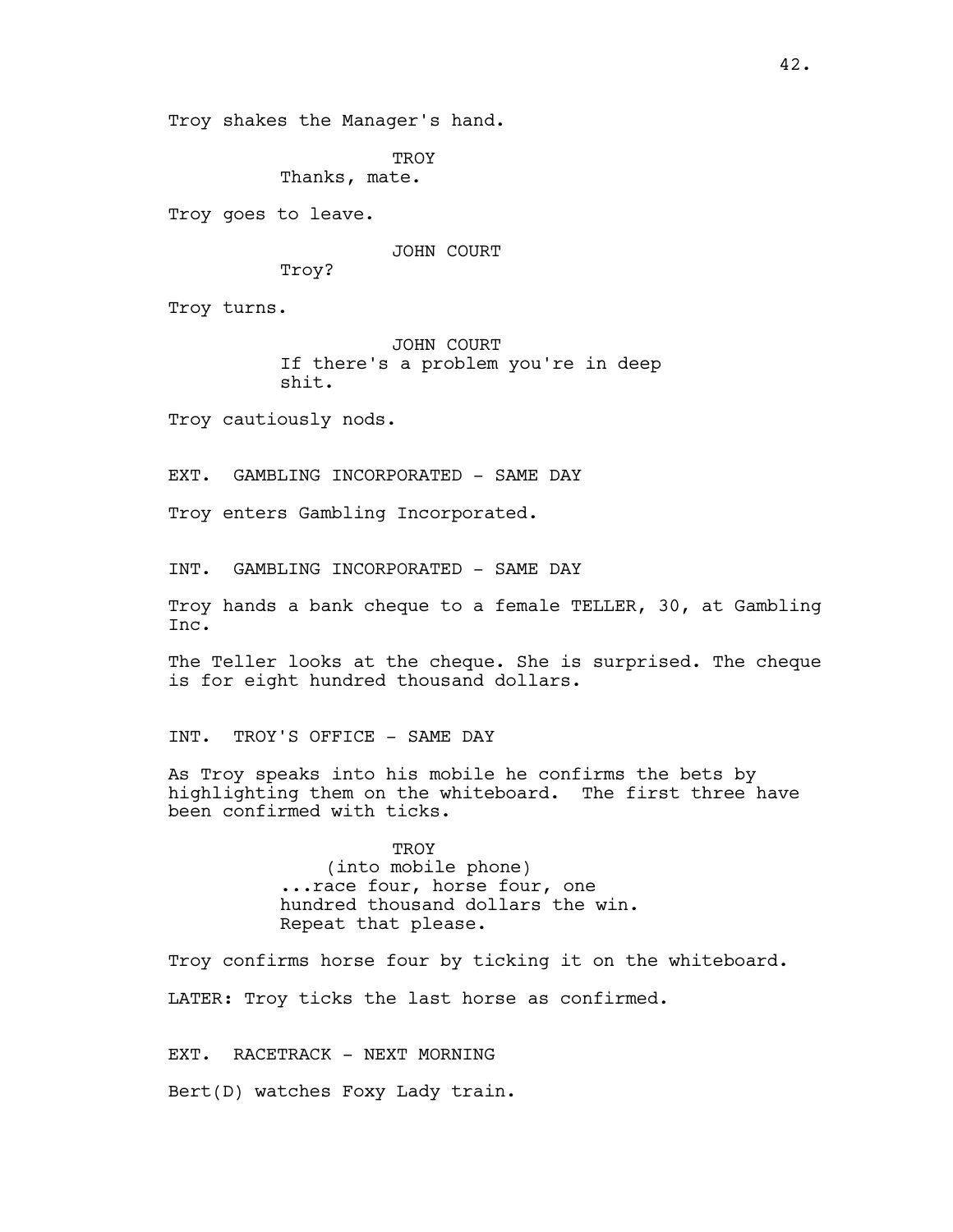Numerous interested PEOPLE also watch.

She runs a very poor second to another horse. Foxy Lady's JOCKEY is doing all he can with his whip to have Foxy Lady run well.

Bert(D) watches Clinton rather than Foxy Lady.

Clifton expresses disappointment as Foxy Lady canters past.

Bert(D) waves to Clifton who ignores him.

THE NEXT MORNING: Bert(D) watches Clinton watching Foxy Lady again train like a duck in the mud.

Corrigan arrives and speaks with Clinton. Both show guarded concern with Foxy Lady's poor form.

The jockey on Foxy Lady ferociously uses his whip to no avail.

LATER: The Jockey, Clifton and Corrigan huddle in concerned conversation.

Corrigan exaggerates anger.

Onlookers watch them closely.

LATER: A female REPORTER, 30, interviews Clifton. A male CAMERAMAN records.

> FEMALE REPORTER You must be concerned with Foxy Lady's poor form, Mr Corrigan?

CLIFTON I dunno. It happens. The vet can't find anything. She'll rest up till Saturday and we'll see what happens. But Foxy Lady is a champion. She'll be right for the Sydney Cup this Saturday. You can count on it.

In the background a female STRAPPER, 25, leads Foxy Lady away.

Bert(D) attempts to have a closer look.

A male SECURITY GUARD prevents Bert(D) following Foxy Lady.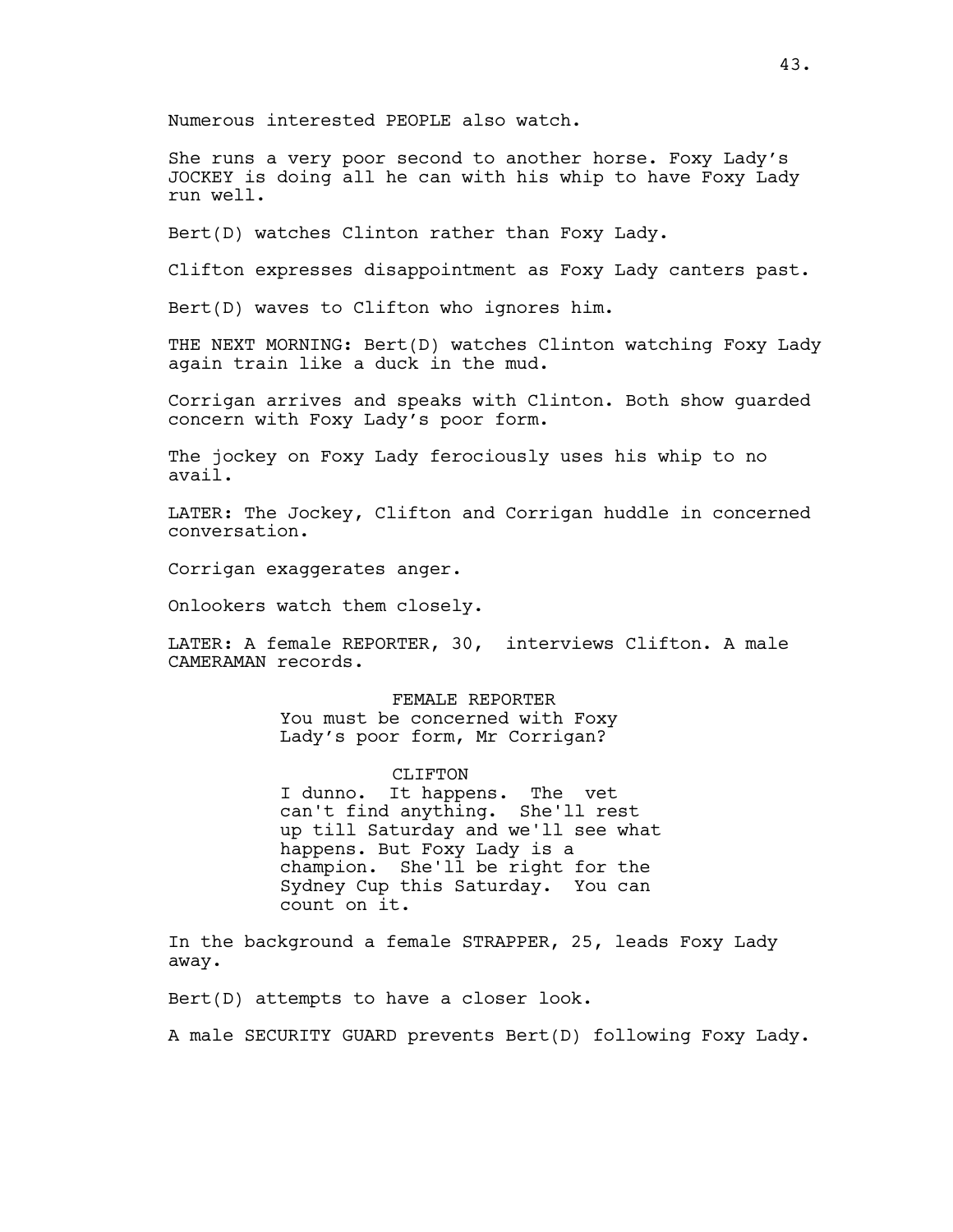EXT. STABLES - SAME DAY

Bert(D) wanders near the stables. A horse float towed by a black four wheel drive with tinted windows arrives.

MOMENTS LATER: Bert(D) watches a MALE STRAPPER supervise a horse, totally covered in blankets and strapping, being led from the horse float into Corrigan/Clifton's stables.

INT. STABLES - SAME DAY

Bert(D) follows the horse into the stable.

A hand grabs his shoulder.

SECURITY GUARD What d'you think you're doing?

Bert(D) stamps up and down, groaning.

BERT (D) I need a leak, real bad.

The Security Guard pushes Bert(D) out.

SECURITY GUARD Piss off, you old bastard, or I'll dip your hand in a bucket of water.

EXT. STABLES - SAME DAY

Bert(D) secretly watches Clifton lead Foxy Lady from the stables into the float attached to the black four-wheel drive.

EXT. OUTSIDE BACK ENTRANCE TO RACETRACK - SAME DAY

Bert(D) watches the back entrance of the racecourse from his old car.

INT. BERT'S(D) CAR - SAME DAY

Bert(D) watches the black four-wheel drive and float leave the racetrack.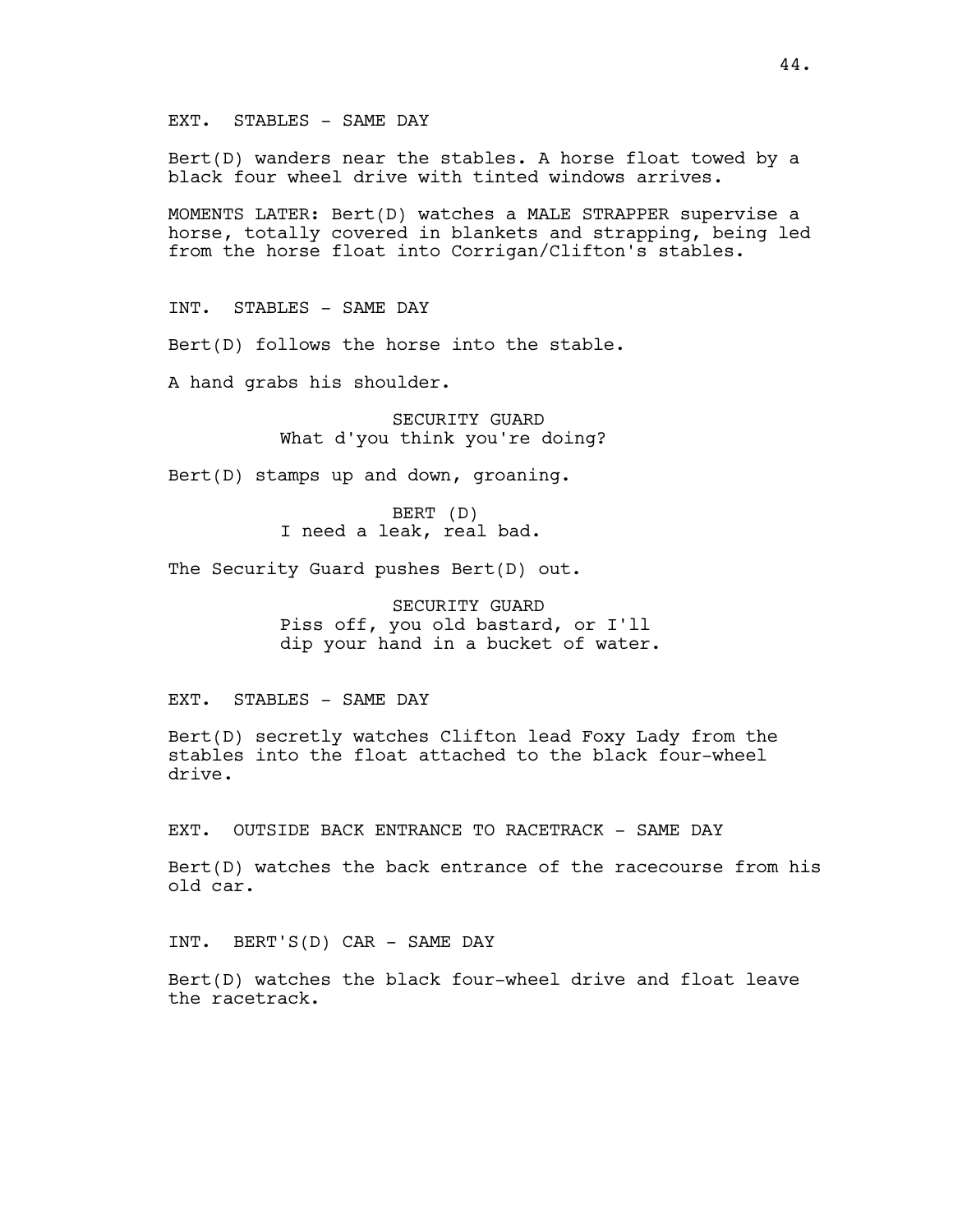Through binoculars Bert(D) observes Clifton unload Foxy Lady from the horse float and lead her into a paddock patrolled by an armed SECURITY GUARD, 40.

EXT. COUNTRY PROPERTY - NEXT DAY

A car with RSPCA markings halts at the entrance to the country property.

The Security Guard approaches the RSPCA INSPECTOR (Derelict). The Inspector(D) wears gloves.

> RSPCA INSPECTOR (D) You the owner?

SECURITY GUARD What d'you want?

The RSPCA Inspector(D) reads from a report sheet.

RSPCA INSPECTOR (D) You have an undernourished horse...

SECURITY GUARD

Bullshit!

RSPCA INSPECTOR (D) Easy to check.

The RSPCA Inspector(D) walks towards the paddock but is blocked by the Security Guard.

> SECURITY GUARD Can't let you.

The RSPCA Inspector is bewildered.

SECURITY GUARD Boss' orders. No one's to go near her.

The RSPCA Inspector(D) indicates the horse in the paddock.

RSPCA INSPECTOR (D) If it's that one I'd say it's a frivolous complaint.

SECURITY GUARD Sorry, I've got my instructions.

The RSPCA Inspector(D) speaks into his transmitter.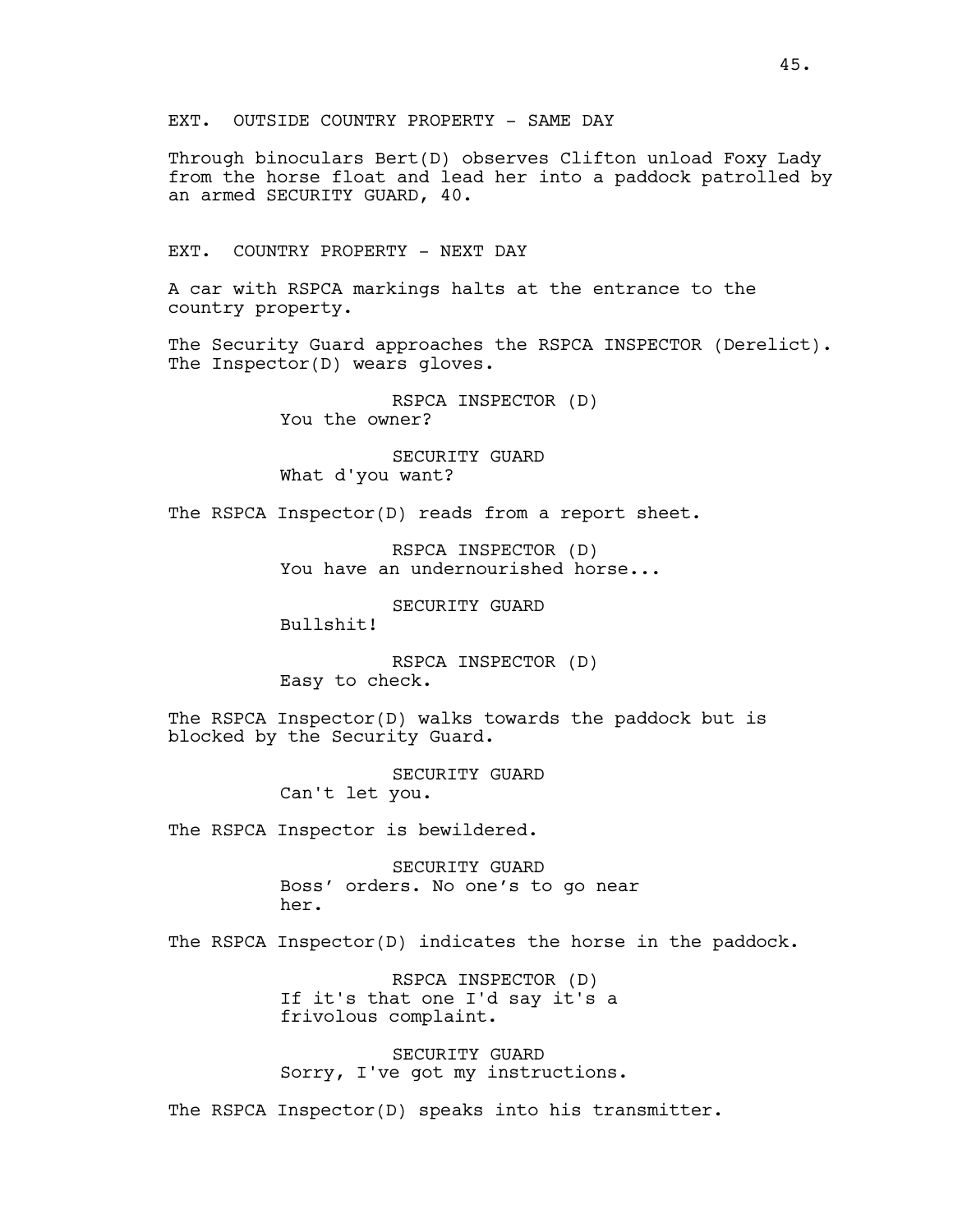RSPCA INSPECTOR (D) Richards to base...

BASE V.O. (from transmitter) Come in.

RSPCA INSPECTOR (D) I'm here at that property, Jack, but I've struck a snag. There's a pickle here who wants to spend the night in the lock-up.

SECURITY GUARD There's no need for that. Have a quick look, then beat it.

RSPCA INSPECTOR (D) (into transmitter) Cancel that.

BASE V.O. (from transmitter) Roger that.

EXT. PADDOCK - SAME DAY

The RSPCA Inspector(D) checks the horse.

The Security Guard watches suspiciously in the background.

The horse appears to be Foxy Lady.

The RSPCA Inspector(D) turns the horse away from the Security Guard then sprays solvent on the side of the horse.

The D marking changes to a B, indicating it is the dud horse bought cheaply from the yearling sales.

INT. ROOM - THAT NIGHT

The Derelict lies on a bed in a darkened room watching television. The bundle of newspapers is next to him.

A sports broadcast shows Foxy Lady (the substitute horse) running poorly at training.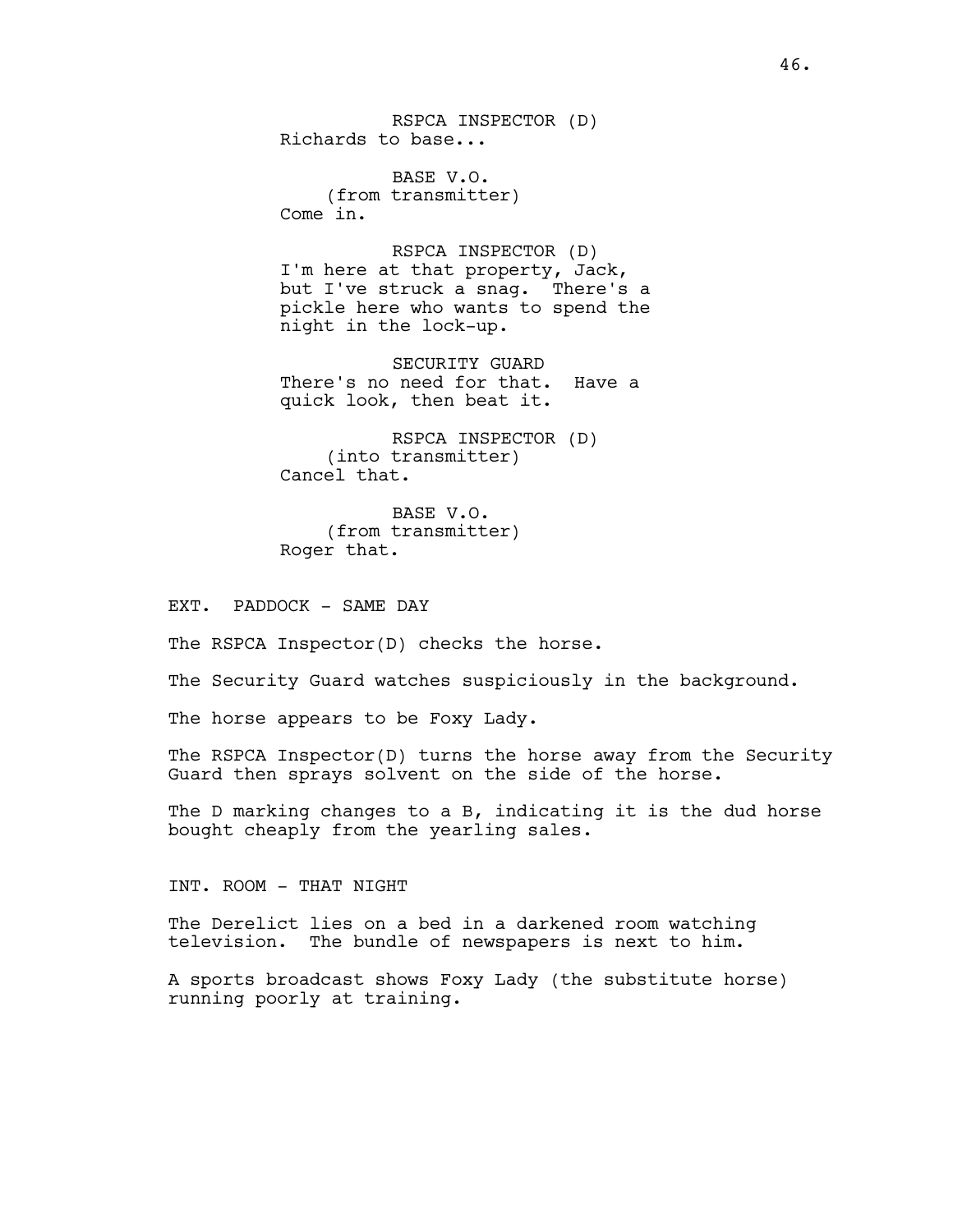REPORTER V.O.

Veteran observers claim Foxy Lady's had too much racing this season and should be spelled, but according the owner Frank Corrigan, that won't happen and Foxy Lady will definitely be starting in the prestigious Sydney Cup for threeyear-olds tomorrow.

INT. TAXI - NEXT DAY

It's race day. Bert(D) and Ed, in the back of a taxi, enter the Members entrance of the Racetrack. They both hold leather satchels on their laps.

Bert(D) flashes a medallion to Security Officer, Le Fleur.

EXT. ENTRANCE RACETRACK - DAY

Le Fleur nods the taxi through.

INT. TAXI - DAY

Ed opens his satchel and checks bundles of money.

MOMENTS LATER: Ed is on his mobile but talks to Bert (D).

ED Bookies now have her at two to one. You certain Foxy Lady's been set to win?

BERT (D) Study the man, Edward. Study the man.

INT. VIVIANNE'S HOUSE - SAME DAY

Vivianne is busy vacuuming.

Troy, carrying flowers and a prestigious shopping bag, enters the front door.

Vivianne turns the vacuum off.

Foxy passes.

Troy hands Vivianne the flowers.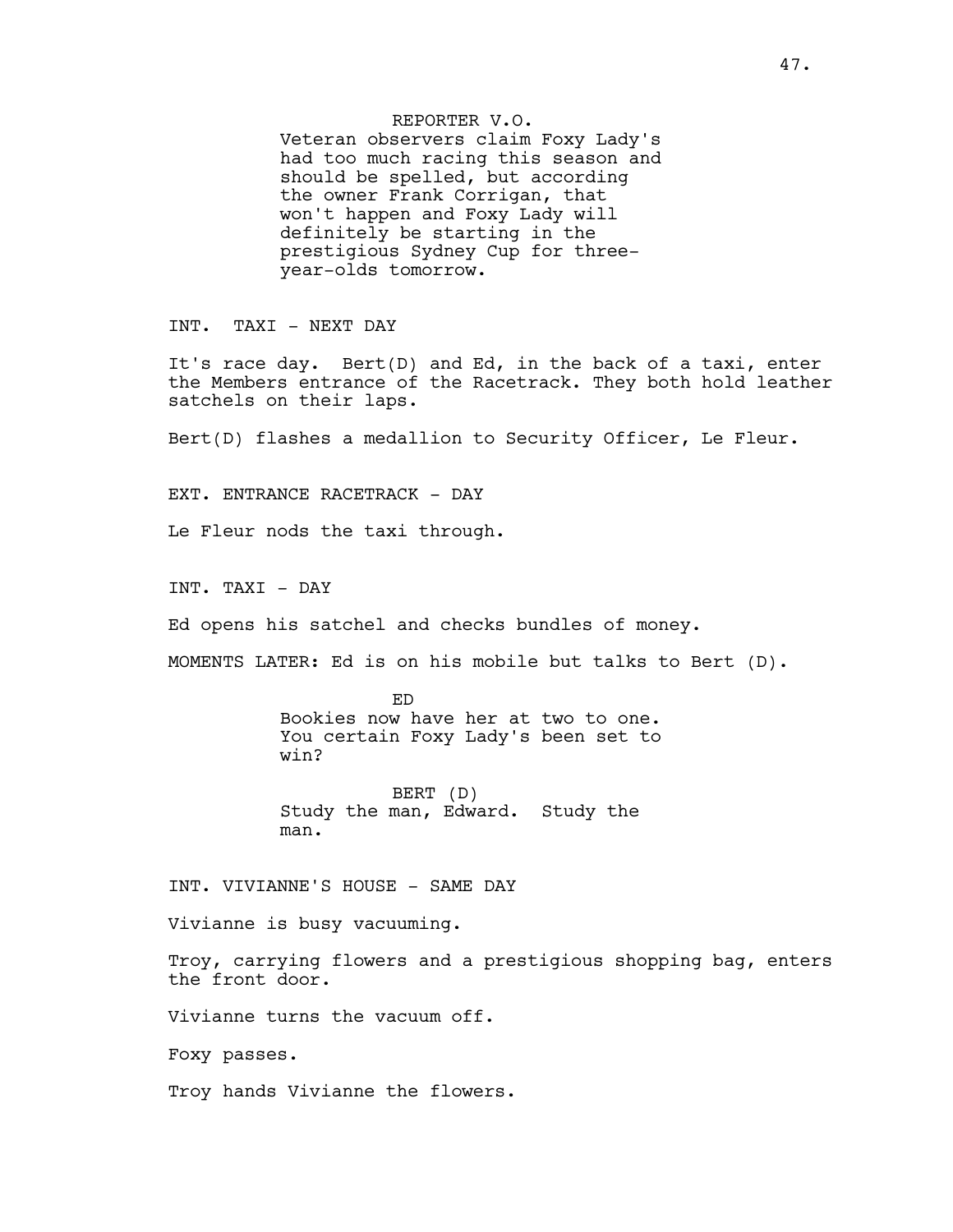He gives Foxy the shopping bag.

# **TROY**

...for you.

Vivianne kisses him.

Foxy removes a trendy top from the shopping bag.

Excited, Foxy also kisses Troy.

Vivianne puts the flowers in a vase.

LATER: Troy feeds his fish.

Foxy, wearing the trendy top and carrying the prestigious shopping bag, heads for the front door.

> VIVIANNE And just where do we think we're going?

FOXY The library of course.

VIVIANNE Dressed like that you're not!

Vivianne gives Troy a disapproving glance, which he conveniently ignores.

> FOXY Get with it, Mum.

VIVIANNE Where's your books then?

FOXY What d'they have in libraries, Mum?

Foxy shakes her head incredulously as she leaves.

Vivianne looks at the flowers in the vase on the table. Half are missing.

> VIVIANNE That's strange.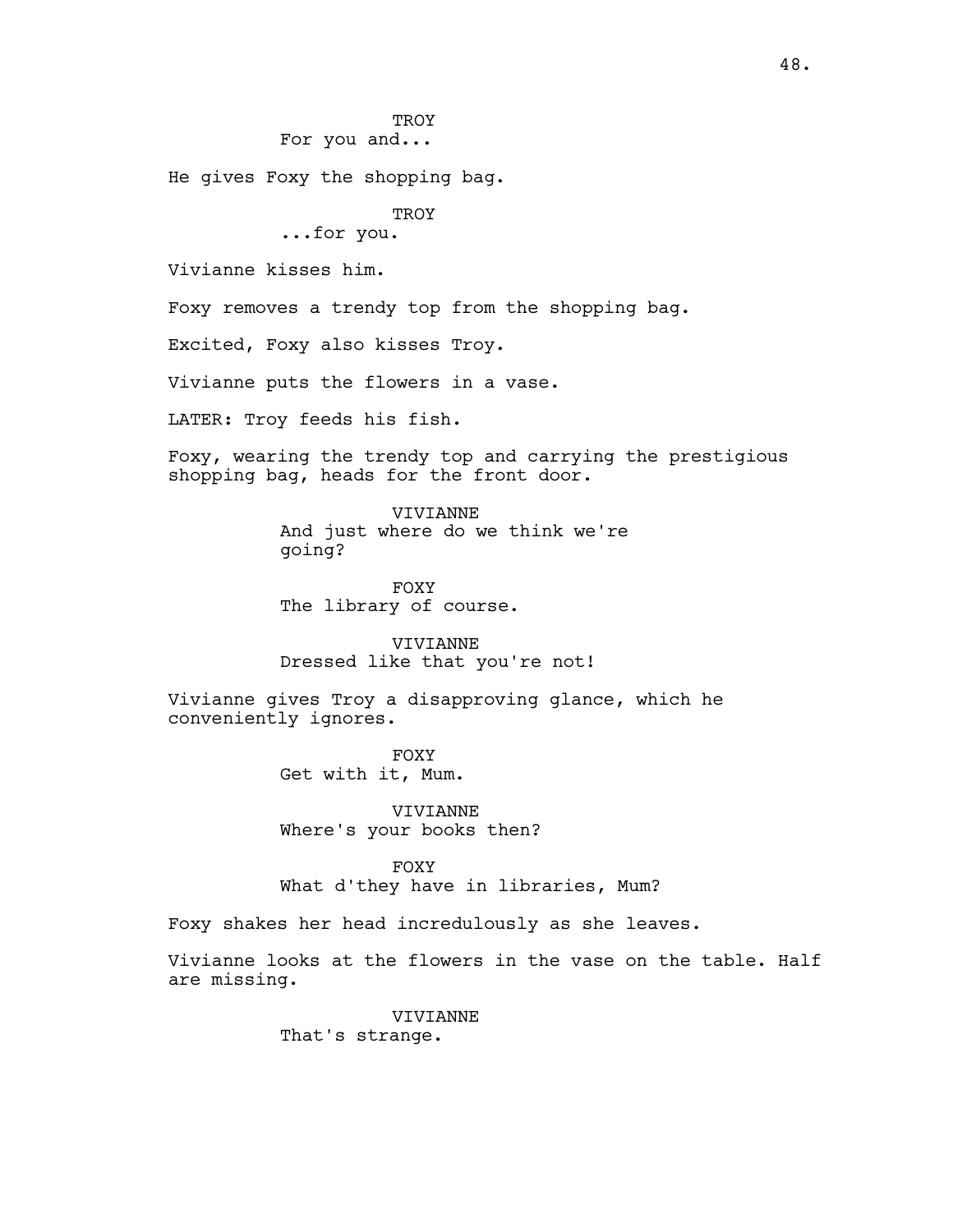INT. BONDI'S FLAT - SAME DAY

Foxy silently enters Bondi's flat, expecting to surprise him. She has discarded the prestigious bag and carries half the flowers Troy gave Vivianne.

The bed is unmade but Bondi's not there. All his gear remains.

She tiptoes to the bathroom, excitedly opens the door. The bathroom is empty.

She notices a note on a small table beside the bed. She reads the note: Had to go interstate. Back soon. Bondi.

Disappointed, she flops on the bed.

INT. BAR, RACETRACK - SAME DAY

 $Bert(D)$  and Ed drink at a bar at the racetrack. The satchels are with them.

A race about to start shows on television, but Bert(D) and Ed aren't interested.

The amplified broadcast of a race is heard.

ANNOUNCER V.O. Lights on, starter's holding them, they're away...

EXT. BETTING AREA, RACETRACK - SAME DAY

LATER: Bookies betting boards show the Sydney Cup, Foxy Lady's race, is next.

Corrigan and Mason wander the busy activity of the Betting Area.

Bert(D), from the perimeter of the betting area, watches four MEN, seemingly uninterested in betting, waiting on the far side of the betting area.

Troy and Vivianne walk arm in arm through the Betting Area.

VIVIANNE Think I'll try the TAB.

**TROY** Don't waste your money on Foxy Lady.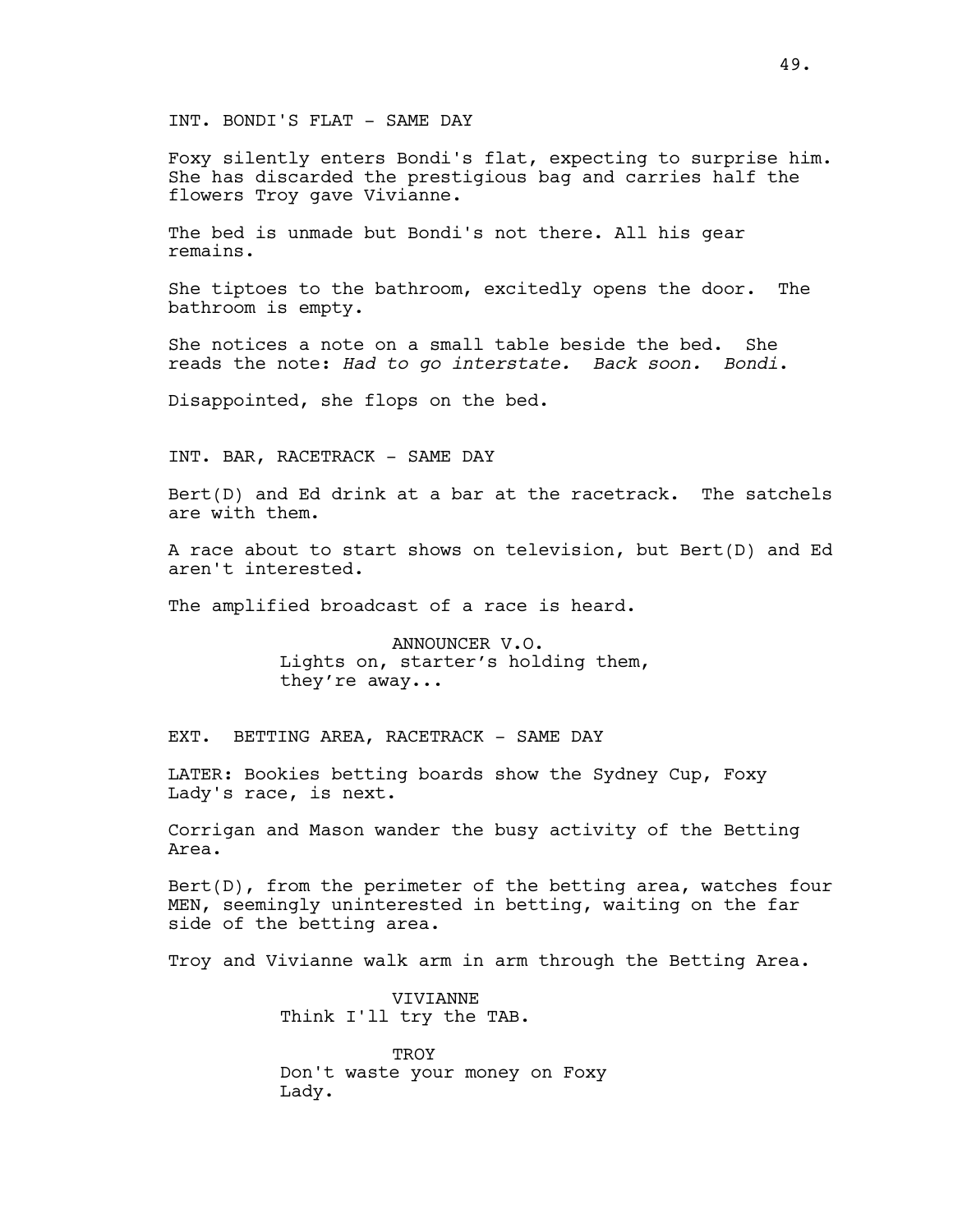Why not?

## TROY Just a hunch.

Vivianne leaves Troy.

Troy sees Corrigan who reassuringly smiles to him.

Bert(D) wanders among the Punters. He checks bookie boards.

Ed, some distance away, waits for a signal from Bert(D).

The boards have Foxy Lady and Pharaoh's Rat at two to one equal favorites.

Troy observes Clifton talking with Corrigan.

Corrigan shakes his head for the benefit of observers, especially the Bookies.

Corrigan, seemingly disappointed, nods to Gerrard who increases the odds on Foxy Lady to three to one.

Other Bookmakers cautiously observe Gerrard.

The Psychiatrist races to Gerrard.

PSYCHIATRIST What'll you give me Pharaoh's Rat?

Gerrard looks at Corrigan who subtly nods.

GERRARD Two's. I'll give you two's.

PSYCHIATRIST Three's. I want three's.

Corrigan subtly nods.

GERRARD

Done.

PSYCHIATRIST Twenty thousand the win Pharaoh's Rat.

The Psychiatrist thrusts his money out.

Gerrard writes the ticket and hands it to The Psychiatrist.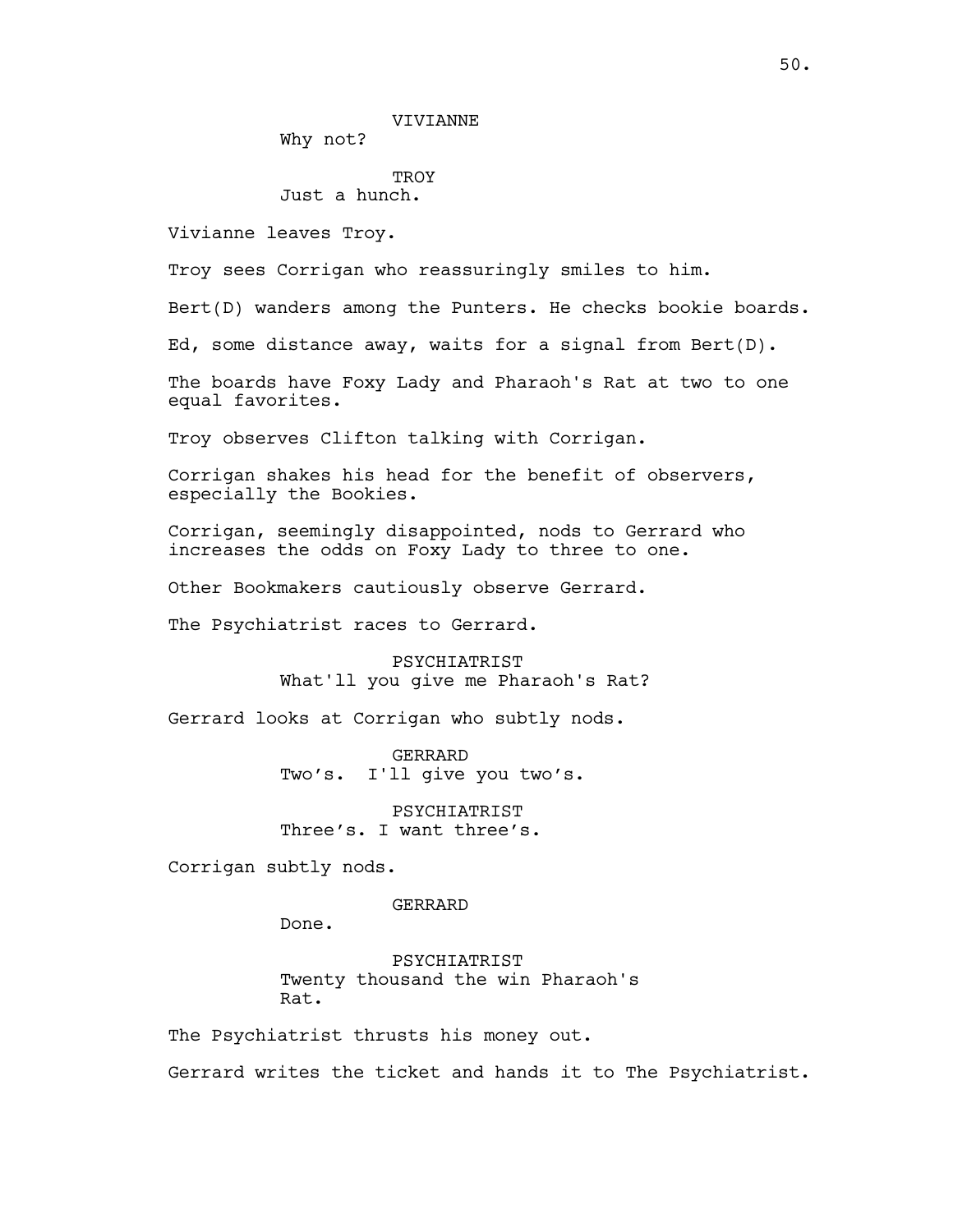Gerrard lowers the odds on Pharaoh's Rat to evens making him outright favourite.

The Psychiatrist scrutinises his ticket before pocketing it and leaving.

This is observed with interest by other Bookmakers.

Another Bookie drop Pharaoh's Rat to evens but leave Foxy Lady at two's.

Corrigan smiles.

Other Bookmakers drop Pharaoh's Rat to evens.

Troy smiles to himself and walks towards the grandstand.

The other Bookies are aware something's up.

A whisper between TOUTS, PENCILLER and BOOKIES engulfs the betting area like a Mexican Wave.

**GERRARD** 

Three to one, Foxy Lady. I'll take three to one the Lady.

The Bookies watch Gerrard with a degree of skepticism.

Mason nods to the four men. They hurry to bookies.

PUNTERS, including two of Mason's men, gather round Gerrard, waving ten and twenty dollar notes, wanting to back Foxy Lady.

Ed looks eagerly at Bert(D) but Bert(D) motions to wait.

GERRARD Four to one. I'll give you four to one the Lady.

Bookies react and increase their odds to threes for Foxy Lady and drop Pharaoh's Rat to five to four on.

> GERRARD Five's. You've got fives the Lady.

Bert(D) watches other Bookies increase the odds of Foxy Lady to fours and decrease Pharaoh's Rat to two to one on.

Ed is waiting for the signal from Bert(D).

Mason indicates to his men to back Foxy Lady with the other Bookies (but not Gerrard).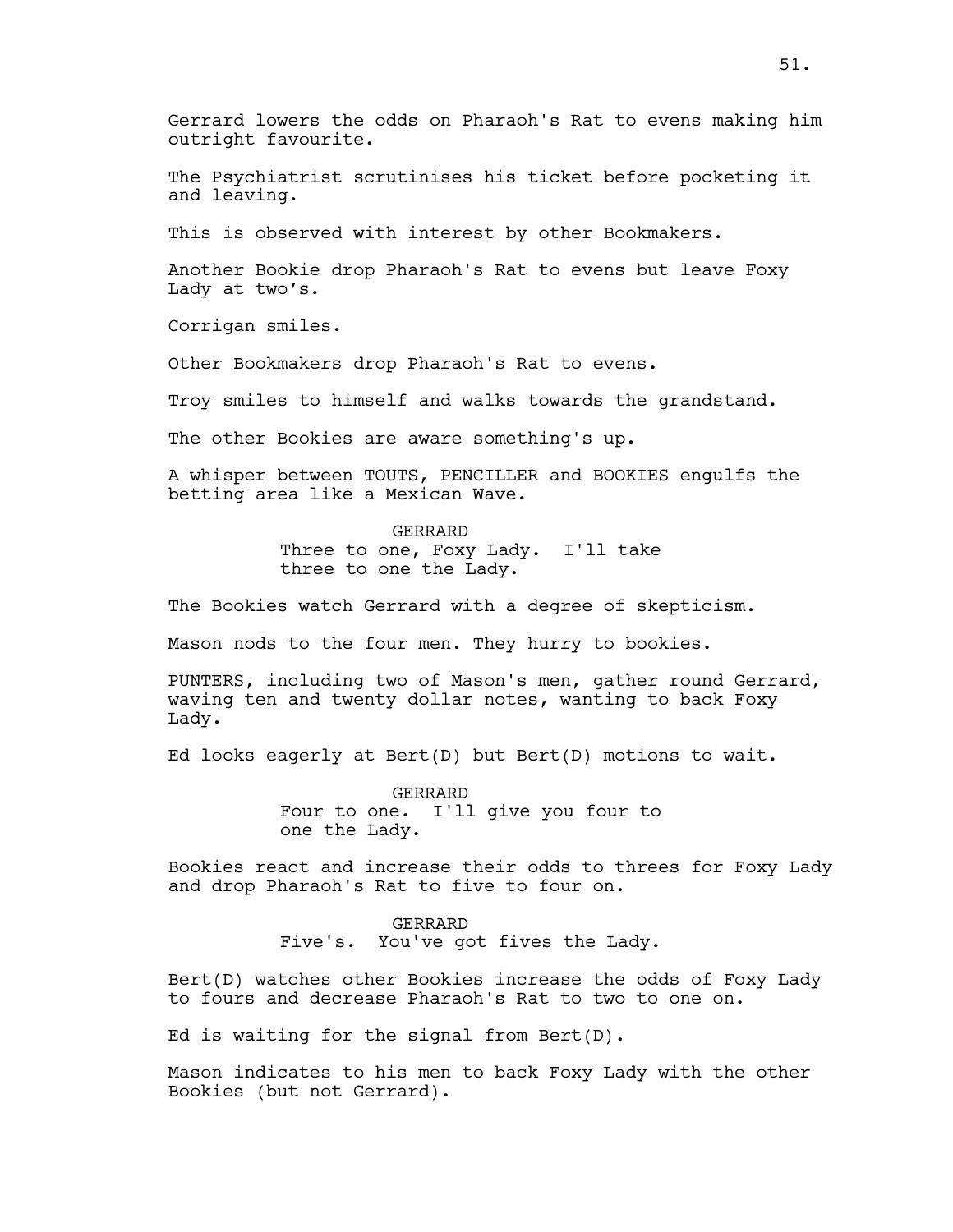Bert(D) immediately nods to Ed who rushes to Gerrard.

Ed shakes a handful of cash at Gerrard.

ED Fifty thousand the win Foxy Lady at fives.

Gerrard ignores Ed and takes ten dollars off a punter.

GERRARD Ten for a return of sixty dollars on Foxy Lady.

Gerrard writes the ticket and gives it to the Punter.

Ed glances at Bert(D) who smiles and nods.

Ed scowls at Gerrard and rushes to another Bookie who has Foxy Lady at four's.

Ed pushes aside Mason's MAN who's ready to put on a large bet. Ed shakes the cash.

> ED Give's fifty thousand on Foxy Lady at four to one.

The Bookie nods to his PENCILLER who writes the ticket.

BOOKIE 1 Fifty for a return of two-fifty thousand the Lady.

Simultaneously, Bert(D) is with another Bookie.

BERT (D) A hundred thousand on Foxy Lady at fours.

BOOKIE 2 A hundred to five hundred...

Mason's men wave bundles for Foxy Lady.

Bookie 1 sees Corrigan angrily signaling to Mason and one of his men to push in.

Bookie 1, realising they've been duped, immediately drops Foxy Lady to evens and puts Pharaoh's Rat out to four's.

Other Bookies follow suit.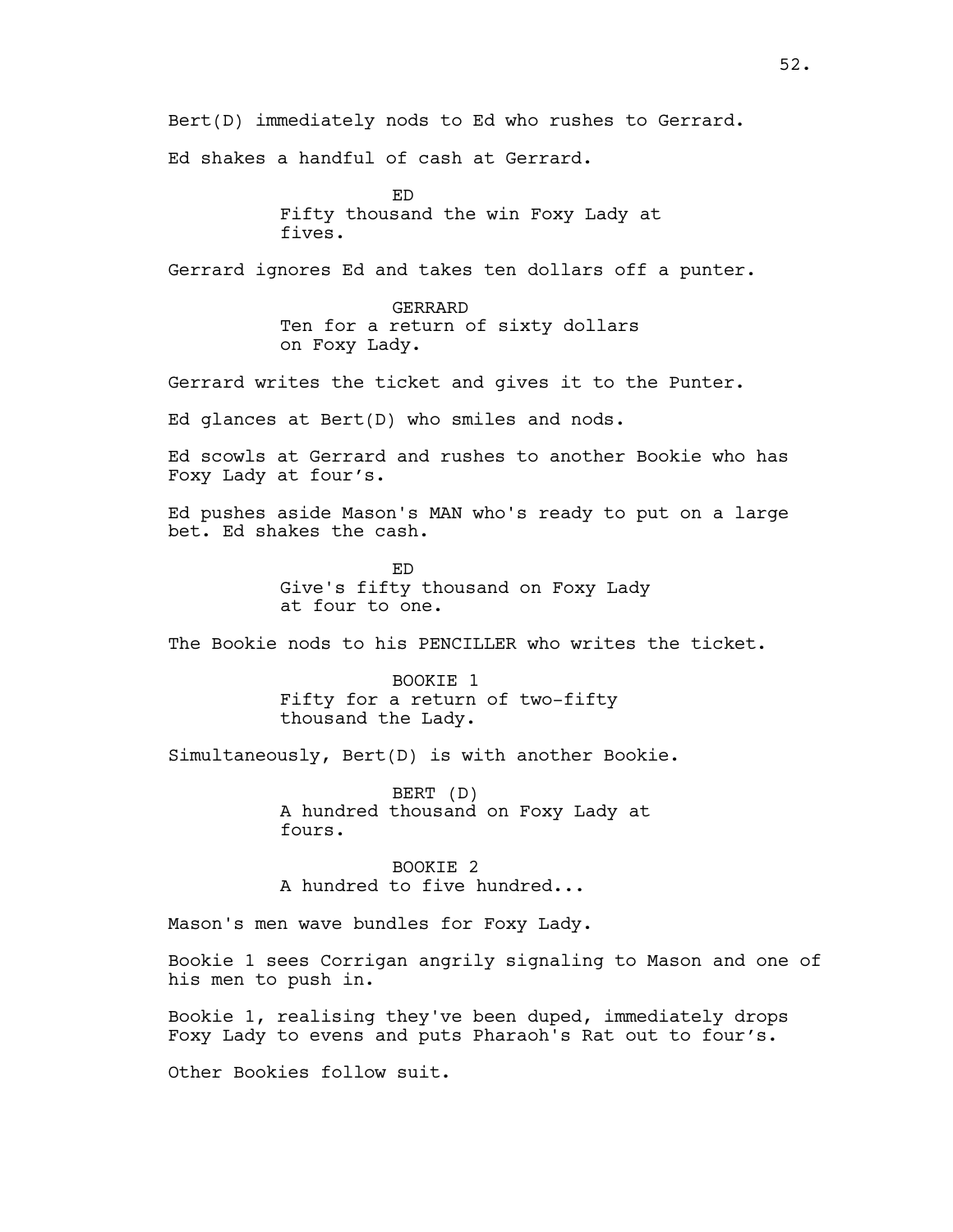The Psychiatrist, watching from the sidelines, curses. This is noticed by Corrigan. Mason's men look to Mason who angrily gestures to take evens for Foxy Lady. The men attempt to put bets on but the Bookies close shop. Corrigan glares at Mason before storming off. Bert(D) passes Corrigan. BERT (D) Who'd you fancy, Mr Corrigan? Corrigan scowls at Bert. CORRIGAN Get stuffed! BERT (D) (innocently) Who's the jockey? INT. GRANDSTAND - SAME DAY Troy, on edge, sits with Sandi in the grandstand. Vivianne joins them waving her TAB ticket. VIVIANNE One thousand dollars on Foxy Lady. Troy shakes his head. **SANDI** I've got ten thousand the win. Troy gulps.

> **TROY** What! Why?

SANDI Why wouldn't I bet on my own horse?

EXT. STARTING STALLS - SAME DAY

The horses are away.

Foxy Lady leads.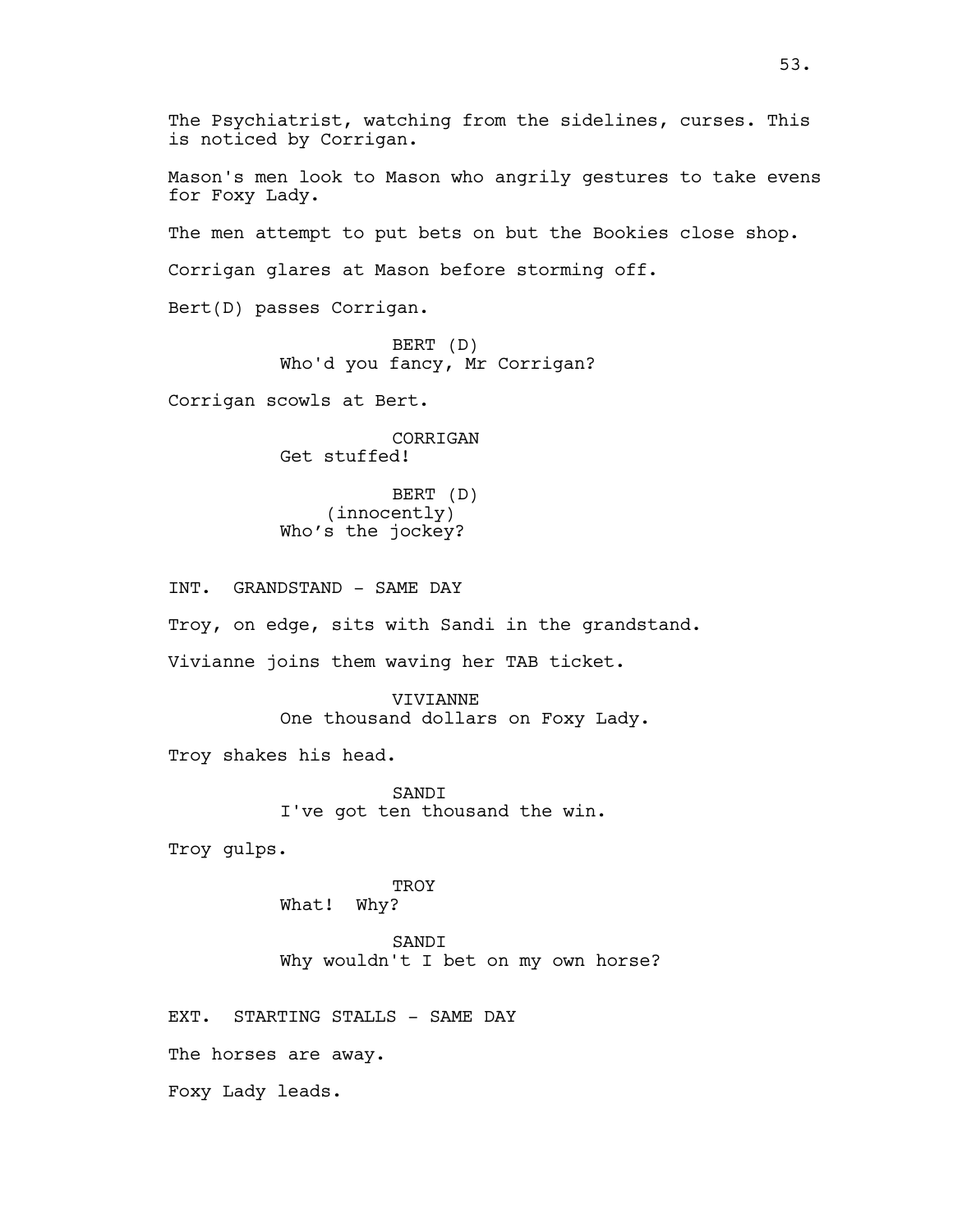# ANNOUNCER V.O. They're off to a clean start...

INT. GRANDSTAND - SAME DAY

Troy realises something is up.

The sound ceases.

Vivianne and Sonia scream for Foxy Lady.

Troy runs to the rails to watch.

Vivianne is concerned at Troy's behavior.

Corrigan watches the race unemotionally.

Ed barracks for Foxy Lady.

Bert(D) watches Troy.

EXT. RAILS - SAME DAY

The Psychiatrist runs along the rails screaming for Pharaoh's Rat.

Foxy Lady bounds past a mortified Troy with Pharaoh's Rat well beaten into second.

The sound returns.

ANNOUNCER V.O. And Foxy Lady has defied all those rumours and lived up to expectations...

INT. GRANDSTAND - SAME DAY

Vivianne watches Troy clutch the rails to steady himself.

ANNOUNCER V.O. Those rumours...that's all they were, ladies and gentlemen, rumours...

EXT. RAILS - SAME DAY

Corrigan appears next to Troy.